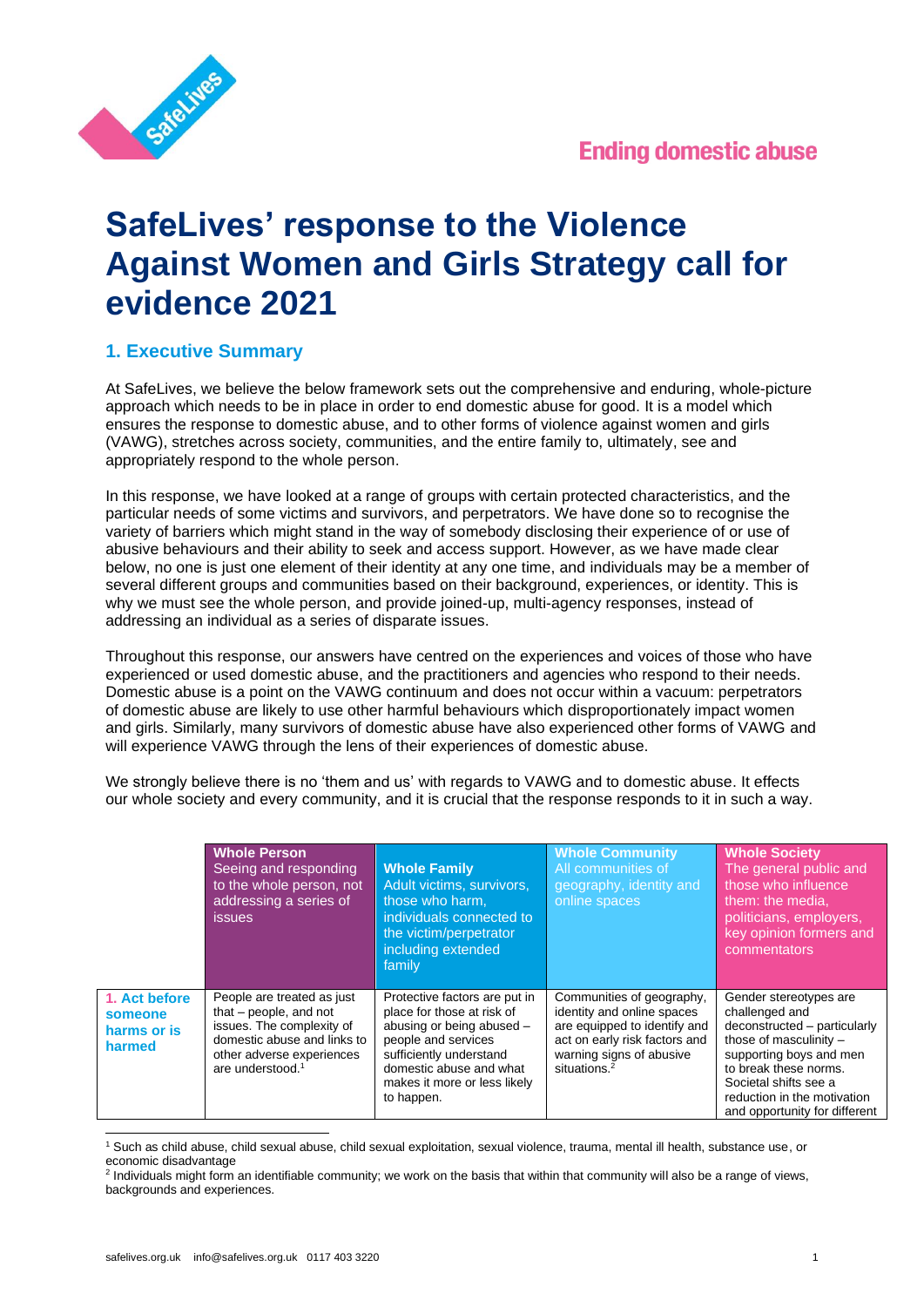|                                                                             |                                                                                                                                                                                                                                                     |                                                                                                                                                                                                                                                          | types of power to be<br>abused.                                                                                                                                                                                                                                                                                                                                   |  |
|-----------------------------------------------------------------------------|-----------------------------------------------------------------------------------------------------------------------------------------------------------------------------------------------------------------------------------------------------|----------------------------------------------------------------------------------------------------------------------------------------------------------------------------------------------------------------------------------------------------------|-------------------------------------------------------------------------------------------------------------------------------------------------------------------------------------------------------------------------------------------------------------------------------------------------------------------------------------------------------------------|--|
| 2. Identify<br>and stop<br>harmful<br><b>behaviours</b>                     | Harmful behaviour is<br>addressed by proactively<br>identifying all motivating<br>factors and consequences,<br>such as other violence,<br>abuse and criminality                                                                                     | Individuals who abuse any<br>family member are<br>appropriately assessed for<br>the risk they pose to all<br>family members - and<br>themselves.                                                                                                         | Community members know they are more than passive<br>bystanders – there is low tolerance and high urgency<br>about identifying and holding to account those who abuse.                                                                                                                                                                                            |  |
| 3. Increase<br>safety for<br>those at risk                                  | The protection offered to<br>people means proactively<br>checking that all risks<br>posed have been<br>addressed, not just the<br>initial presenting issue                                                                                          | The safety and wellbeing of<br>all non-abusive family<br>members - physical,<br>mental and emotional – is<br>defended from those who<br>pose a risk to them.                                                                                             | Communities of geography, identity, online spaces and<br>employers/ businesses understand the risks posed by<br>those who abuse and their role in protecting the safety and<br>wellbeing of those at risk.                                                                                                                                                        |  |
| 4. Support<br>people to live<br>the lives they<br>want after<br>harm occurs | People are responded to as<br>people, not an issue or<br>series of issues. Both crisis<br>and longer-term responses<br>to people who have<br>experienced abuse are<br>sensitive to their possible<br>vulnerability to future<br>adverse experiences | When an immediate<br>experience of abuse is<br>over, all family members'<br>safety and wellbeing -<br>physical, mental and<br>emotional - are (re)built.<br>People are supported to<br>live the lives they want,<br>drawing strength from each<br>other. | People who speak about their experience of abuse are<br>believed. Communities and society validate their<br>experience and support their process of creating safety,<br>wellbeing and resilience so they can live the lives they<br>want. The voices, strengths and needs of survivors are<br>paramount, and survivors draw further strength from one<br>another. |  |

# **2. Introduction**

#### **2.1 Who we are**

We are SafeLives, the UK-wide charity dedicated to ending domestic abuse, for everyone and for good.

We work with organisations across the UK to transform the response to domestic abuse. We want what you would want for your best friend. We listen to survivors, putting their voices at the heart of our thinking. We look at the whole picture for each individual and family to get the right help at the right time to make families everywhere safe and well. And we challenge perpetrators to change, asking 'why doesn't he stop?' rather than 'why doesn't she leave?' This applies whatever the gender of the victim or perpetrator, and whatever the nature of their relationship.

Last year alone, nearly 11,000 professionals working on the frontline received our training. Over 70,000 adults at risk of serious harm or murder and more than 85,000 children received support through dedicated multi-agency support designed by us and delivered with partners. In the last five years, 2,000 perpetrators have been challenged and supported to change by interventions we created with partners, and that's just the start.

We believe that domestic abuse can be stopped. Stopped before it starts. Stopped before it ruins lives. Every year, over two million adults in the UK experience domestic abuse, and many more children. Not one of them should have to wait until they're in crisis before they receive attention and support.

In the last 15 years, we have worked with thousands of frontline services, partners and survivors who are relentless in their efforts to tackle domestic abuse. Survivors tell us that we need to stop abuse happening in the first place, that children remain hidden from support, that services do not feel inclusive and that perpetrators remain invisible from the solution, despite being the cause of the problem. We also know that family and friends remain the trusted network for most people, and yet people do not know what to do or say when they are worried about a loved one, neighbour, employee, or colleague.

#### **2.2 Domestic abuse as the focus of our response to the consultation**

We welcome the chance to respond to questions surrounding the themes as set out below. Given our expertise, our answers centre on domestic abuse, incorporating the views and experiences of our Pioneers (survivors of domestic abuse who work closely with us), and of our staff who responded to an internal survey on violence against women and girls (VAWG). We consulted with them because we strongly believe there is no 'them and us'; dividing the population into survivors on one hand and everyone else on the other underrepresents the scale of VAWG.

Domestic abuse is a point on the continuum of VAWG, and does not occur within a vacuum. Perpetrators of domestic abuse are also likely to be perpetrators of other forms of violence against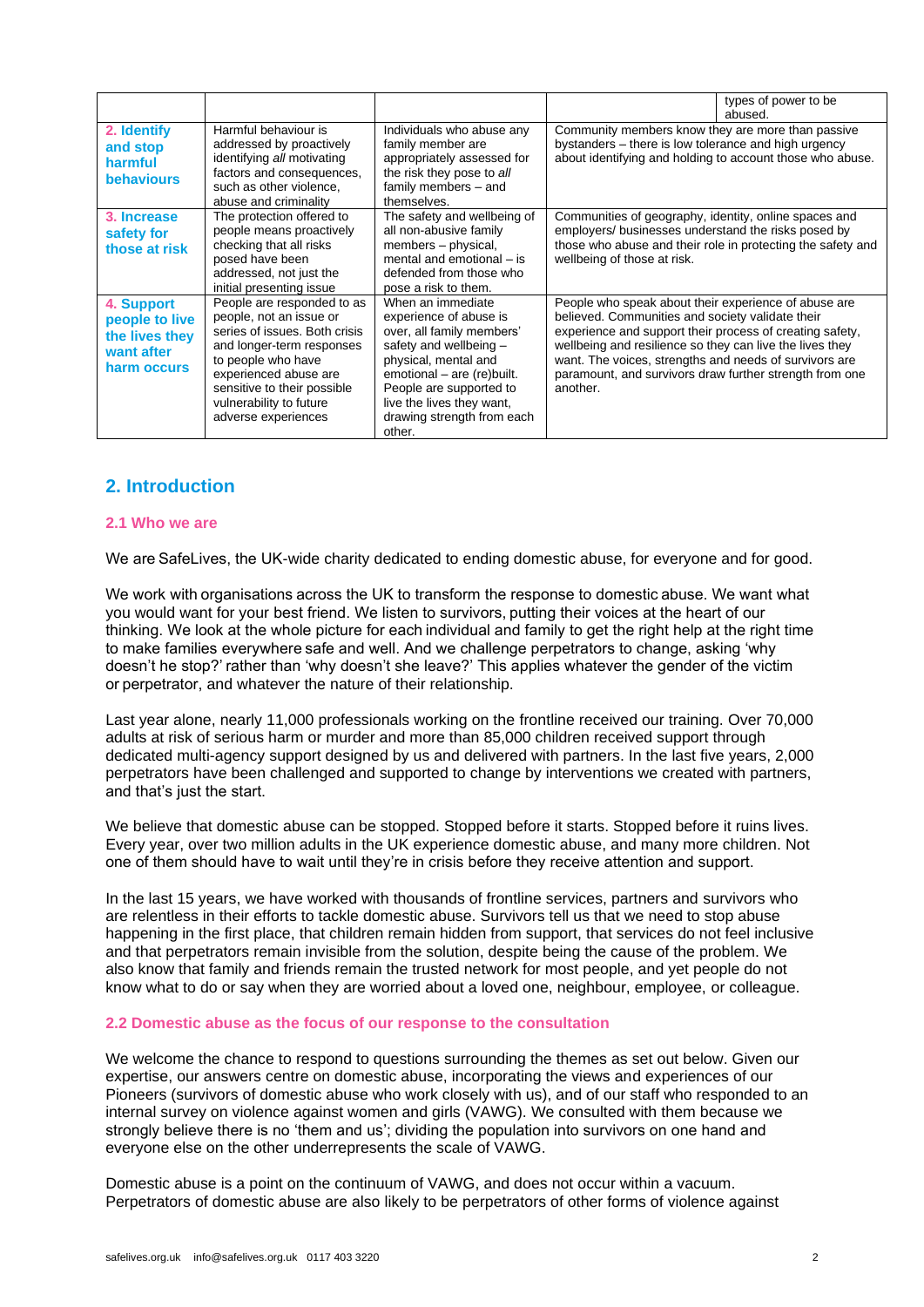women. Survivors of domestic abuse are likely to have experienced other forms of VAWG - and will often experience other forms of VAWG through the lens of their experiences of domestic abuse.

We want to see the Violence Against Woman and Girls (VAWG) Strategy 2021-24 and the Domestic Abuse Strategy not only make more people safe but also reduce the number of people who experience abuse in the first place – putting prevention and early intervention at their heart. The Strategies must look at the crucial role that we all have to play in understanding and tackling VAWG, bringing together leaders in the state, employers, our media and civic society to be standard bearers for a shift in culture and attitudes.

As a reflection of the need for cross-societal approaches to VAWG, it is important for the Government to ensure the VAWG Strategy is truly cross-departmental and clearly linked to other Government strategies, within and beyond the Home Office. In particular the Serious Violence Strategy and plans for a new duty on multi-agency bodies, The Tackling Child Sexual Abuse Strategy, the Victims' Funding Strategy and planned Victim's Bill, the new Shared Outcomes Funds, Troubled Families, the NHS' Five Year Forward View, the Online Harms Bill and new Sentencing Bill, as well as many others, all have roles to play in ending VAWG.

#### **2.3 Understanding risk, in order to tailor responses**

The origins of our organisation fifteen years ago were centred on increasing safety for the primary adult victim, initially provided via an Independent domestic violence advisor (Idva) and the Multi-agency Risk Assessment Conference (Marac) for victims at the highest risk of serious harm or murder.

Our whole family picture below represents this with Lexi, Jessica, Emma and Paige. Each of these four real women (names changed) was at high risk of serious harm or murder, from Oliver and Charlie.<sup>3</sup> Each woman accessed support from an Idva – a highly skilled professional – who walked alongside her to understand her specific situation and acted as a determined advocate on her behalf.

Each woman's situation was then addressed by a Marac, where her Idva worked with other agencies to create a safety plan to meet the needs of her and her children. All four women were supported to become safe.

In 2019/2020, these two vital processes, the Idva (in Scotland an Idaa – Independent Domestic Abuse Advocate) and the Marac, led to coordinated safety planning for over 70,000 adult victims of abuse and more than 85,000 children. 94.7 per cent of the adult victims supported were women.<sup>4</sup> There are now nearly 300 Maracs operating across the UK, hearing nearly 110,000 cases each year which have seen a 26 per cent increase in the cases per 10,000 adult female population in 2020 compared to 2016.<sup>5</sup>

Every single adult and child at risk from abuse needs an effective, empathetic response that is tailored to their particular circumstances. The response must help them become safe and well in the long-term, and must operate in a way that is right for them.

This means ensuring the effective assessment of risk (by trained professionals) for each individual, in each individual circumstance, and tailoring safe responses to meet their needs in line with that risk. It means that someone can talk about their own specific circumstances and receive an individually tailored response.

# **2.4 The Whole Picture**

<sup>&</sup>lt;sup>3</sup> Names have been changed to protect the identities of the victims, perpetrators and their families and associates.

<sup>4</sup> SafeLives (2020), *Marac National Dataset 2019/20*. Available at: [https://safelives.org.uk/practice-support/resources-marac](https://safelives.org.uk/practice-support/resources-marac-meetings/latest-marac-data)[meetings/latest-marac-data](https://safelives.org.uk/practice-support/resources-marac-meetings/latest-marac-data)

<sup>5</sup> SafeLives (2020), *Marac cases – Five year trend*. Available at:

[https://safelives.org.uk/sites/default/files/resources/Marac%20cases%20%E2%80%93%20Five%20year%20trend%20Analysis%2](https://safelives.org.uk/sites/default/files/resources/Marac%20cases%20%E2%80%93%20Five%20year%20trend%20Analysis%20to%20September%202020.pdf) [0to%20September%202020.pdf](https://safelives.org.uk/sites/default/files/resources/Marac%20cases%20%E2%80%93%20Five%20year%20trend%20Analysis%20to%20September%202020.pdf)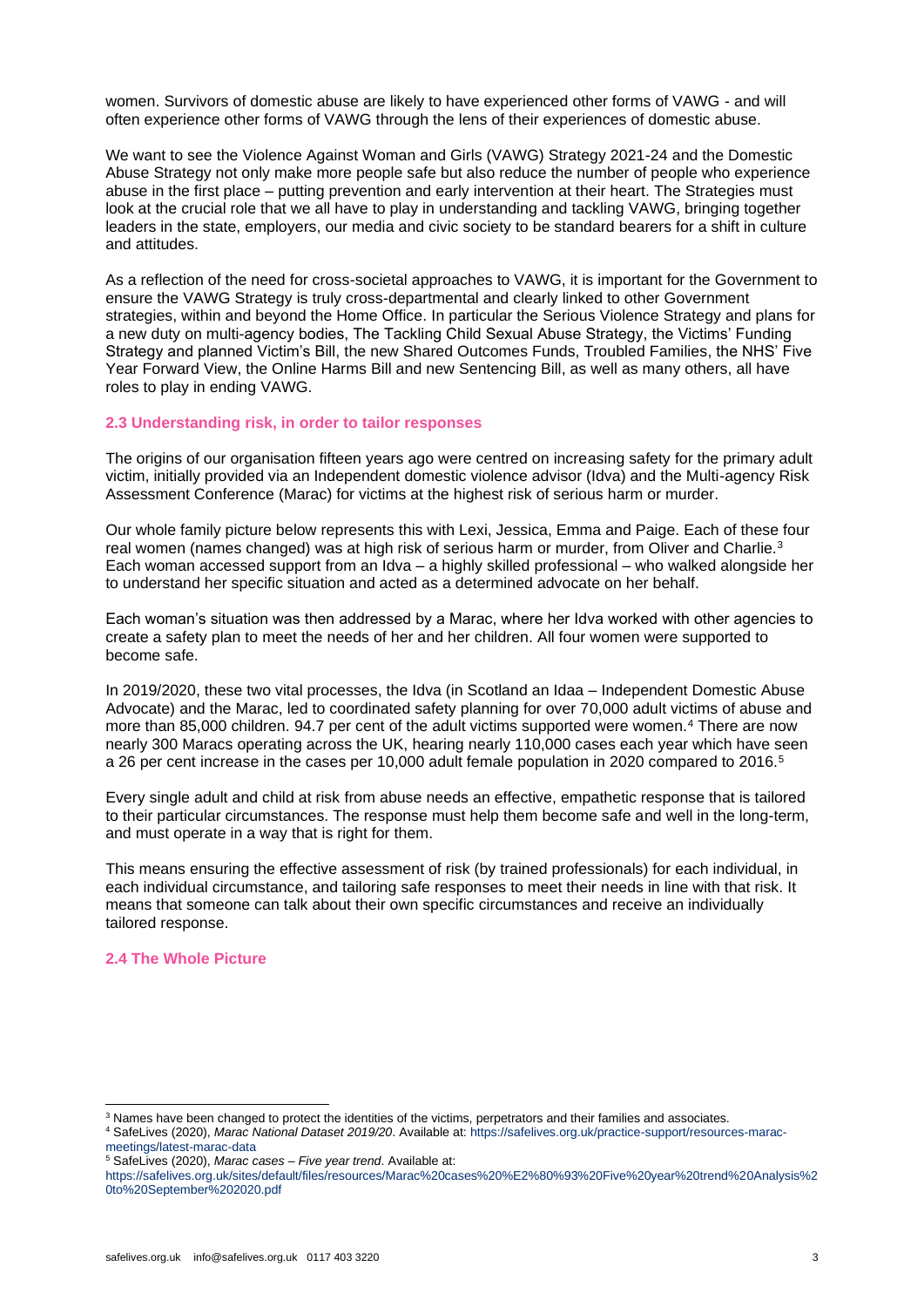

It is vital that professionals really see the person – the whole person – to support them to best effect.

In supporting people earlier and in more sustained, suitable ways, fewer people will suffer the impact of domestic abuse at its most severe.

When we published our Whole Picture strategy in late 2018, we set out a model through which the good work of the last fifty years, including Idvas and Maracs, and identifying and refining suitable crisis interventions for families at risk from domestic abuse, could be improved upon.<sup>6</sup>

Specifically, many of those we consulted with were keen to see the UK's domestic abuse response, and our own strategy, push upstream of the problem, identifying and acting on the earlier opportunities to stop abuse from happening in the first place, or intervening with someone already causing harm to minimise and mitigate their behaviour.

Survivors and frontline service practitioners we spoke to were also passionate about the need for more comprehensive follow up once a situation, but not an experience, of domestic abuse is over. This means a greater focus on supporting people with the onward impacts of abuse, such as the family justice system, financial and economic issues and mental health concerns. As well as supporting a proper process of recovery, this work assists with breaking patterns of abuse which can repeat.

Furthermore, consultees to our strategy called for truly holistic thinking about those who have a role in preventing, identifying and responding to abuse, and addressing those who perpetrate abuse as well as supporting those who are subjected to abuse.

None of us is ever just one aspect of our identity at once. But, in our systemic responses to domestic abuse and other forms of VAWG, we act as though they can be artificially separated from other

<sup>6</sup> SafeLives (2018), *The Whole Picture: SafeLives' Strategy.* Available at:

<https://safelives.org.uk/sites/default/files/resources/The%20Whole%20Picture%20-%20SafeLives%27%20Strategy.pdf>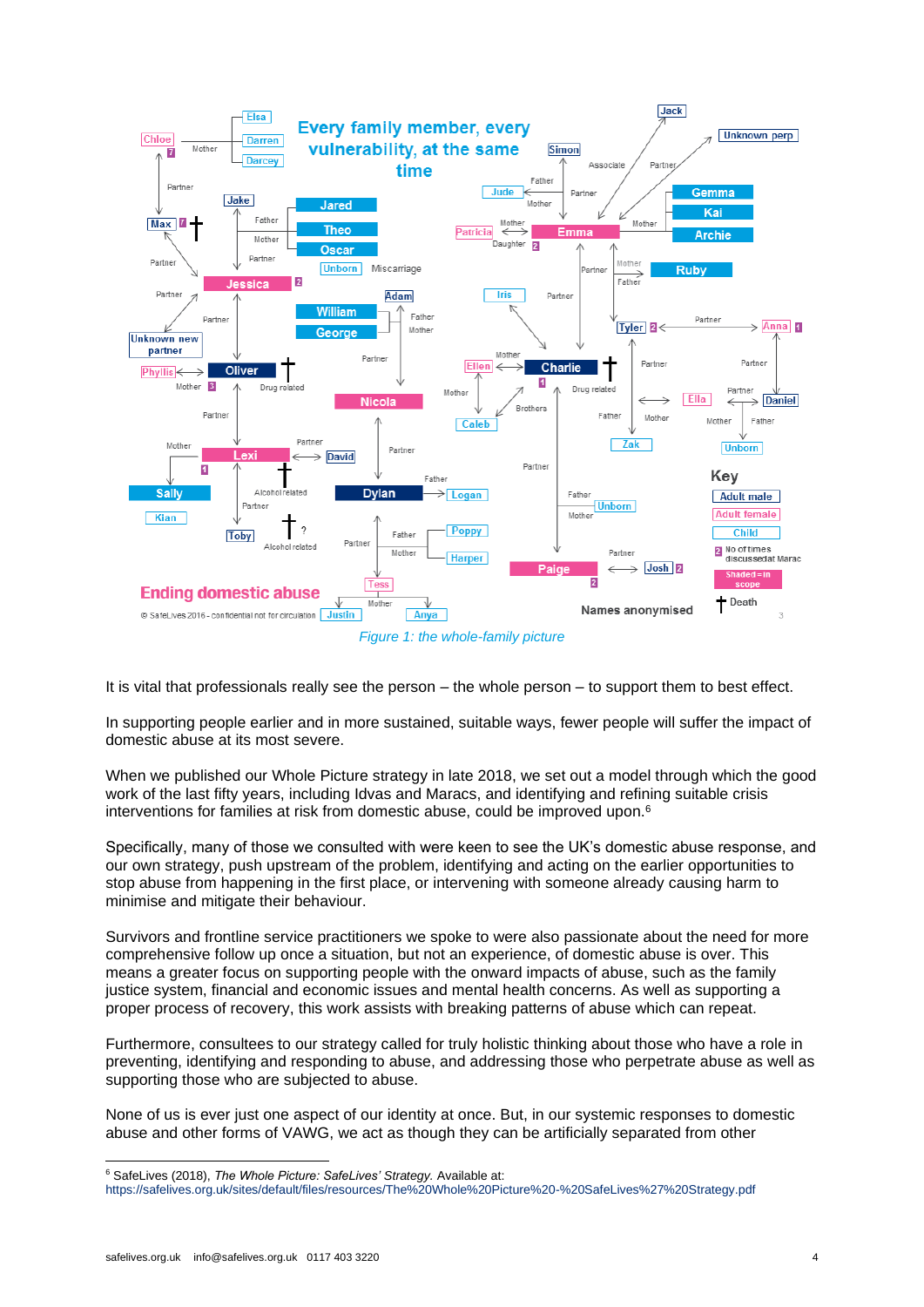experiences people have had and are having, inside and outside the home. This might include a range of adverse experiences: from a history of parental control or violence, to mental health concerns, disability or deafness, racism, homophobia, poverty, and/or violence witnessed or experienced in the streets. Unless we treat a person as whole, addressing together their experiences and characteristics, we fail to provide resolutions which will help them be sustainably safe and well.

Individuals do not exist in a vacuum. In Figure 1 above, the inseparability of different family members' experiences is very clear. What happens to a mother, happens to her children. What happens to children is linked to the lives of their grandparents, aunts, and uncles, as well as their parents and the peers they may share it with.

We would like to see the Home Office put forward VAWG and Domestic Abuse Strategies which fully recognise the integrated nature of families' lives, and responses which fully address the needs of all family members in order for all members to be safe and well.

We also believe there is a role for communities of both geography and identity, from the contextual safeguarding approach of Carlene Firmin, to the powerful networks which exist between people who share one or more aspects of identity, particularly when that identity has historically been discriminated against.

Finally, we hope to see VAWG and Domestic Abuse Strategies which develop the role of all of us as friends, family members, citizens, neighbours, colleagues, employers, and volunteers. The strategies must recognise that, in order to end domestic abuse and VAWG, we need everyone to play their part and be equipped to respond as well as they possibly can.

# **2.5 The foundations of the strategic response**

In focus groups for this submission, survivors repeatedly raised the wish that they could turn the concept of "violence against women and girls" on its head, to instead focus on the perpetrators of the violence. Several stated that the focus on the women and girls felt like a tacit acceptance that the violence will occur and thus need to be responded to, rather than an addressing of the harmful and violent attitudes and behaviours of, usually, men and boys.

As one of our Pioneers told us: *"the VAWG that is visible and identified as such (including DA and [sexual assault]) is like the harvest of plants - we have to look at the soil that grew them, and the seeds that are planted, and change these if we want the flowers and fruit to be less toxic. We cannot just talk about what to do with the end result."*

Furthermore, when we asked men and boys about their expectations, attitudes and behaviours in relationships in our Men and Boys Voices project<sup>7</sup>, many said no one had ever asked them about these issues before.

Current approaches singularly fail to involve boys and men in an issue which largely emanates from them. We don't talk to them about it, we don't ask them about it, and we don't set ambitions about their role in ending domestic abuse and VAWG as a stain on our society. Almost a third of those who engaged with our Men and Boys Project said they had done something they regretted in a relationship. But almost none felt that there was any risk of sanction or even disapproval for this action.

As the Home Office writes its call for evidence, there is a crucial opportunity to change this: to address head on why some boys and men use control, violence and abuse as coping strategies and/or expressions of thwarted masculinity, against girls and women, and against one other, both inside and outside the home. These further manifestations of violence – including crime which specifically affects young people - should be treated as intrinsically linked.

In line with the joint principles developed by a collection of organisations across the VAWG and domestic abuse sector, and published by EVAW, Imkaan and Women's Aid Federation of England, we also recommend that the new VAWG and Domestic Abuse Strategies:

1. Uphold the established international and human rights-based definitions of VAWG, and delivers a comprehensive and integrated approach to tackling all forms of VAWG – including domestic abuse;

<sup>7</sup> SafeLives. <https://safelives.org.uk/voices-men-and-boys> [Accessed 19/02/2021]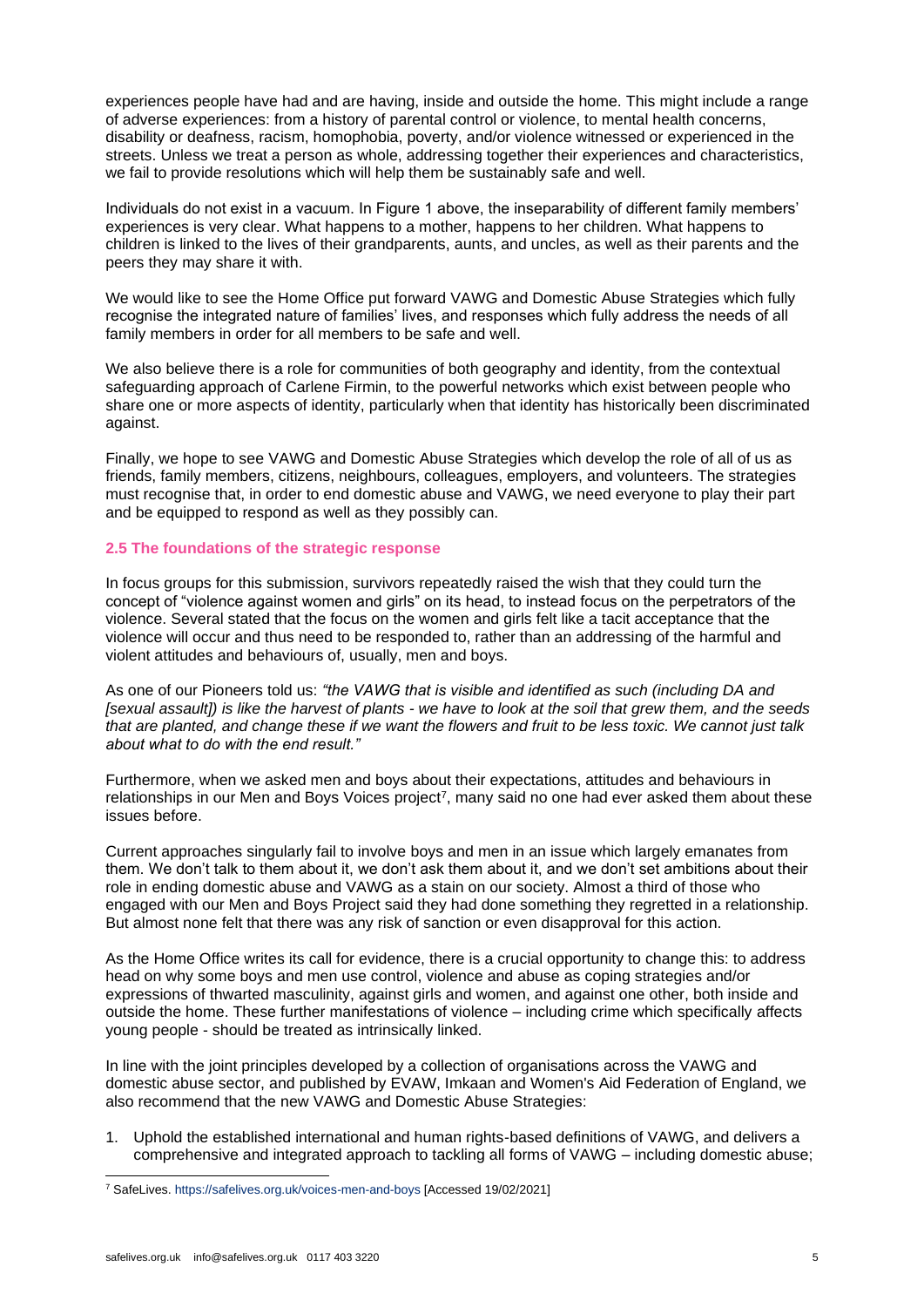- 2. Deliver the ratification of the Istanbul Convention, and ensures this gold standard framework for addressing violence against women underpins both Strategies in their entirety;
- 3. Embed the specialist 'by-and-for' sector's understanding of intersectionality to meet the needs of all women and girls, and the intersecting forms of oppression which they face;
- 4. Ensure the collection of comprehensive, comparable and disaggregated data on VAWG across government – at a minimum data must always be collected on the protected characteristics and immigration status for both victim and perpetrator and their relationship.<sup>8</sup>

# **3. Scope, scale and prevalence**

Domestic abuse is endemic in the UK. Each year, more than 2.3 million people aged 16-74 experience some form of domestic abuse in England and Wales. That is why we believe it should be seen as a public health emergency, approached with the same seriousness that is accorded to other public health harms.

It is also a gendered crime: in the last year, 1.6 million women aged 16-74 (7.3 per cent of the population) experienced domestic abuse, in comparison with 757,000 men in the same age bracket (3.6 per cent of the population). An estimated 5.9 million women or more than one in four (27.6 per cent) have experienced domestic abuse at some point since the age of 16.<sup>9</sup>

The majority of victims in domestic-abuse-related prosecutions are female. In the year ending March 2020, 82 per cent of victims were women compared with 18 per cent who were men (when the 7 per cent of prosecutions in which the sex of the victim was not recorded is excluded). In contrast, the majority of defendants in such prosecutions are men: last year, 91.8 per cent of defendants were men; women accounted for 8.1 per cent of defendants; and the victim's sex was unknown or missing in 0.1 per cent of cases.<sup>10</sup>

In addition, 94.7 per cent of cases discussed at Marac are female victims. <sup>11</sup> Furthermore, research shows that "coercive controlling abuse is highly gendered, with women overwhelmingly the victims."<sup>12</sup>

Women are also at an increased risk of domestic homicide. Two women a week are murdered by a partner or ex-partner in England and Wales. Between April 2016 and March 2019, 40.9 per cent of all murders of women aged 16 or over in England and Wales were committed by the victim's partner or expartner. In comparison, 2.9 per cent of men over the age of 16 who were murdered in that time frame were killed by a partner or ex-partner.<sup>13</sup>

Below we have considered a series of groups based on a range of protected characteristics. Being part of these groups can increase the barriers to disclosure and support faced by victims and survivors. However, it is important to recognise that one person can present as part of a number of these groups, and their experience of VAWG and of domestic abuse cannot be separated out on the basis of different elements of their identity. Ultimately, abuse is abuse, regardless of a person's age, race or ethnicity, religion, sexual orientation, gender identity or whether or not they are deaf or disabled.

Similarly, people within each group can be responsible for abusive behaviours, and elements of their identity may affect how effective a range of responses are. Elements of the perpetrator's identity can, at times, present a further barrier to victims coming forward: for example, not wanting to damage the

[2003&rfr\\_id=ori:rid:crossref.org&rfr\\_dat=cr\\_pub%20%200pubmed](https://journals.sagepub.com/doi/10.1177/1077801214568032?url_ver=Z39.88-2003&rfr_id=ori:rid:crossref.org&rfr_dat=cr_pub%20%200pubmed)

<sup>8</sup> EVAW et al. (2021), *Joint Principles for the VAWG Strategy 2021-2024.* Available at:

<https://www.endviolenceagainstwomen.org.uk/wp-content/uploads/Joint-Principles-for-the-VAWG-Strategy-2021-2024-1.pdf>

<sup>&</sup>lt;sup>9</sup> Office for National Statistics (2020), Domestic abuse in England and Wales overview: November 2020. Available at: [https://www.ons.gov.uk/peoplepopulationandcommunity/crimeandjustice/bulletins/domesticabuseinenglandandwalesoverview/nov](https://www.ons.gov.uk/peoplepopulationandcommunity/crimeandjustice/bulletins/domesticabuseinenglandandwalesoverview/november2020)

[ember2020](https://www.ons.gov.uk/peoplepopulationandcommunity/crimeandjustice/bulletins/domesticabuseinenglandandwalesoverview/november2020) <sup>10</sup> Office for National Statistics (2020), Domestic abuse in England and Wales overview: November 2020, Available at:

[https://www.ons.gov.uk/peoplepopulationandcommunity/crimeandjustice/bulletins/domesticabuseinenglandandwalesoverview/nov](https://www.ons.gov.uk/peoplepopulationandcommunity/crimeandjustice/bulletins/domesticabuseinenglandandwalesoverview/november2020) [ember2020](https://www.ons.gov.uk/peoplepopulationandcommunity/crimeandjustice/bulletins/domesticabuseinenglandandwalesoverview/november2020)

<sup>11</sup> SafeLives (2020), Marac National Dataset 2019/20. Available at: [https://safelives.org.uk/practice-support/resources-marac](https://safelives.org.uk/practice-support/resources-marac-meetings/latest-marac-data)[meetings/latest-marac-data](https://safelives.org.uk/practice-support/resources-marac-meetings/latest-marac-data)

<sup>12</sup> Myhill, A (2015), *Measuring Coercive Control: What Can We Learn From National Population Surveys?* Available at: [https://journals.sagepub.com/doi/10.1177/1077801214568032?url\\_ver=Z39.88-](https://journals.sagepub.com/doi/10.1177/1077801214568032?url_ver=Z39.88-2003&rfr_id=ori:rid:crossref.org&rfr_dat=cr_pub%20%200pubmed)

<sup>&</sup>lt;sup>13</sup> Office for National Statistics (2020), Domestic abuse in England and Wales overview: November 2020. Available at: [https://www.ons.gov.uk/peoplepopulationandcommunity/crimeandjustice/bulletins/domesticabuseinenglandandwalesoverview/nov](https://www.ons.gov.uk/peoplepopulationandcommunity/crimeandjustice/bulletins/domesticabuseinenglandandwalesoverview/november2020) [ember2020](https://www.ons.gov.uk/peoplepopulationandcommunity/crimeandjustice/bulletins/domesticabuseinenglandandwalesoverview/november2020)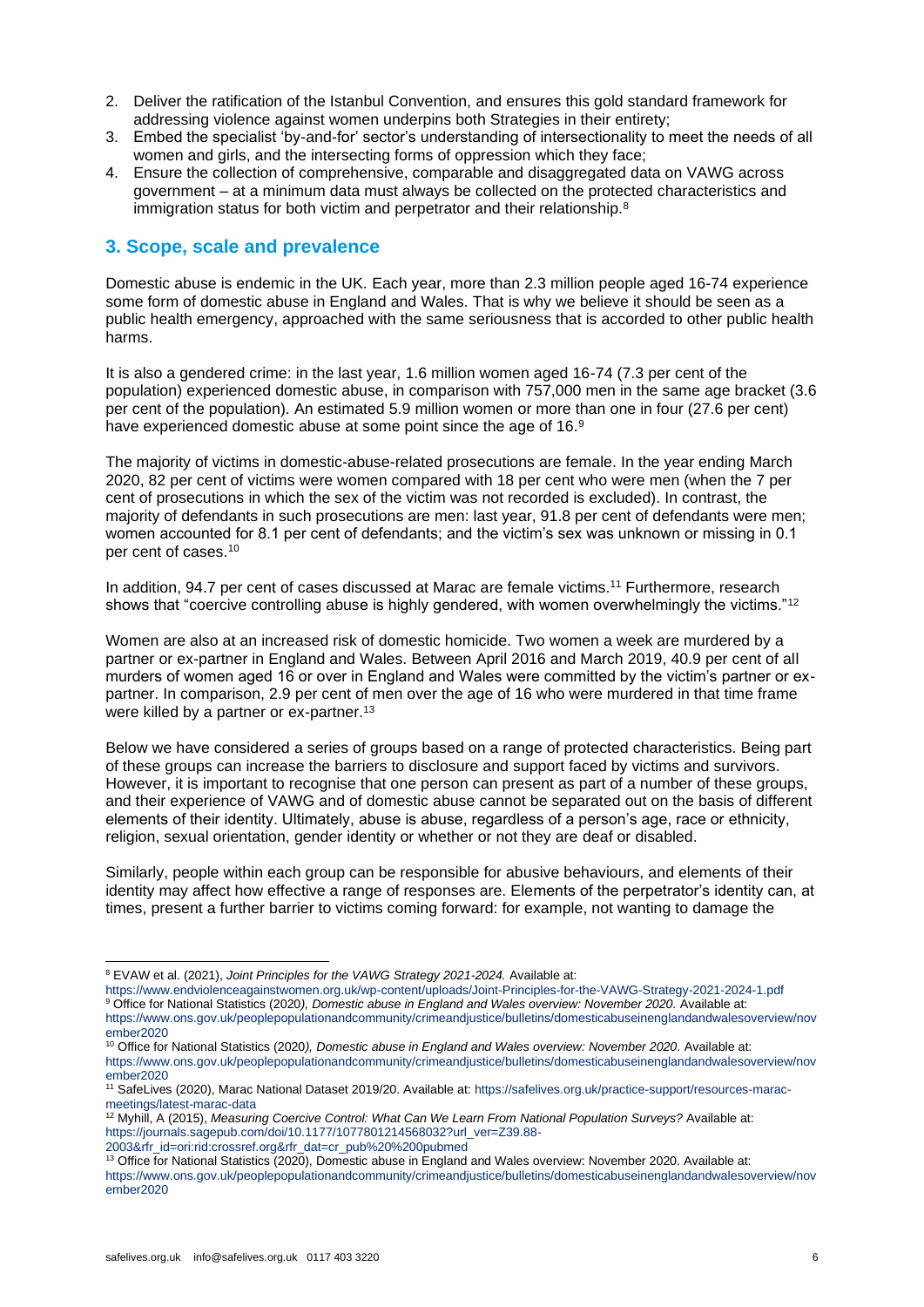reputation of a certain community, or fearing the perpetrator will be treated unfairly in certain systems due to their belonging to that community.

#### **3.1 Children and Young People**

Young people are disproportionately affected by domestic abuse, both through being directly subject to abuse in their intimate relationships, and through experiencing abuse in their household. According to the Crime Survey for England and Wales, 14 per cent of women aged 16 to 19 reported experiencing some form of domestic abuse in the last year, as did 5.3 per cent of men in the same age group. For women, this is 40 per cent higher than the next age group (20-24).<sup>14</sup>

Between October 2017 and September 2018, 1.5 per cent of cases discussed at a Marac involved a victim aged 16-17. This is low compared to the population of 16- to 17-year-olds, despite young people aged 16-24 experiencing abuse at the highest rates, suggesting that young people are a 'hidden' group of victims when it comes to accessing services and support. The data currently captured is also obscuring the experiences of teenagers below the age of 16. Many 13- to 15-year-olds will be in intense intimate relationships, but these are currently treated as out of scope for domestic abuse responses and are, instead, treated as a safeguarding concern which can lead to inappropriate and unsuitable responses - if any are offered at all.

Moreover, the Children's Commissioner 'Childhood vulnerability in England 2019' report estimates that some 831,000 children in England are living in households that report domestic abuse.<sup>15</sup> As many as one in five children and young people are exposed to domestic abuse during their childhood.<sup>16</sup> Quarterly data from Maracs across the UK shows a consistent rate of 13 children for every ten cases discussed; between October 2018 and September 2019, we estimate that more than 85,000 individual children were associated with Marac cases.<sup>17</sup>

Young people are experiencing high rates of sexual violence too - our Insights dataset on sexual violence services shows that 21 per cent of service users were under the age of 18, representing the second most popular age group.<sup>18</sup> 18- to 20-year-olds represented 13 per cent of clients, meaning those aged 20 or under made up one third of services users (34 per cent).<sup>19</sup>

Regarding children and young people's experiences of abuse in their own intimate relationships, we know from our recent research that children and young people don't identify with the term 'domestic abuse' in relation to their own intimate relationships, do not always know what is and isn't acceptable in those relationships, and do want help but do not always feel that services are designed with their needs in mind.<sup>20</sup> This is explored further below, in the section titled 'Activity to Aid Prevention.'

# **3.1.1 SafeLives' Insights data on children and young people**

Our Insights dataset on children and young people shows that 47 per cent of the those supported by domestic abuse services in 2019/20 were girls, and 52 per cent were boys.<sup>18</sup> 43 per cent were supported for current abuse, while 57 per cent were supported for non-recent abuse. 33 per cent of the children and young people supported were referred to the service by Children's Social Care (CSC), while 60 per cent were 'known to' CSC.

Despite this high rate of CSC contact amongst children *directly* worked with in specialist services, overall, the children of adult victims living with domestic abuse – including high-risk abuse – continue to

<sup>15</sup> Office of the Children's Commissioner for England (2019), *Childhood vulnerability in numbers*. Available at:

<https://www.childrenscommissioner.gov.uk/publication/childhood-vulnerability-in-england-2019/>

<sup>17</sup> SafeLives (2020), *Q3 2019 Marac data: Focus on children in the household.* Available at:

<sup>&</sup>lt;sup>14</sup> Office for National Statistics (2020), Domestic abuse in England and Wales overview: November 2020. Available at: https://www.ons.gov.uk/peoplepopulationandcommunity/crimeandjustice/bulletins/domesticabuseinenglandandwalesoverview/nov ember2020

<sup>16</sup> Radford, L. et al (2011*), Child abuse and neglect in the UK today*. Available at[: https://learning.nspcc.org.uk/media/1042/child](https://learning.nspcc.org.uk/media/1042/child-abuse-neglect-uk-today-research-report.pdf)[abuse-neglect-uk-today-research-report.pdf](https://learning.nspcc.org.uk/media/1042/child-abuse-neglect-uk-today-research-report.pdf)

<https://safelives.org.uk/sites/default/files/resources/Q3%202019%20Focus%20On%20Children%20in%20the%20Household.pdf> <sup>18</sup> The most popular age group was 21-30, representing 29 per cent of service users.

<sup>19</sup> SafeLives (2021), *Insights SV dataset 2019-20: sexual violence (SV) services*. Available at:

<https://safelives.org.uk/sites/default/files/resources/SV%20Insights%20Dataset%20201920.pdf>

<sup>&</sup>lt;sup>20</sup> SafeLives (2020), My Story Matters: #TalkAboutToxic, Survey results. Available at:

<https://safelives.org.uk/sites/default/files/resources/Talk%20about%20toxic%20survey%20results%20Report.pdf>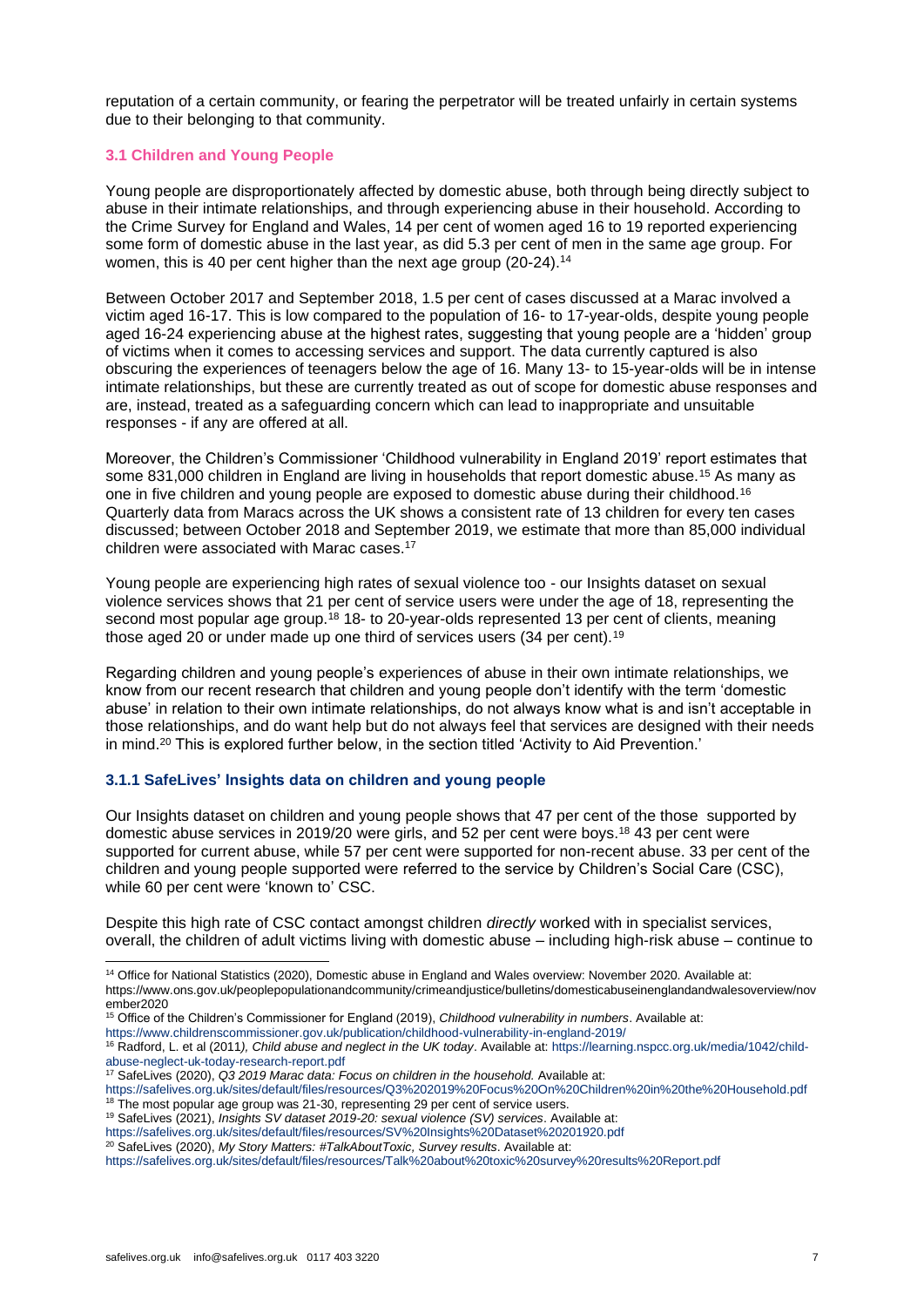be under-identified by CSC. While many adult victims don't want to have CSC involvement, which they can experience as coercive and threatening, there is clearly a gap in the knowledge CSC often have of children living in a household where there is a high risk of serious harm or homicide. Where they are aware, the signs of abuse also are often mischaracterised as 'neglect', which drives CSC down a specific route for intervention that may be ineffective in addressing abuse. Such an intervention can even make it worse, as it could trigger disguised compliance on the part of both parents, both the abused parent and the non-abusive parent.

For 72 per cent of the children and young people, the perpetrator of abuse was their father. 14 per cent experienced abuse from multiple perpetrators, while 44 per cent still had contact with the perpetrator, and 19 per cent still lived with them. 4 per cent had themselves been abused by an intimate partner, 7 per cent were displaying harmful behaviours towards their mother, and 6 per cent were displaying harmful behaviours towards a sibling.

The average age of children who accessed domestic abuse services was nine years old. On average, children were exposed to domestic abuse for six years and two months. This represents an increase of nearly a quarter on the figure for 2018/19 (up 23.3 per cent from five years).

Moreover, 44 per cent of children were directly abused, with the average duration of direct abuse being four years and ten months. One in five children (19 per cent) had experienced four or more Adverse Childhood Experiences (ACEs).

We are deeply concerned that all of these data will be showing a negative trajectory over time, especially during the period of the Coronavirus pandemic. Even children known to CSC, CAMHS and/or specialist domestic abuse services prior to the pandemic have disappeared from view for the last 12 months. In some parts of the country, CAMHS have simply closed their doors, and other services have struggled to make or sustain contact. As Ofsted's Chief Inspector said in her launch of their 2020 Annual Report: "Teachers are often the eyes that spot signs of abuse and the ears that hear stories of neglect. Closing schools didn't just leave the children who – unbeknown to others – suffer at home without respite: it also took them out of sight of those who could help."<sup>21</sup> The clear impact on children can be seen in data from the NSPCC which has seen calls regarding children living in abusive households rise by 50 per cent during the pandemic.<sup>22</sup>

The VAWG and Domestic Abuse Strategies being written by the Home Office should be explicit in recognising that children and young people are likely to have had a greater severity of experience in the last 12 months than previously. In a child's life, this year could be critical in negatively influencing their future wellbeing, if left unaddressed.

# **3.1.2 Violence-affected young people**

There is a lack of holistic and long-term research that looks at domestic abuse and young people affected by violence and crime together. This is true of those perpetrating abuse and those who are victims/survivors. However, what has been published finds evidence for clear links between the experience of abuse and violence in familial settings and on street or public violence. For example, the Local Government Association found emerging evidence for a link between youth offending and specific sub-types of family violence, such as physical abuse and sibling violence.<sup>23</sup>

Analysis undertaken by Waltham Forest Council, which studied 992 young people who went through the youth offending service between 2015 and early 2019, found that the most common feature across both victims and perpetrators was DA in the family home.<sup>24</sup> Additionally, a report from the Children's Commissioner focused on children involved in gang violence and criminal exploitation.<sup>25</sup> Their analysis showed that children in gangs that were in the criminal justice system were 37 per cent more likely to

<sup>21</sup> Spielman, A. (2020), *Amanda Spielman launches Ofsted's Annual Report 2019/20*. Available at:

<https://www.gov.uk/government/speeches/amanda-spielman-launches-ofsteds-annual-report-201920>

<sup>22</sup> https://www.nspcc.org.uk/about-us/news-opinion/2021/calls-to-nspcc-about-children-living-in-violent-homes-rise-by-over-50-aswe-urge-government-to-support-all-children/

<sup>23</sup> Local Government Association (2018), *The relationship between family violence and youth offending*. Available at: [https://www.local.gov.uk/sites/default/files/documents/15%2034%20-](https://www.local.gov.uk/sites/default/files/documents/15%2034%20-%20The%20relationship%20between%20family%20violence%20and%20youth%20offending-V4_1.pdf)

[<sup>%20</sup>The%20relationship%20between%20family%20violence%20and%20youth%20offending-V4\\_1.pdf](https://www.local.gov.uk/sites/default/files/documents/15%2034%20-%20The%20relationship%20between%20family%20violence%20and%20youth%20offending-V4_1.pdf) <sup>24</sup> Waltham Forest (2019), *Triggers to violence*. Available at:

<https://walthamforest.gov.uk/sites/default/files/%27Triggers%20to%20violence%27%20FINAL.docx>

<sup>25</sup> Children's Commissioner (2019), *Keeping kids safe: Improving safeguarding responses to gang violence and criminal exploitation.* Available at:<https://dera.ioe.ac.uk/32954/1/CCO-Gangs.pdf>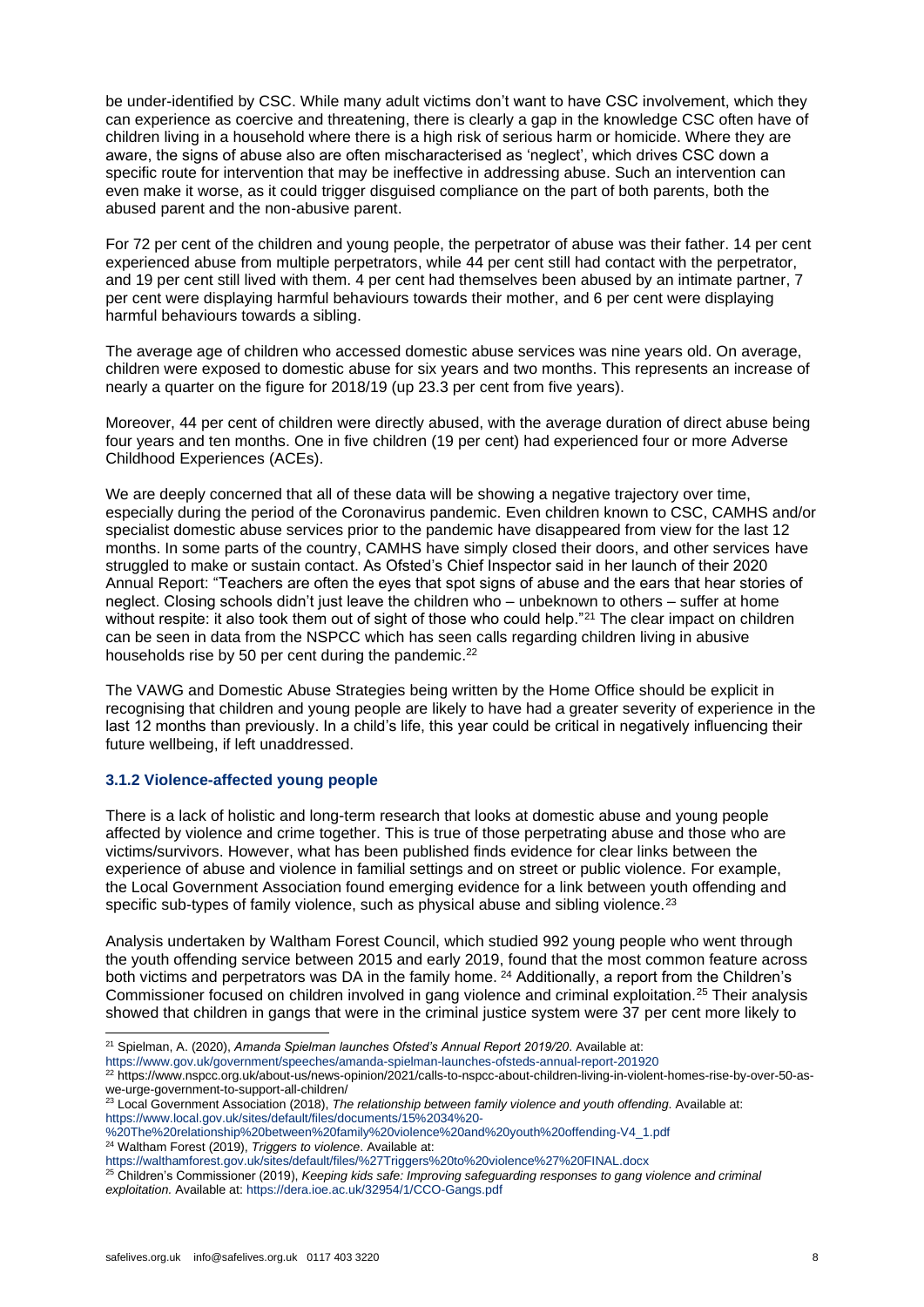have witnessed domestic violence compared to other young offenders. The report concluded that family violence and abuse was a risk factor for gang and youth violence. Ebinehita Iyere's work with and for young people affected by violence includes commentary on the fact that many young men who carry a knife outside the home picked it up for the first time to protect someone *inside* the home, usually their mum.

SafeLives' Young People's Programme saw caseworkers supporting nearly 500 young people, a fifth (20 per cent) of whom were under 16, in 2014-15.<sup>26</sup> The vast majority (79 per cent) were referred due to their own intimate partner violence (IPV), and the abuse recorded was of a similar severity that seen in adult DA services. Other risks were identified, such as child sexual exploitation (CSE) (27 per cent) and gang violence (12 per cent). Almost half of the young people supported had been exposed to DA in their family home and 17 per cent were harming other people.

Of those that were identified as either at risk or experiencing CSE, the majority were referred primarily as a result of IPV.<sup>27</sup> The most frequently recorded perpetrator of CSE was an adult other than the young person's partner or family (29 per cent), followed by (ex)boyfriend (24 per cent) and (ex)boyfriend and other (23 per cent). Non-recent abuse was prevalent amongst those at risk of CSE, which included neglect during childhood (34 per cent), non-recent physical abuse (31 per cent), and sexual abuse as a child (24 per cent).

Girls as the victims of gang violence are routinely ignored by policy makers and commissioners. As Samantha Jury-Dada points out in her research: "Rarely a day goes by in the UK without the news cycle featuring at least one heart-breaking story of a young person suffering the consequence of gang violence in our major cities. Often, the victims are young boys and the weapon of choice is nearly always a knife. Lost in the debate is the fact that most the strategies put forward are gendered and targeted at young males. The consideration of young women and girls associated with these men is often secondary for decision makers. By ignoring them, they remain invisible to authorities and in turn services are not being commissioned to support them. This makes it easier for those who are exploiting them." 28

# **Our recommendations for children and young people**

- The Government should work with partners in health, psychology and academia to research how the early experiences of children and young people influence whether they go on to use abuse in their relationships, looking at both the concept of the 'first 1,000 days' and also the success of interventions which build up protective factors in children and young people
- The Government should fund research to understand the prevalence of adolescent-to-parent violence and abuse (APVA), in particular across genders, the occurrence of sexual violence in these situations, different cohorts of adolescents involved in this behaviour and the different responses required, for example young people who have experienced previous abuse in the home, as (potentially) distinct from young people with neurodiversity or learning disabilities
- The Government should fund research to understand effective responses to young people who harm in intimate partner relationships.
- The Government should work with schools and youth organisations to hear the voices of thousands of boys and young men from different places and backgrounds, engaging with them about their experiences, attitudes and likely behaviours in relationships, and testing how these might link to gender stereotypes and/or perceptions of 'what makes a man'
- The Government should work with academics and charities to build the evidence base about how abuse can be prevented from becoming a pattern in a young person's life; including through hearing the voices of those who have used abuse, and those who have experienced one or more abusive relationships which date back to a young age

# **3.2 Older people**

<sup>27</sup> SafeLives (2015), *Young people at risk of child sexual exploitation: Research briefing for professionals working with young people*. Available at: [http://www.safelives.org.uk/sites/default/files/resources/SafeLives%20research%20briefing%20-](http://www.safelives.org.uk/sites/default/files/resources/SafeLives%20research%20briefing%20-%20young%20people%20at%20risk%20of%20CSE.pdf) [%20young%20people%20at%20risk%20of%20CSE.pdf](http://www.safelives.org.uk/sites/default/files/resources/SafeLives%20research%20briefing%20-%20young%20people%20at%20risk%20of%20CSE.pdf)

<sup>26</sup> SafeLives (2015*), Young people and interpersonal violence: final data report from the young people's programme*. Available at: [http://www.safelives.org.uk/sites/default/files/resources/Young%20people%20and%20interpersonal%20violence-](http://www.safelives.org.uk/sites/default/files/resources/Young%20people%20and%20interpersonal%20violence-%20final%20data%20report%20from%20the%20young%20people%27s%20programme.pdf)

[<sup>%20</sup>final%20data%20report%20from%20the%20young%20people%27s%20programme.pdf](http://www.safelives.org.uk/sites/default/files/resources/Young%20people%20and%20interpersonal%20violence-%20final%20data%20report%20from%20the%20young%20people%27s%20programme.pdf)

<sup>28</sup> Jury-Dada, S. (2019). *#GirlsAndGangs: Girls, gangs and their abusive relationships*. Available at:

<https://www.wcmt.org.uk/sites/default/files/report-documents/Jury-Dada%20S%202018%20Final.pdf>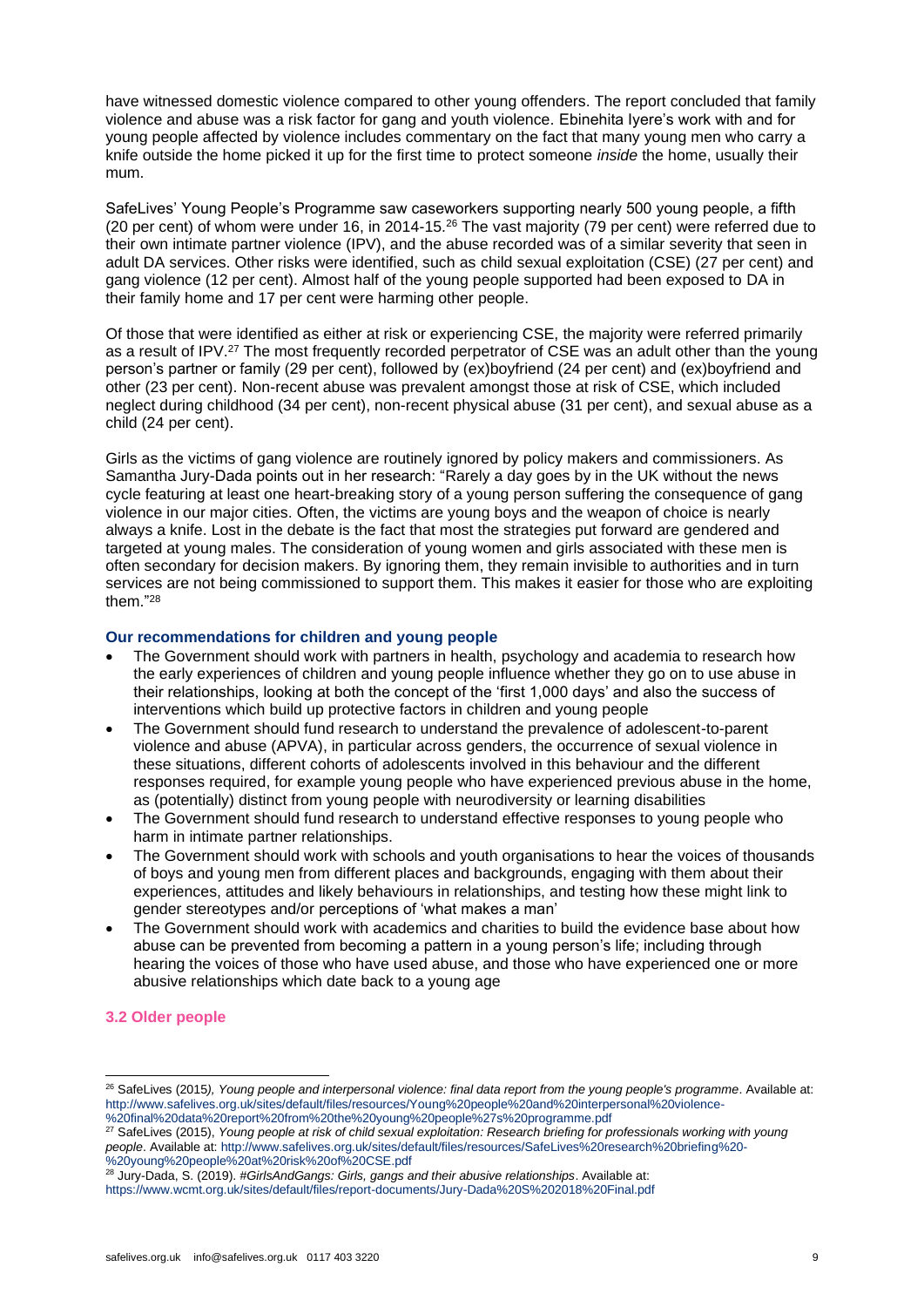Research by Age UK has found that older people are similarly likely to be killed by a partner/spouse (46 per cent) as by their adult children or grandchildren (44 per cent).<sup>29</sup> SafeLives' Spotlights on older people found that on average, older victims experience abuse for twice as long before seeking help as those aged under 61, and nearly half (48 per cent) have a disability.<sup>30</sup> Yet older clients are hugely underrepresented among domestic abuse services. According to our Insights datasets, only four percent of clients accessing Idva services were aged 61 or above in 2019/20. One Idva told us, ""when we look back over our records, we could see that once people hit fifty or sixty, there are hardly any Marac referrals."<sup>31</sup>

Many surveys and studies, such as the Crime Survey for England and Wales (CSEW), have historically excluded consideration for older victims, and awareness-raising campaigns have consistently focused on younger victims. We welcome the recent extension of the CSEW to include those over 75, but the widespread exclusion still found in other datasets simply serves to reinforce the false assumption that abuse ceases to exist beyond a certain age. The limited pool of research which does exist on domestic abuse and older people suggests that "older women's experiences of domestic abuse are markedly different from those in younger age groups and that these differences have not been adequately acknowledged or accounted for".<sup>32</sup>

The response to domestic abuse and VAWG must also be closely connected with adult safeguarding, health and social care responses, alongside interventions for disability as people get older, given the prevalence of abuse of older people by adult children, as well as aging partners.

Men make up a larger proportion of older victims than they do in younger age groups. Our report on older victims, Safe Later Lives, highlighted that, for those aged 60 or under, men made up 4 per cent of clients at domestic abuse services. For those aged 61 and over, that figure rose to 21 per cent. 33 One of the reasons for this is the prevalence of perpetrators who are adult children of older abuse victims: for 41 per cent of older clients, the perpetrator was an adult family member, in comparison with 6 per cent for clients aged 60 and below.

Victims aged 61 and over are much more likely to experience abuse from a current intimate partner than those aged 60 and under (40 per cent compared with 28 per cent). They are less likely to attempt to leave their perpetrator in the year before accessing help (68 per cent compared with 27 per cent) and nearly four times more likely to be living with the perpetrator after getting support (32 per cent compared with nine percent).<sup>34</sup>

In instances of abuse of older people, criminal justice responses may be of more limited value if a victim or survivor is unwilling to see a long-term partner or adult child prosecuted for their actions and believe this is their only option to stop the abuse. This requires a more considered approach on the part of agencies to reassure older people that there are options available which will still help them be safe, but not result in family rupture, increased isolation or financial hardship.

There is little direct research on older perpetrators of abuse, with regards to the profile of perpetrators or the specific behaviours they display. Perpetrators engaged with the Drive Project ranged in age from 17 to 81 years, though the mean average age was 32.<sup>35</sup> This knowledge gap hinders the ability of practitioners and agencies to recognise and respond to older perpetrators and must be addressed if we are to tackle VAWG across the board.

#### **Our recommendations for older people**

<sup>30</sup> SafeLives (2016). *Safe Later Lives: Older people and domestic abuse*. Available at: [https://safelives.org.uk/spotlight-1-older](https://safelives.org.uk/spotlight-1-older-people-and-domestic-abuse)[people-and-domestic-abuse](https://safelives.org.uk/spotlight-1-older-people-and-domestic-abuse)

<sup>&</sup>lt;sup>29</sup> Age UK (2020), *No Age Limit: the blind spot of older victims and survivors in the Domestic Abuse Bill. Available at:* [https://www.ageuk.org.uk/globalassets/age-uk/documents/reports-and-publications/age\\_uk\\_no\\_age\\_limit\\_sept2020.pdf](https://www.ageuk.org.uk/globalassets/age-uk/documents/reports-and-publications/age_uk_no_age_limit_sept2020.pdf)

<sup>31</sup> SafeLives (2016), *Spotlight: Episode 2 Podcast transcript*. Available at:

<http://www.safelives.org.uk/sites/default/files/resources/Spotlight%20podcast%202%20transcript.pdf>

<sup>32</sup> McGarry, J. and Simpson, C. (2011), *Domestic abuse and older women: Exploring the opportunities for service development and care delivery.* Available at:

[https://www.researchgate.net/publication/241700006\\_Domestic\\_abuse\\_and\\_older\\_women\\_Exploring\\_the\\_opportunities\\_for\\_serv](https://www.researchgate.net/publication/241700006_Domestic_abuse_and_older_women_Exploring_the_opportunities_for_service_development_and_care_delivery) [ice\\_development\\_and\\_care\\_delivery](https://www.researchgate.net/publication/241700006_Domestic_abuse_and_older_women_Exploring_the_opportunities_for_service_development_and_care_delivery)

<sup>33</sup> SafeLives[. https://safelives.org.uk/spotlight-1-older-people-and-domestic-abuse](https://safelives.org.uk/spotlight-1-older-people-and-domestic-abuse) [Accessed 19/02/2021]

<sup>34</sup> SafeLives (2016). *Safe Later Lives: Older people and domestic abuse*. Available at: [https://safelives.org.uk/spotlight-1-older](https://safelives.org.uk/spotlight-1-older-people-and-domestic-abuse)[people-and-domestic-abuse](https://safelives.org.uk/spotlight-1-older-people-and-domestic-abuse)

<sup>35</sup> Hester, M. (et al) (2019), *Evaluation of the Drive Project – A Three-year Pilot to Address High-risk, High-harm Perpetrators of Domestic Abuse.* Available at: [http://driveproject.org.uk/wp-content/uploads/2020/03/DriveYear3\\_UoBEvaluationReport\\_Final.pdf](http://driveproject.org.uk/wp-content/uploads/2020/03/DriveYear3_UoBEvaluationReport_Final.pdf)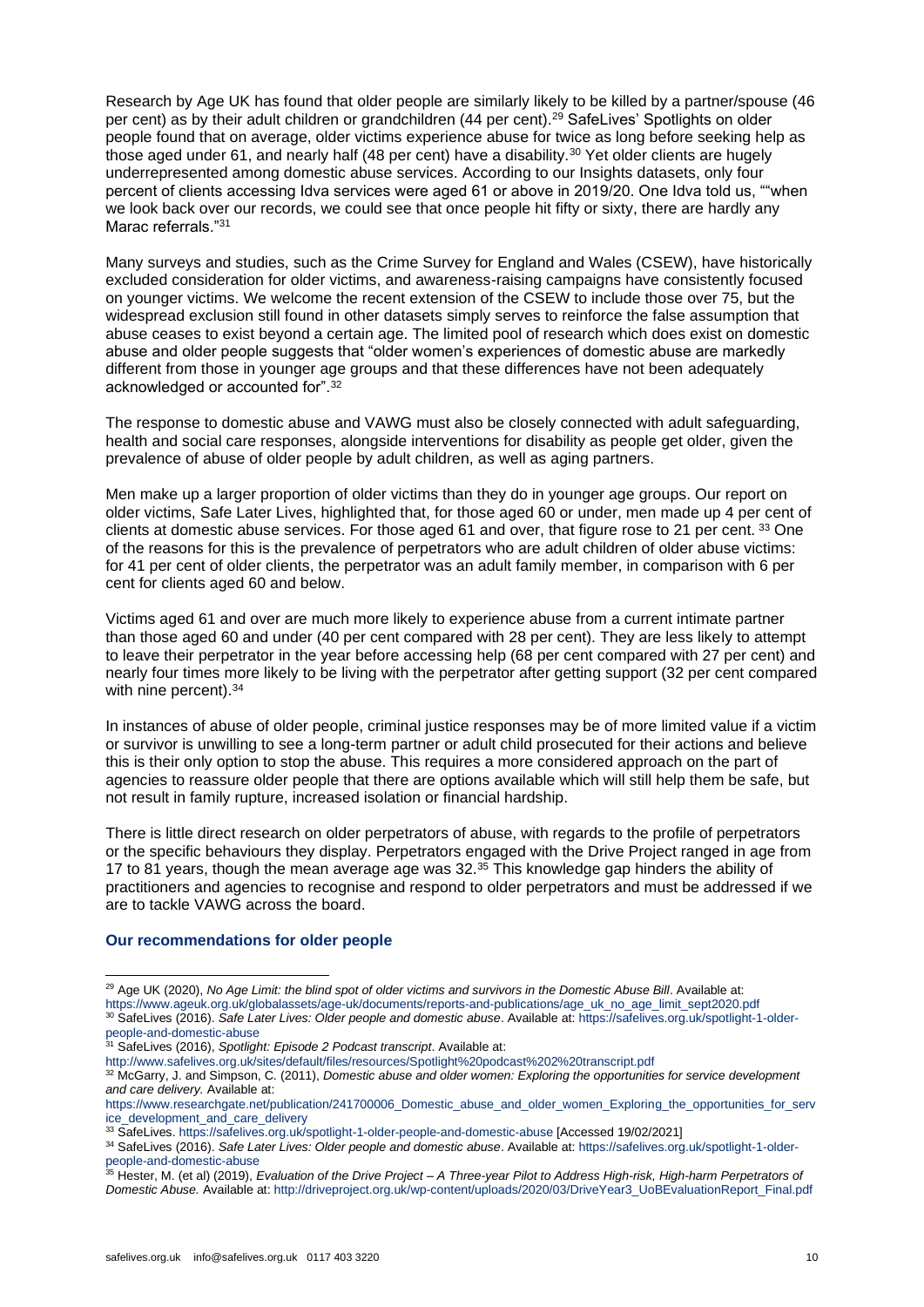- While the change to CSEW data collection on older victims is welcome, there is a gap in understanding of the data on older perpetrators of domestic abuse. We recommend that Government prioritises this as part of its increasing focus on perpetrators.
- In general, national and local commissioners are still failing to adequately focus on improving the response to older victims of domestic abuse. For example, the recent Ministry of Justice Funding for Domestic Abuse and Sexual Violence Support Services Police and Crime Commissioner Funding Allocation Guidance fails to acknowledge older victims as needing specific attention even though age is a protected characteristic.
- Multi-agency partnerships, including the new Domestic Abuse Partnership Boards convened as part of the DA Bill, should ensure they are monitoring referrals and service engagement of older people with domestic abuse services and action plan accordingly.
- Commit to transparency in Government datasets; where data is unreliable or hasn't been disaggregated on the basis of age, make this plain and explain how those issues will be addressed in future.

# **3.3 Black, Asian, and racially minoritised people**

Whilst Black, Asian and racially minoritised women are disproportionately impacted by specific forms of VAWG – such as so-called "honour-based" abuse, discussed below – their experiences of violence are often intersecting and overlapping.

It is also clear that these victims and survivors are often poorly represented by official datasets. These datasets may not disaggregate accurately to highlight the specific experiences of women of different racial and ethnic identities, and may be collected through methods and in forums which aren't trusted or used by those women at the same rate as by white women.

According to a survey of Black, Asian and racially minoritised survivors, using specialist domestic abuse services, 96 percent reported experiencing psychological, emotional and verbal abuse. 72 per cent had experienced physical abuse, while 30 per cent had experienced attempted or threats of murder from the perpetrator. 18 per cent of respondents had been in a violent relationship for between five and ten years, and 26 per cent of respondents had been in a violent relationship for ten years or more.<sup>36</sup> This duration is significantly longer than the national average, suggesting that women in racially minoritised groups are finding it harder either to find support at all, or to find support which is suitable for their needs.

Despite being just as likely to experience abuse as any other ethnic group, research shows that the level of disclosure for these victims of domestic abuse is far lower than that of the general population.<sup>37</sup> From our Insights datasets, we know that victims from Black, Asian and racially minoritised communities typically suffer abuse for 1.5 times longer before getting help than those who identify as White, British or Irish.

The data from Maracs across England and Wales similarly highlight the decreased levels of disclosure. Between April 2018 and March 2019, 15.2 per cent of cases involved a victim from a racially minoritised group. This is lower than the rate of Black, Asian and racially minoritised people in the national population, which is 18.2 per cent for the combined areas covered by the Maracs in our analysis. During that timeframe, seven Maracs recorded *no* cases involving a Black, Asian and racially minoritised victim, while a further 34 Maracs (12 per cent of all Maracs) saw a rate of cases that was less than one third of the percentage of Black, Asian and racially minoritised people in the local population. Less than a third of Maracs (82) were seeing a rate of cases involving a Black, Asian and racially minoritised victim which was at least as high as the local population rate.

The rate of cases involving a victim identified as being from a Black, Asian and racially minoritised group reached a high point of 16.9 per cent in mid-2018 after some years of gradual increases. Since then, it has decreased again, and cases with Black, Asian and racially minoritised victims made up only 15.7 per cent of total cases in the 12 months ending March 2020.

Part of the problem with these datasets is that they have to be considered, to some extent, to be unreliable. Frontline agencies, including some domestic abuse services, are poor at asking about and

<sup>36</sup> Imkaan (2012), *Vital Statistics 2*. Available at: [https://drive.google.com/file/d/0B\\_MKSoEcCvQwWHA0eG81cFZxc0U/view](https://drive.google.com/file/d/0B_MKSoEcCvQwWHA0eG81cFZxc0U/view) <sup>37</sup> Walby, S. and Allen, J. (2004), *Domestic violence, sexual assault and stalking: findings from the British Crime Survey.* Available at[: http://openaccess.city.ac.uk/21697/](http://openaccess.city.ac.uk/21697/)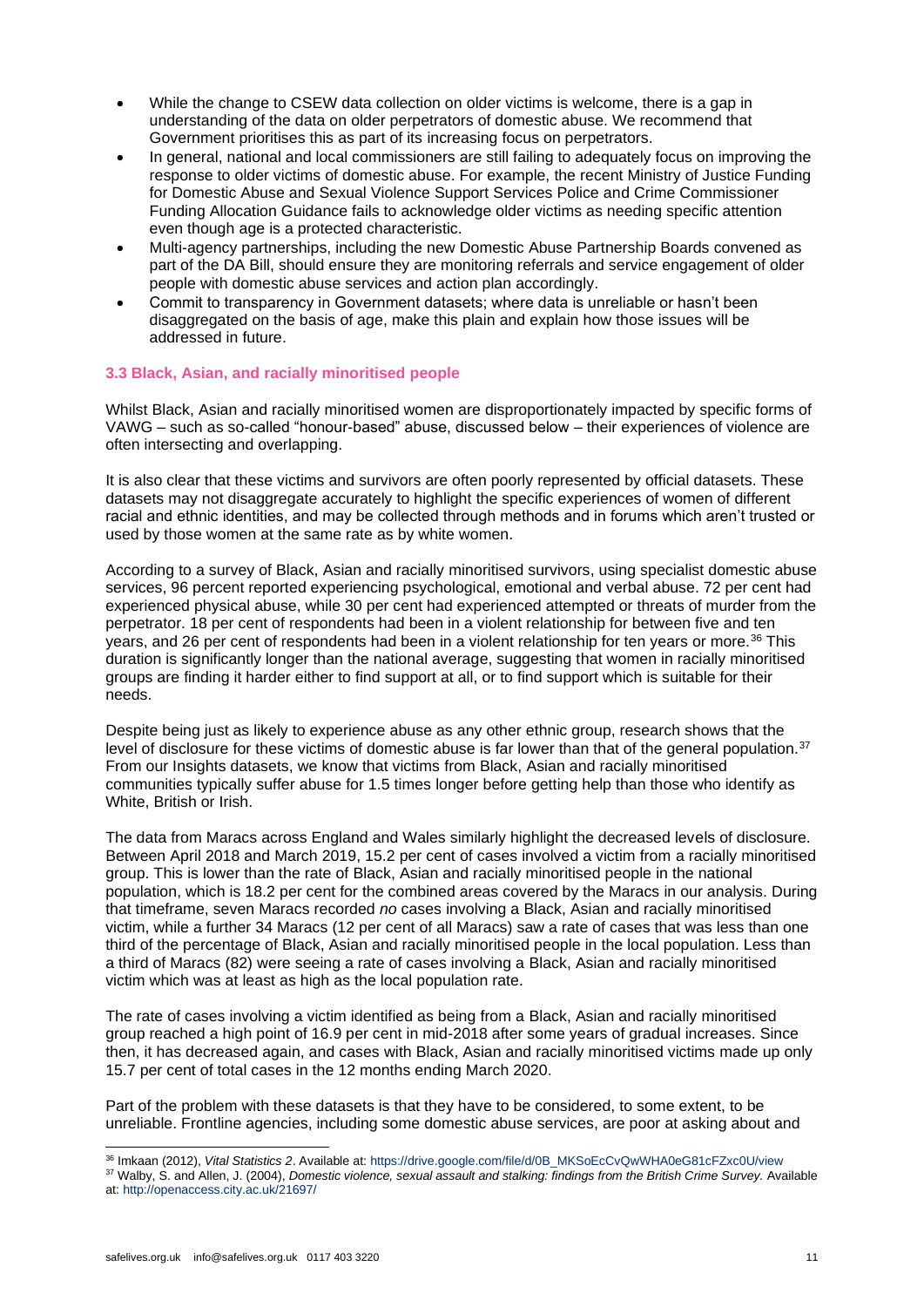recording the racial (and religious) identity of people with whom they come into contact. Not only does this make the dataset unsatisfactory, it inevitably means that this aspect of someone's identity is being either overlooked or inappropriately responded to by the practitioner with whom they are connected.

Similarly, there are no reliable data sources specifically around Black, Asian and other racially minoritised perpetrators. Recent work by Dr Olumide Adisa and Dr Katherine Allen is a rare example of research into this subject.<sup>38</sup> Again, this hinders efforts to improve services' and agencies' identification of and response to perpetrators.

If the abuser who poses a risk to one or more people is from a group that has historically been discriminated against (this may relate to minority status in terms of race, religion, sexuality, or disability, for example), this can act as a barrier to reporting that abuser to people in official positions. The victim or survivor may worry that the perpetrator of abuse will be treated disproportionately, subjected to discrimination, or even be exposed to physical violence or other adverse responses which a perpetrator from a majority group wouldn't be. Dr Adisa and Dr Allen found that even the word 'perpetrator' can be problematic, in this context. Victim/survivors may also worry that speaking out about their abuser will be disapproved of by other community members, who may feel it will increase levels of discrimination and reinforce negative stereotypes and perceptions.

This is acting as a barrier to support for victims who need it, and may allow perpetrators of abuse to escape sanction for longer - possibly forever. Victim and survivors will need to see societal change, and reduced discrimination against minority groups, to feel more confident that official channels or disclosure more generally is something they can safely pursue.

# **Our recommendations for Black, Asian and racially minoritised people**

- Official datasets must be disaggregated, for example in local Joint Strategic Needs Assessments or Equality Impact Assessments, in order to highlight the different situations and needs of specific groups;
- Work with statutory and voluntary sector agencies collecting data to improve their rate of properly recording race and religion;
- Ensure the terms 'BAME' or 'BME' are not being used to mask the individual and different identities of Black, Asian and racially minoritised people;
- Undertake specific work, with specialist organisations, to address the institutional barriers preventing people who are Black, Asian or from other racially minoritised groups from trusting and using statutory agencies who can and should help them get safe from domestic abuse. Link this work to cross-Government commitments on equity, equality, diversity and inclusion relevant to all major Government agencies, policies and programmes;
- Commit to transparency in Government datasets; where data is unreliable or hasn't been disaggregated, make this plain and explain how those issues will be addressed in future;
- Take an equity-based and reparative approach to future policy making and funding, redressing the historic under-representation of and support for Black, Asian and racially minoritised girls and women;
- Support the main Government frontline agencies to increase their levels of representation and also cultural competence, ensuring staff within the workforce feel confident they have the information and capabilities required to work with and support all members of UK society, and appropriate accountability mechanisms where this falls short.

# **3.4 'Honour'-based abuse**

Women are particularly at risk of so-called 'honour'-based abuse (HBA), and as such it is important to recognise this form of abuse within the wider context of violence perpetrated against women and girls, resulting from an underlying denial of their human rights. Data from the Crown Prosecution Service in 2016 on cases flagged as 'honour'-based violence reveals that (where gender was recorded) 76 per cent of victims were female.<sup>39</sup>

<sup>38</sup> Adisa, O. and Allen, K. (2020), *Increasing safety for those experiencing family and intimate relationship harm within black and minority ethnic communities by responding to those who harm.* Available at:

[https://www.uos.ac.uk/sites/www.uos.ac.uk/files/Family%20and%20intimate%20relationship%20harm%20within%20black%20an](https://www.uos.ac.uk/sites/www.uos.ac.uk/files/Family%20and%20intimate%20relationship%20harm%20within%20black%20and%20minority%20ethnic%20communitiesFINAL%20%281%29.pdf) [d%20minority%20ethnic%20communitiesFINAL%20%281%29.pdf](https://www.uos.ac.uk/sites/www.uos.ac.uk/files/Family%20and%20intimate%20relationship%20harm%20within%20black%20and%20minority%20ethnic%20communitiesFINAL%20%281%29.pdf)

<sup>39</sup> Crown Prosecution Service (2016), *Violence Against Women and Girls Crime Report 2015-16*. Available at: [http://www.cps.gov.uk/publications/docs/cps\\_vawg\\_report\\_2016.pdf](http://www.cps.gov.uk/publications/docs/cps_vawg_report_2016.pdf)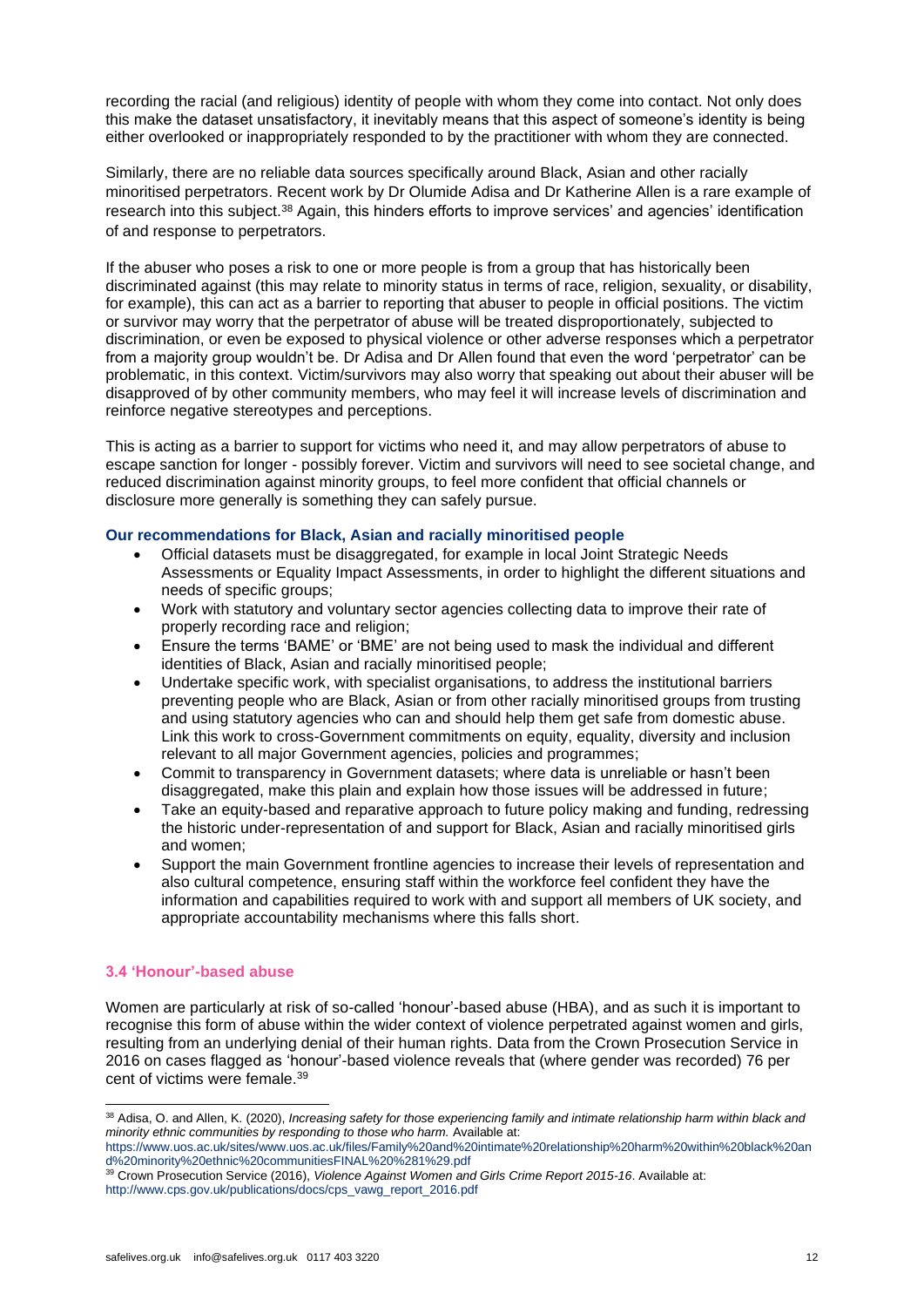Many contributors to our Spotlight report on so-called 'honour'-based abuse highlighted the links between HBA and patriarchy, with women being tasked with carrying the 'honour' of their fathers, their husbands, their brothers, uncles and their sons.<sup>40</sup> Despite the strong evidence of disproportionate effect on women and girls, 'honour'-based violence is experienced by both men and women, with factors such as sexuality and disability putting some men at particular risk.

Over half of victims at risk of HBA had visited their GP in the past 12 months (57 per cent), and one in five (19 per cent) had attended A&E as a direct result of the abuse. Despite this, only 6 per cent of people were referred to the domestic abuse services from health professionals, suggesting there is a lack of understanding and recognition of HBA in frontline services.

Those at risk of HBA are more likely to experience high-harm abuse, for longer, from multiple perpetrators. Before accessing support, victims at risk of HBA experienced abuse for two years longer than those not identified as at risk of HBA (five years in comparison with three). 68 per cent of victims at risk of HBA were at high risk of serious harm or homicide, compared to 55 per cent of those not identified as at risk, and more than seven times more likely to be experiencing abuse from multiple perpetrators (54 per cent compared with 7 per cent).<sup>41</sup>

HBA is frequently conflated with specific forms of abuse, including forced marriage and female genital mutilation (FGM). As stated by Lis Bates in *Honor-Based Abuse in England and Wales: Who Does What to Whom?*: while high-profile cases of so-call "honour killings" have raised some awareness of HBA, they have also "'exoticized' it as something 'other,' polarizing it from the mainstream forms of domestic and intimate partner abuse. The rest of the spectrum of HBA (anything short of an 'honor killing') has been overshadowed."<sup>42</sup> The result is a lack of understanding around HBA, and a difficulty in accessing interventions and services where there hasn't already been a case of forced marriage or FGM, or there isn't a high-risk of either. Moreover, forced marriage and FGM have become the more frequent foci of research, policy, and legislation, which exacerbates the dearth of understanding of the nature of other forms of HBA, of who perpetrates HBA, and how to respond to them.

HBA should be understood and treated as a form of domestic abuse. By treating HBA as primarily a 'cultural' issue associated with specific communities, we 'otherise' and scapegoat the predominantly Black, Asian and minoritised communities in which it is more prevalent.

Several studies have shown certain features of HBA which make it distinctive under the umbrella of domestic abuse, including the increased likelihood of multiple perpetrators, the evidence of premeditation or conspiracy, and the complicity of other women, family, and community – in particularly, the role of women in policing other women's behaviour and carrying out punishments.

The majority of cases analysed by Bates (71 per cent) involved a current or ex-intimate partner perpetrator. Where an intimate partner was not involved, the perpetrators were the victim's birth family, or (less commonly) their in-laws. Moreover, four in ten victims (40 per cent) were abused only by an intimate partner, while almost a third (29 per cent) were abused by one or more family members, and almost a third (31 per cent) were abused by both.<sup>43</sup> According to Bates: "While much attention has been focused on the existence of multiple perpetrators and the extended family involvement—features of difference from domestic abuse, less light has been shone on the involvement of intimate partners features of similarity."<sup>44</sup>

This lack of understanding, alongside the high likelihood of multiple perpetrators, and the barrier that family and community complicity can be in victims' help-seeking, hinder the ability of the CJS and other agencies to gain insight on what is happening inside a family.

<sup>40</sup> SafeLives (2017), *Your choice: 'honour'-based violence, forced marriage and domestic abuse*. Available at: <https://safelives.org.uk/sites/default/files/resources/Spotlight%20on%20HBV%20and%20forced%20marriage-web.pdf> <sup>41</sup> SafeLives (2017), *Your choice: 'honour'-based violence, forced marriage and domestic abuse*. Available at:

<https://safelives.org.uk/sites/default/files/resources/Spotlight%20on%20HBV%20and%20forced%20marriage-web.pdf> <sup>42</sup> Bates, L. (2020), *Honor-based Abuse in England and Wales: Who Does What to Whom?* Available at: <https://doi.org/10.1177%2F1077801220952168>

<sup>43</sup> Bates, L. (2020), *Honor-based Abuse in England and Wales: Who Does What to Whom?* Available at: <https://doi.org/10.1177%2F1077801220952168>

<sup>44</sup> Bates, L. (2020), *Honor-based Abuse in England and Wales: Who Does What to Whom?* Available at: <https://doi.org/10.1177%2F1077801220952168>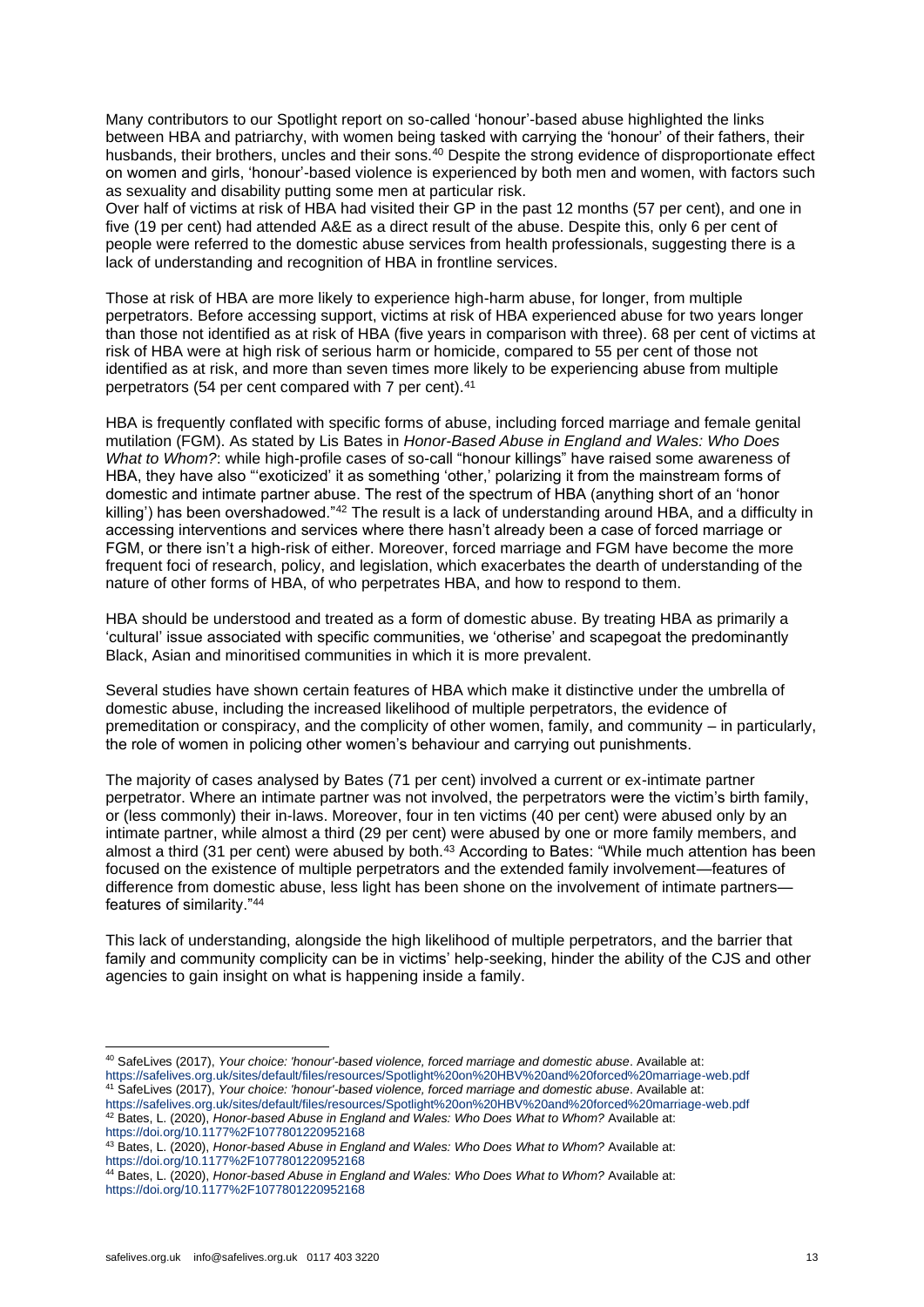Moreover, there may be an international element to the perpetration of domestic abuse in an HBA context, which can pose challenges to responding to this particular cohort of perpetrators.

For example, transnational marriage abandonment is a form of domestic abuse in which British national, or British resident, perpetrators send or take victims (usually vulnerable, migrant women) abroad where they will leave them with no means of returning or accessing support. Some victims are separated from their children, while others are left with their children in situations of near-destitution, often facing the risk of violence, exploitation, poverty and social stigma. Currently, once stranded within another country, victims are denied the visa that would enable them to return to the UK to initiate court proceedings or access the destitution domestic violence concession (DDVC). This also limits the ability of agencies to identify and respond to perpetrators. There is a potential role for the UK Visas and Immigration office in removing this barrier. It will also be important to ensure there is awareness of such issues among border and immigration staff, who can play a role in recognising these circumstances or responding to those who seek help.

#### **Our recommendations for HBA**

- Home Office (in particular Border Force, UK Visas and Immigration Enforcement) should monitor abuse of the immigration system by those perpetrating HBA, for instance through transnational marriage abandonment, and ensure sanctions are targeted at those perpetrating abuse rather than those caught in abusive situations.
- All those supporting victims (including domestic abuse services, Maracs, Police, family courts and the Crown Prosecution Service) should collect and analyse data on the HBA cases they engage with, and use this analysis to identify potential gaps. For instance, where cases predominantly involve a current or ex-intimate partner, consider how to work with referring agencies to increase recognition of domestic abuse perpetrated by other family members.

# **3.5 LGBT+ people**

While there are universal barriers to accessing specialist services, LGBT+ people can face additional challenges which are different to those experienced by others. Existing evidence, as well as Galop's practitioner experience, suggests that LGBT+ people face a range of distinct barriers on a personal and systemic level, which often prevent them from getting the support they need.<sup>45</sup> Personal barriers most often relate to LGBT+ people's perception of self and the abuse and their perception of the support system. In contrast, systemic barriers relate to the way services are designed and delivered that may result in them being less accessible and inclusive for LGBT people.

The most common portrayal of domestic abuse is that of a male perpetrator and female victim within a heterosexual relationship. The public narrative of domestic abuse therefore can exclude those whose experience of domestic abuse does not fit this representation. While domestic abuse is most often experienced by women and most often perpetrated by men, it can happen to anyone, and can be perpetrated by anyone. This includes people of all gender identities and sexual orientations, and in many types of relationship.

According to our [Spotlights Report on LGBT+ people,](https://safelives.org.uk/knowledge-hub/spotlights/spotlight-6-lgbt-people-and-domestic-abuse) LGBT+ victims are more likely to be abused by multiple perpetrators (15 per cent compared with 9 per cent) than non-LGBT+ victims, and more than twice as likely to have experienced non-recent abuse by a family member (6 per cent compared with 3 per cent). They are almost twice as likely to have attempted suicide (28 per cent compared with 15 per cent) and more than twice as likely to have self-harmed (32 per cent compared with 14 per cent).

We know that those who identify as LGBT+ face additional barriers to accessing support that are unique to their sexual orientation and/or gender identity. Evidence suggests that LGBT+ victims and survivors are not accessing services at the same rate as others in the population.

There is variation in estimates about the size of LGB populations, and even less data on transgender populations, but Public Health England's (PHE) current estimate for the national LGB population is

<sup>45</sup> Harvey, S. et al. (2014), *Barriers Faced by Lesbian, Gay, Bisexual and Transgender People in Accessing Domestic Abuse, Stalking and Harassment, and Sexual Violence Services.* Available at: [https://gov.wales/sites/default/files/statistics-and](https://gov.wales/sites/default/files/statistics-and-research/2019-07/140604-barriers-faced-lgbt-accessing-domestic-abuse-services-en.pdf)[research/2019-07/140604-barriers-faced-lgbt-accessing-domestic-abuse-services-en.pdf](https://gov.wales/sites/default/files/statistics-and-research/2019-07/140604-barriers-faced-lgbt-accessing-domestic-abuse-services-en.pdf)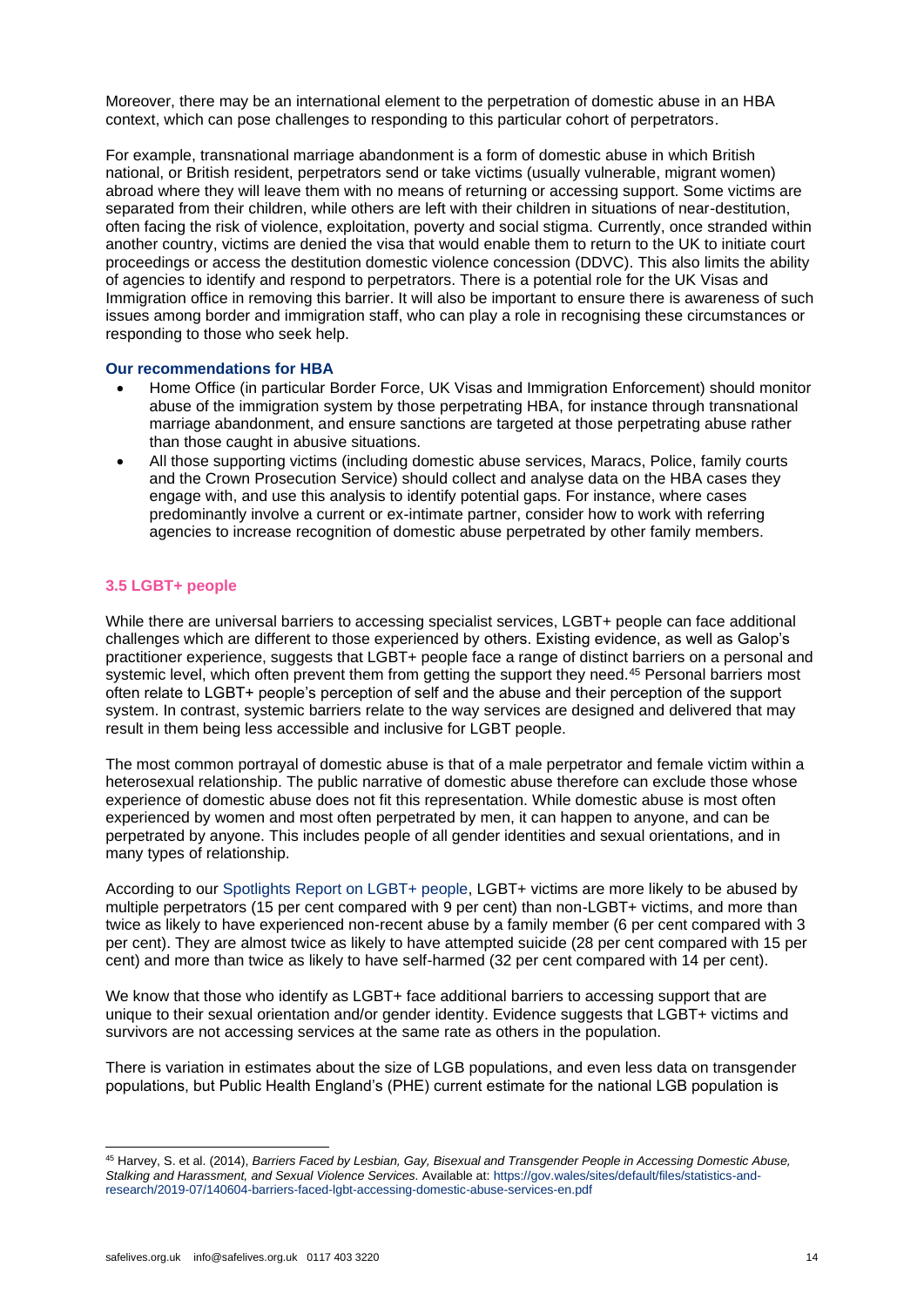between 2.5 per cent and 5.8 per cent.<sup>46</sup> The results of research conducted in Scotland and Wales suggest that similar estimates could be made for these areas. $47,48$ 

Rates of access to domestic abuse support fall at the lower end of this scale. In our Marac data, only 1.3 per cent of cases involved LGBT+ victims.<sup>49</sup> In our Insights data on Idva service users, that figure rises to 1.8 per cent, still well below the  $2.5 - 5.8$  per cent estimated by PHE.<sup>50</sup>

Again, we see some level of unreliability in these datasets with regards to sexual orientation and gender identity. In general, frontline agencies, including some domestic abuse services, do not routinely ask about and record the sexuality or gender identity of a client. As seen with the data surrounding service use by Black and minoritised groups, this inevitably results in aspects of a client's identity and experience of abuse being either overlooked or responded to inappropriately by frontline practitioners.

Donovan and Hester's work (2014) found evidence of the impact of homo-, bi-, and transphobia on LGBT+ survivors' help-seeking.<sup>51</sup> Alongside others, they "found that survivors rarely seek help from formal agencies such as the police or specialist domestic violence services because of their fears of not being believed, their experiences being minimised, or because they feared experiencing homo/bi/transphobia from professionals/practitioners."<sup>52</sup>

Besides the work of a handful of academics (including Catherine Donovan, Rebecca Barnes, Janice Ristock, Catherine Nixon and Marianne Hester, among others), there has been limited research on the experiences of LGBT+ survivors. While some progress has been made through research on the experiences of this community as a whole (including through our [Spotlights series](https://safelives.org.uk/knowledge-hub/spotlights/spotlight-6-lgbt-people-and-domestic-abuse) and our [Free to Be](https://safelives.org.uk/sites/default/files/resources/Free%20to%20be%20safe%20web.pdf)  [Safe](https://safelives.org.uk/sites/default/files/resources/Free%20to%20be%20safe%20web.pdf) report), it is important to understand that different parts of this community can experience abuse in different ways. What we do know is that LGBT+ victims experience types of abuse unique to their sexuality or gender identity, including but not limited to:

- Threat of disclosure of sexual orientation and/or gender identity to family, friends, or work colleagues;
- Threat of disclosure of HIV-positive status to family, friends, or work colleagues;
- Increased isolation because of factors like lack of family support or safety nets;
- Undermining of someone's sense of gender or sexual identity, particularly when one partner is transgender or non-binary;
- Limiting or controlling access to spaces and networks relevant to coming out and coming to terms with gender and sexual identity;
- Limiting or controlling access to medication or medical interventions, especially in the case of transgender or nonbinary victims and survivors, or those with HIV-positive status
- The victim or survivor may believe they 'deserve' the abuse because of internalised negative beliefs about themselves;
- The victim or survivor may believe that no help is available due to experienced or perceived homo-, bi-, or transphobia of support services and the criminal justice system.

Galop's report, *LGBT+ people's experiences of domestic abuse*, found that:

- LGBT+ victims and survivors share similar types of domestic abuse as their heterosexual or cisgender peers, but their experiences often differ because their sexuality and gender identity;
- LGBT+ victims and survivors disclosing domestic abuse often report multiple vulnerabilities as a result of their sexual orientation, gender identity, physical or mental ill-health or substance abuse;

[https://assets.publishing.service.gov.uk/government/uploads/system/uploads/attachment\\_data/file/585349/PHE\\_Final\\_report\\_FIN](https://assets.publishing.service.gov.uk/government/uploads/system/uploads/attachment_data/file/585349/PHE_Final_report_FINAL_DRAFT_14.12.2016NB230117v2.pdf) [AL\\_DRAFT\\_14.12.2016NB230117v2.pdf](https://assets.publishing.service.gov.uk/government/uploads/system/uploads/attachment_data/file/585349/PHE_Final_report_FINAL_DRAFT_14.12.2016NB230117v2.pdf)

<https://www.gov.scot/Topics/People/Equality/Equalities/DataGrid/SexualOrientation>

<sup>46</sup> Public Health England (2017), *Producing modelled estimates of the size of the lesbian, gay and bisexual (LGB) population of England.* Available at:

<sup>47</sup> Scottish Government (2016), *Summary: sexual orientation*. Available at:

<sup>48</sup> Welsh Government (2018), *Sexual Orientation*. Available at: https://gov.wales/statistics-and-research/sexual-orientation/

<sup>49</sup> SafeLives (2020), *Marac National Dataset 2019/20*. Available at[: https://safelives.org.uk/practice-support/resources-marac](https://safelives.org.uk/practice-support/resources-marac-meetings/latest-marac-data)[meetings/latest-marac-data](https://safelives.org.uk/practice-support/resources-marac-meetings/latest-marac-data)

<sup>50</sup> SafeLives (2021), *Insights IDVA dataset 2019-20: Adult Independent domestic violence advisor (Idva) services*. Available at: <https://safelives.org.uk/sites/default/files/resources/Idva%20Insights%20Dataset%20201920.pdf>

<sup>51</sup> Donovan, C. and Hester, M. (2014), *Domestic Violence and Sexuality: What's Love Got to do with it?*

<sup>52</sup> Donovan, C. and Barnes, R. (2017), *Domestic violence and abuse in lesbian, gay, bisexual and/or transgender (LGB and/or T) relationships*. Available at: [https://sure.sunderland.ac.uk/id/eprint/8352/1/SEX681491\\_rev1.pdf](https://sure.sunderland.ac.uk/id/eprint/8352/1/SEX681491_rev1.pdf)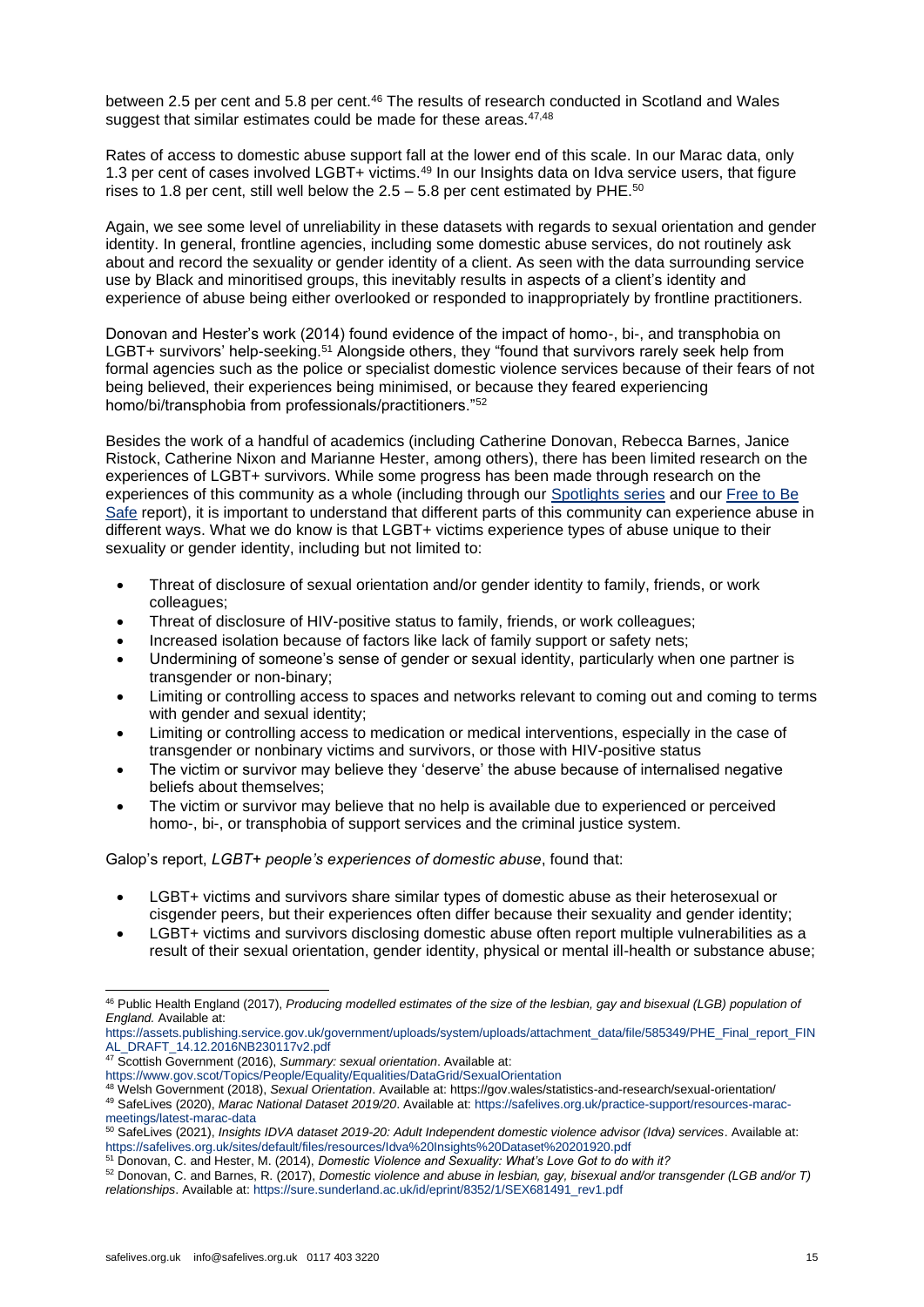- The majority of LGBT+ victims and survivors disclosed domestic abuse from intimate 'same-sex' partners, though a significant proportion reported abuse from family members, particularly younger victims and survivors, those from Black and minoritised communities, and trans men;
- Nearly two-thirds of victims and survivors identified as a gay, bisexual and/or trans men, and the majority were abused by a male perpetrator;
- Over four-fifths of lesbian and gay women disclosed abuse from a female perpetrator.<sup>53</sup>

With regards to LGBT+ perpetrators, "it is increasingly obvious that there remains a gap in knowledge, policy and practice with respect to those who are abusive in LGB and/or T relationships."<sup>54</sup> LGBT+ people using abuse appear only rarely in the criminal justice system, and there are few opportunities for them to engage with perpetrator interventions. As highlighted in the [2017 Year 1 Evaluation of the Drive](http://driveproject.org.uk/wp-content/uploads/2018/11/Evaluation-of-the-Drive-Project-Year-1-Feasibility-Study.pdf)  [Project,](http://driveproject.org.uk/wp-content/uploads/2018/11/Evaluation-of-the-Drive-Project-Year-1-Feasibility-Study.pdf) Marac recording of the sexual orientation of perpetrators is severely lacking, with the data missing in 89.5 per cent of cases in the dataset.<sup>55</sup> Donovan and Barnes describe a "lacuna in our understanding of why some LGB and/or T partners behave abusively towards their partners, while the majority do not."<sup>56</sup>

Information around perpetrator interventions for LGBT+ people using abuse is limited. Existing models, including Duluth and the Freedom Programme, work on a basis of heteronormativity, in which (cisgender and – implicitly – heterosexual) men perpetrate abuse against (cisgender and heterosexual) women. As stated in the ANROWS report, Developing LGBT+ programmes for perpetrators and victims/survivors of domestic and family violence, perpetrator programmes delivered primarily for cisgender and heterosexual men can result in the explicit and/or implicit exclusion of female LGBT+ clients, whether they are cisgender or transgender. It also potentially forces clients to make difficult decisions around 'coming out' and disclosing either their sexual orientation or their gender identity. "The extent to which this occurs, or whether [these programmes achieve] any positive outcomes for LGBTQ clients, is currently unknown."<sup>57</sup>

# **3.5.1 Bisexual people**

Recent figures suggest that bisexual women experiences rates of domestic abuse almost three times as high as heterosexual women and 1.5 times as high as lesbian and gay women: 19.6 per cent of bisexual women have experienced some form of domestic abuse, in comparison with 6.9 per cent of heterosexual women and 12.2 percent of lesbian and gay women.<sup>58</sup>

The bisexual women in our most recent Insights dataset were younger, on average, than the heterosexual women (16 per cent of bisexual victims/survivors were under 20 years old, compared with 7 per cent of heterosexual women).<sup>59</sup> Bisexual victims were also over twice as likely to have a disability than heterosexual victims (27 per cent compared with 13 per cent), with the most common forms of disability being: a mental health condition (48 per cent); a physical disability (29 per cent); and a learning difficulty (19 per cent).

Bisexual women were also more likely to be unemployed than heterosexual women, with 57 per cent of bisexual survivors being unemployed compared with 48 per cent of heterosexual survivors, though this may be partially due to the fact that bisexual survivors were more likely to both be younger and have a disability.

<sup>53</sup> Magić, J. and Kelley, P. (2018), *LGBT+ people's experiences of domestic abuse: a report on Galop's domestic abuse advocacy service.* Available at: [http://www.galop.org.uk/wp-content/uploads/Galop\\_domestic-abuse-03a-low-res-1.pdf](http://www.galop.org.uk/wp-content/uploads/Galop_domestic-abuse-03a-low-res-1.pdf) <sup>54</sup> Donovan, C., Barnes, R., and Nixon, C. (2014), *The Coral Project: Exploring Abusive Behaviours in Lesbian, Gay, Bisexual* 

*and/or Transgender Relationships.* Available at: [https://www2.le.ac.uk/departments/criminology/documents/coral-project-interim](https://www2.le.ac.uk/departments/criminology/documents/coral-project-interim-report)[report](https://www2.le.ac.uk/departments/criminology/documents/coral-project-interim-report)

<sup>55</sup> Hester, M. et al (2017), *Evaluation of the Drive Project – a pilot to address high-risk perpetrators of domestic abuse: Year 1 Feasibility Study*. Available at: [http://driveproject.org.uk/wp-content/uploads/2018/11/Evaluation-of-the-Drive-Project-Year-1-](http://driveproject.org.uk/wp-content/uploads/2018/11/Evaluation-of-the-Drive-Project-Year-1-Feasibility-Study.pdf) [Feasibility-Study.pdf](http://driveproject.org.uk/wp-content/uploads/2018/11/Evaluation-of-the-Drive-Project-Year-1-Feasibility-Study.pdf)

<sup>56</sup> Donovan, C. and Barnes, R. (2017), *Domestic violence and abuse in lesbian, gay, bisexual and/or transgender (LGB and/or T) relationships*. Available at: [https://sure.sunderland.ac.uk/id/eprint/8352/1/SEX681491\\_rev1.pdf](https://sure.sunderland.ac.uk/id/eprint/8352/1/SEX681491_rev1.pdf) Donovan Barnes (2017) https://sure.sunderland.ac.uk/id/eprint/8352/1/SEX681491\_rev1.pdf

<sup>57</sup> ANROWS (2020), *Developing LGBTQ programs for perpetrators and victims/survivors of domestic and family violence*. Available at: <https://d2rn9gno7zhxqg.cloudfront.net/wp-content/uploads/2020/05/11093225/PI.17.09-Bear-RR.pdf>

<sup>58</sup> Office for National Statistics (2020),. *'Domestic abuse prevalence and victim characteristics,', year ending March 2020*. Available at:

[https://www.ons.gov.uk/peoplepopulationandcommunity/crimeandjustice/datasets/domesticabuseprevalenceandvictimcharacterist](https://www.ons.gov.uk/peoplepopulationandcommunity/crimeandjustice/datasets/domesticabuseprevalenceandvictimcharacteristicsappendixtables) [icsappendixtables.](https://www.ons.gov.uk/peoplepopulationandcommunity/crimeandjustice/datasets/domesticabuseprevalenceandvictimcharacteristicsappendixtables)

<sup>&</sup>lt;sup>59</sup> Wherever statistics are given for both bisexual and heterosexual groups, the difference between the two groups is statistically significant at the p=0.05 level.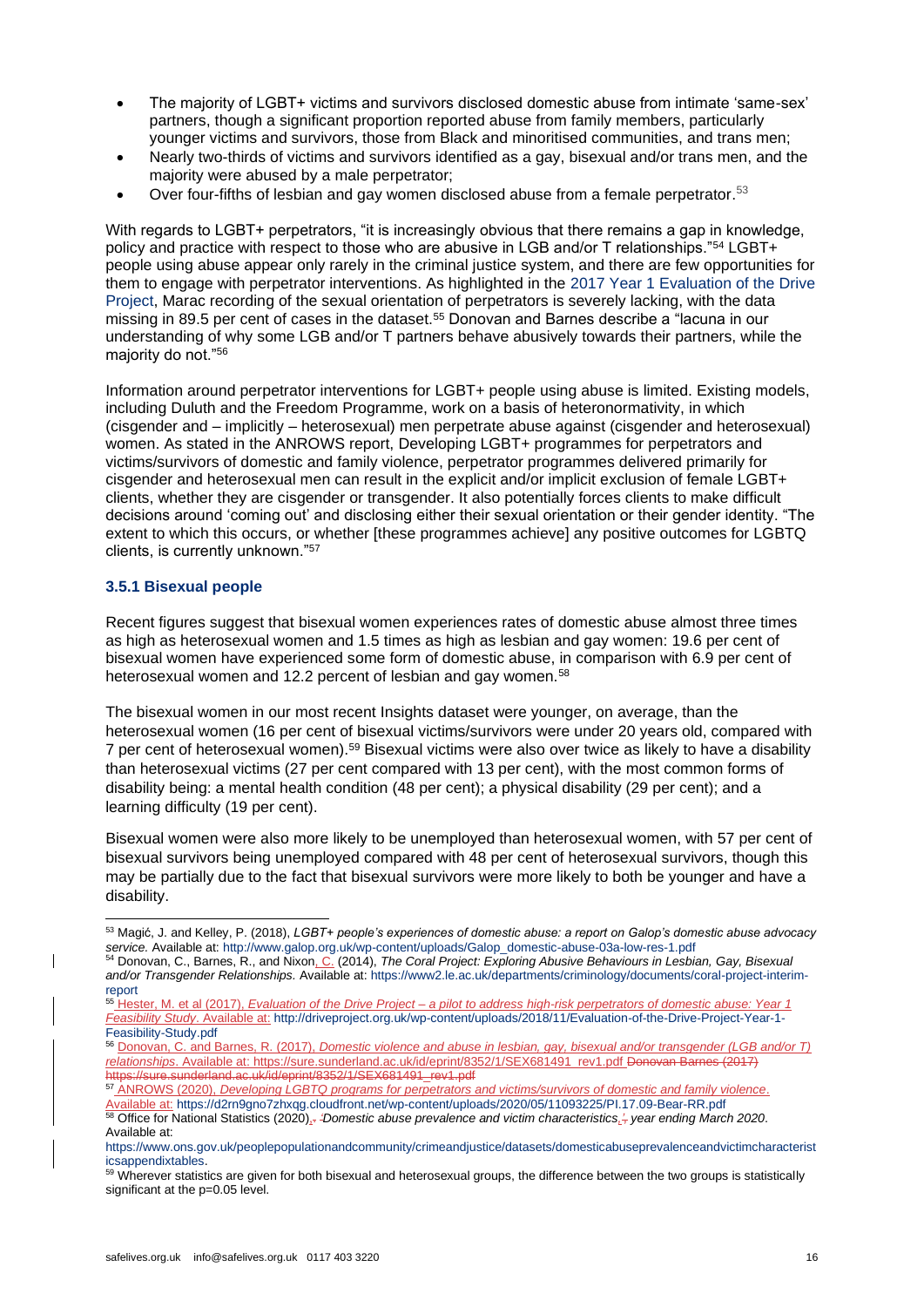Furthermore, bisexual survivors were also six times more likely to have a female perpetrator (18 per cent of bisexual women compared with 3 per cent of heterosexual women). Domestic abuse is often portrayed as a man abusing a female partner, which means that women with non-male perpetrators may be less likely to identify what they are experiencing as abuse, and this can be a barrier to them seeking support.<sup>60</sup> In addition, there is a misconception among members of the public and also sometimes among professionals that female to female abuse is less dangerous, which ignores both the fact that individual female perpetrators can still be capable of very significant physical harm and that non-physical abuse can be at least as damaging to a victim.<sup>61</sup> Given the high proportion of bisexual victims with female perpetrators, it is important that services promote the fact that they support victims of same-sex violence, as well as ensure that all staff are trained to understand the potential severity of woman-to-woman abuse.

Almost three times as many bisexual women had multiple perpetrators compared with heterosexual women (22 per cent and 8 per cent respectively), and bisexual survivors were much more likely to have previously experienced domestic abuse (65 per cent compared with 44 per cent). Of those who had been abused previously, bisexual women were more likely than heterosexual women to have experienced domestic abuse by a previous partner (35 per cent and 21 per cent respectively), abuse by a family member (9 per cent compared with 4 per cent), and over five times as likely to have experienced direct abuse as a child or young person (16 per cent compared with 3 per cent). They were also around five times as likely to be subject to forced marriage (3.7 per cent of bisexual women compared with 0.72 per cent of heterosexual women) and 'honour'-based violence (12 per cent compared with 2.3 per cent). All this suggests that bisexual women's sexuality not only increases their chances of experiencing particular abuses from partners, but also increases their risks of being abused by biphobic family members once their family learns of their sexuality, and it is therefore necessary for services to consider these risks when working with these victims.

Bisexual women were less likely to say that the police had made a difference to their safety and wellbeing (41 per cent compared with 58 per cent). Research by Stonewall shows that 81 per cent of lesbians and bisexual women who have experienced domestic abuse never reported it to the police and, of those who did, only 49 per cent were happy with how the police had responded to the situation.<sup>62</sup> While there is growing awareness within police forces that it is important for them to improve their relationships with the LGBT+ community, this research suggests that there is still a good deal of work to be done to ensure that they are giving bisexual women who are victims of abuse the support that they need.

# **3.5.2 Transgender people**

With regards to transgender victims, research has suggested that up to 80 per cent of transgender people have experienced emotionally, sexually or physically abusive behaviour from a partner or expartner.<sup>63</sup> It is therefore important to look at this group in greater depth to better understand the abuse they are experiencing so that policies and services are better equipped to support their needs.

What is clear is that transgender victims and survivors experience specific types of abuse, which can be linked to their transgender identities. A trans woman accessing a support from Independent Voices in Manchester spoke of her experience of coming out in the context of domestic abuse: "You have spent years imagining living as the person that you really are. You enact a conversation in your mind a million times over, of telling your wife how you feel, until one day you feel confident enough to actually say it out aloud. 'I am transgender…' She hits you. Once, then again and almost every day and you feel so weak inside."

Transgender survivors also experience large numbers of additional needs, particularly in relation to mental health: according to our Insights data, 56 per cent of transgender victims accessing domestic abuse services have mental health needs.

<sup>60</sup> SafeLives (2018), *Supporting bisexual and lesbian women: Evelyn Sharpe, Rise* [Podcast]. Available at: <https://soundcloud.com/domestic-abuse-podcast/supporting-bisexual-and-lesbian-women-evelyn-sharpe-rise> <sup>61</sup> SafeLives (2018), *Supporting bisexual and lesbian women: Evelyn Sharpe, Rise* [Podcast]. Available at:

<https://soundcloud.com/domestic-abuse-podcast/supporting-bisexual-and-lesbian-women-evelyn-sharpe-rise> <sup>62</sup> Stonewall (2012), *Domestic abuse: Stonewall health briefing*. Available at:

[https://www.stonewall.org.uk/system/files/Domestic\\_Abuse\\_Stonewall\\_Health\\_Briefing\\_\\_2012\\_.pdf](https://www.stonewall.org.uk/system/files/Domestic_Abuse_Stonewall_Health_Briefing__2012_.pdf)

<sup>63</sup> Scottish Transgender Alliance (2010), *Out of Sight, Out of Mind? Transgender People's Experiences of Domestic Abuse*. Available at: [https://www.scottishtrans.org/wp-content/uploads/2013/03/trans\\_domestic\\_abuse.pdf](https://www.scottishtrans.org/wp-content/uploads/2013/03/trans_domestic_abuse.pdf)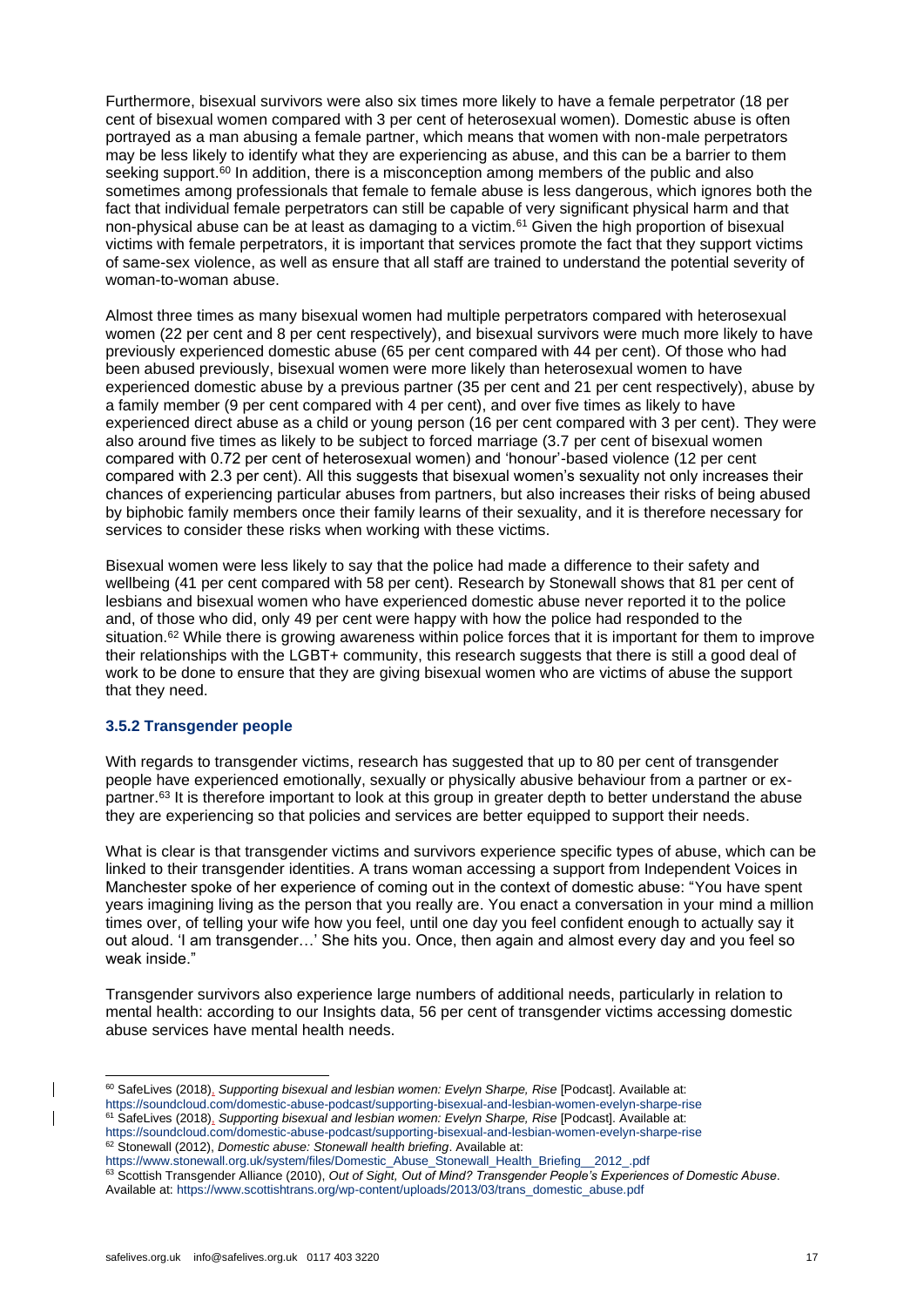Trans survivors who access specialist domestic abuse services report that their experience of services has positive outcomes on their lives. However, only a small proportion of those with additional mental health needs are supported with these by specialist domestic abuse services. Given the large numbers of transgender victims and survivors who have mental health needs, it is vital that this issue be addressed.

By the time their case with the domestic abuse services had closed, 31 per cent of transgender victims and survivors had experienced no form of abuse since intake, with 35 per cent having seen a reduction in the severity and 35 per cent a reduction in the frequency of jealous and controlling behaviour, the most common form of abuse experienced at intake.

Two-fifths (39 per cent) of victims and survivors had ongoing contact with the perpetrator on exit, 54 per cent of which were still in a relationship with the perpetrator, while 46 per cent continued contact because of children and 23 per cent because of their family and social network. Research has shown that many trans victims of domestic abuse may stay in an abusive relationship in the hope that their partner will come to understand and accept their need to transition, or because they believe that their transgender identity means that it would be difficult for them to find another partner, which could explain the relatively high numbers of victims/survivors in our dataset who remained with their abusive partner on exit from the service.<sup>64</sup>

#### **Our recommendations for LGBT+ people**

- The existing knowledge gaps around perpetrators must be filled in order to tackle VAWG and domestic abuse among LGBT+ people: who perpetrators are, what motivates their abusive behaviours, what their behaviours look like, and how best to respond to their behaviours in perpetrator interventions.
- Crime and Disorder Strategic Assessments, Joint Strategic Needs Assessments and comparable documents should include data on LGBT+ victims and survivors of domestic abuse. For instance, the data provided by us to monitor the number of LGBT+ people being discussed at Marac, any data from the local Police Force or data on LGBT+ victims and survivors accessing local specialist domestic abuse services. If gaps are identified, work must take place with local domestic abuse services to address these.
- Police forces, courts and prosecutors should consider implementing recording practices which clearly identify domestic abuse where the parties are of the same gender, and clearly record sexual orientation.
- Undertake specific work, with specialist organisations, to address the institutional barriers preventing LGBT+ people from trusting and using statutory agencies who can and should help them get safe from domestic abuse. Link this work to cross-Government commitments on equity, equality, diversity and inclusion relevant to all major Government agencies, policies and programmes;
- Take an equity-based approach to future policy-making and funding, redressing the historic under-representation of and support for LGBT+ survivors;
- Commit to transparency in Government datasets. Where data is unreliable or hasn't been disaggregated on the basis of sexuality or gender identity, make this plain and explain how those issues will be addressed in future.

# **3.6 Disabled people**

Disabled people experience higher rates of domestic abuse than non-disabled people. In the year to March 2020, the Crime Survey for England and Wales reported that women and men with a long standing illness or disability were more than twice as likely to experience some form of domestic abuse than women and men with no long standing illness or disability (11.8 per cent in compared with 4.6 per cent).<sup>65</sup>

Our Spotlight report on disabled victims of domestic abuse found that they also suffer more severe and frequent abuse over longer periods of time than non-disabled victims. Our data reveals that disabled

<sup>64</sup> Scottish Transgender Alliance (2010), *Out of Sight, Out of Mind? Transgender People's Experiences of Domestic Abuse*. Available at: [https://www.scottishtrans.org/wp-content/uploads/2013/03/trans\\_domestic\\_abuse.pdf](https://www.scottishtrans.org/wp-content/uploads/2013/03/trans_domestic_abuse.pdf)

<sup>65</sup> Office for National Statistics (2020), *Domestic abuse in England and Wales overview: November 2020.* Available at: [https://www.ons.gov.uk/peoplepopulationandcommunity/crimeandjustice/bulletins/domesticabuseinenglandandwalesoverview/nov](https://www.ons.gov.uk/peoplepopulationandcommunity/crimeandjustice/bulletins/domesticabuseinenglandandwalesoverview/november2020) [ember2020](https://www.ons.gov.uk/peoplepopulationandcommunity/crimeandjustice/bulletins/domesticabuseinenglandandwalesoverview/november2020)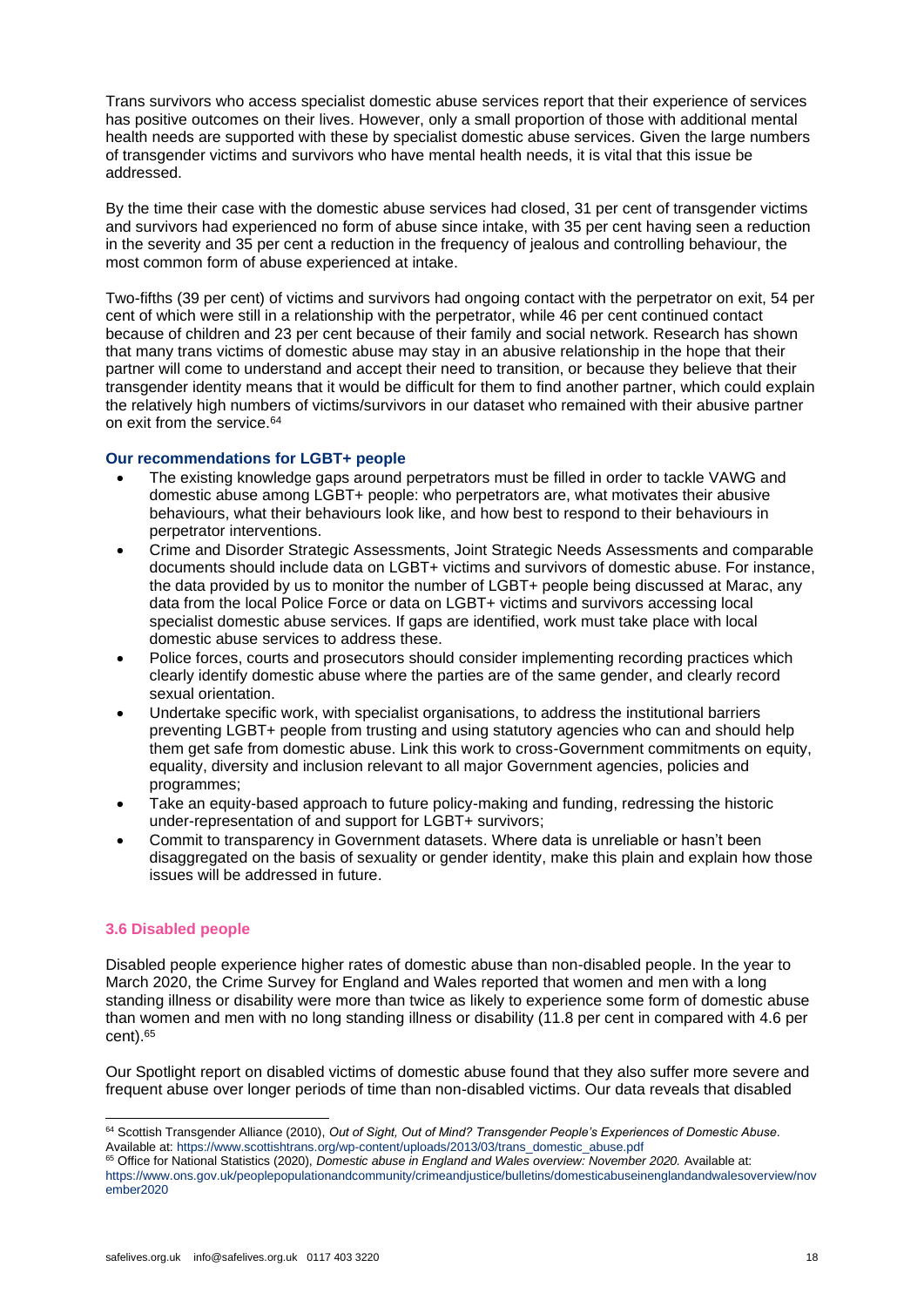victims typically endure abuse for an average of 3.3 years before accessing support, compared to 2.3 vears for non-disabled victims.<sup>66</sup> In 2014, the Care Act introduced a clear legal framework requiring local authorities to safeguard vulnerable adults. Despite this, our Insights national dataset shows that in 2015-2016 none of the 925 referrals of disabled victims to domestic abuse services were from adult safeguarding.

Estimates from the Department for Work and Pensions' Family Resources Survey 2018/19, 19 per cent of the population of working-age adults have a disability, a figure which reaches 44 per cent of adults at or above the State Pension age.<sup>67</sup> However, according to data from Maracs, in England, only 7.1 per cent of cases in 2019/20 involved a victim who has a disability. In Wales, that figure dropped to 1.9 per cent.<sup>68</sup>

Even after receiving support, disabled victims were 8 per cent more likely than non-disabled victims to continue to experience abuse. For one in five (20 per cent) this ongoing abuse was physical and for 7 per cent it was sexual. Our research suggests that this may be attributed to a number of factors, either through poor commissioning, lack of awareness or understanding in practice, social stereotyping of victims of domestic abuse or services being inaccessible. For instance, some services may offer only telephone support, which excludes those who cannot communicate on the phone.<sup>69</sup>

The data about disabled victims and survivors (and perpetrators) is likely to be unreliable, to some extent. We know that, in instances where a practitioner can't immediately 'see' a disability, they may be unwilling to ask whether someone has a physical or learning disability which isn't immediately visible, or simply not think to. This means that the rate at which disabled people experience or use abusive behaviour is likely to be masked by flaws in the way that people's characteristics and situation are recorded.

There is little to no research on disabled perpetrators of domestic abuse which leads to difficulties in recognising and responding to their harmful behaviours. Stay Safe East identified in their evidence to the VAWG Strategy focus group on deaf and disabled survivors that, often, the perpetrators of clients they work with are also disabled. Perpetrators can use their own disability to convince professionals they were not capable of exerting power and control over their victim, or of abusing them physically. Moreover, Sign Health noted that perpetrator programmes do not regularly plan for interpreters for deaf perpetrators and that they may find engaging with others on group programmes difficult culturally.

According to *Making the links: disabled women and domestic violence*, "the abuse experienced [by disabled women] was especially acute where the abusive partner was also the carer, making it impossible for women to get help. Neglect was a strong feature, and isolating women from other external carers had the effect of exacerbating the neglect, and was a direct strategy of abuse adopted by some perpetrators."<sup>70</sup> When a (non-disabled) perpetrator is also a carer for a disabled victim, this can result in an extra barrier to the victim/survivor regarding recognising the abuse, disclosing it, and seeking help, due to societal views of carers, the response of agencies, and internalised attitudes. One interviewee stated: "It's like… your heart goes out to your partner because they are doing all your care work. And I do appreciate that… because some it's quite physical and some of it's hard work."<sup>71</sup> The report also highlights how intersecting identities can further heighten these barriers, noting "interviewees who were in same sex relationships in particular had often been disbelieved and denied help."

Finally, we support Stay Safe East's proposed amendments to the Domestic Abuse Bill 2019-21 seek to address existing gaps in legislation to protect disabled victims and survivors of domestic abuse, in particular.

<sup>66</sup> SafeLives (2017*), Disabled Survivors Too: Disabled people and domestic abuse*. Available at:

<https://safelives.org.uk/sites/default/files/resources/Disabled%20Survivors%20Too%20CORRECTED.pdf>

<sup>67</sup> Department for Work & Pensions (2019), *Family Resources Survey 2018/19.* Available at:

[https://assets.publishing.service.gov.uk/government/uploads/system/uploads/attachment\\_data/file/874507/family-resources](https://assets.publishing.service.gov.uk/government/uploads/system/uploads/attachment_data/file/874507/family-resources-survey-2018-19.pdf)[survey-2018-19.pdf](https://assets.publishing.service.gov.uk/government/uploads/system/uploads/attachment_data/file/874507/family-resources-survey-2018-19.pdf)

<sup>68</sup> SafeLives (2020), *Marac National Dataset 2019/20.* Available at: [https://safelives.org.uk/practice-support/resources-marac](https://safelives.org.uk/practice-support/resources-marac-meetings/latest-marac-data)[meetings/latest-marac-data](https://safelives.org.uk/practice-support/resources-marac-meetings/latest-marac-data)

<sup>69</sup> SafeLives (2017), *Disabled Survivors Too: Disabled people and domestic abuse.* Available at:

<https://safelives.org.uk/sites/default/files/resources/Disabled%20Survivors%20Too%20CORRECTED.pdf>

<sup>70</sup> Hague, G. (2008), *Making the links: Disabled women and domestic violence.* Available at: [https://equation.org.uk/wp](https://equation.org.uk/wp-content/uploads/2016/02/EQ-LIB-127.pdf)[content/uploads/2016/02/EQ-LIB-127.pdf](https://equation.org.uk/wp-content/uploads/2016/02/EQ-LIB-127.pdf)

<sup>71</sup> Hague, G. (2008), *Making the links: Disabled women and domestic violence.* Available at: [https://equation.org.uk/wp](https://equation.org.uk/wp-content/uploads/2016/02/EQ-LIB-127.pdf)[content/uploads/2016/02/EQ-LIB-127.pdf](https://equation.org.uk/wp-content/uploads/2016/02/EQ-LIB-127.pdf)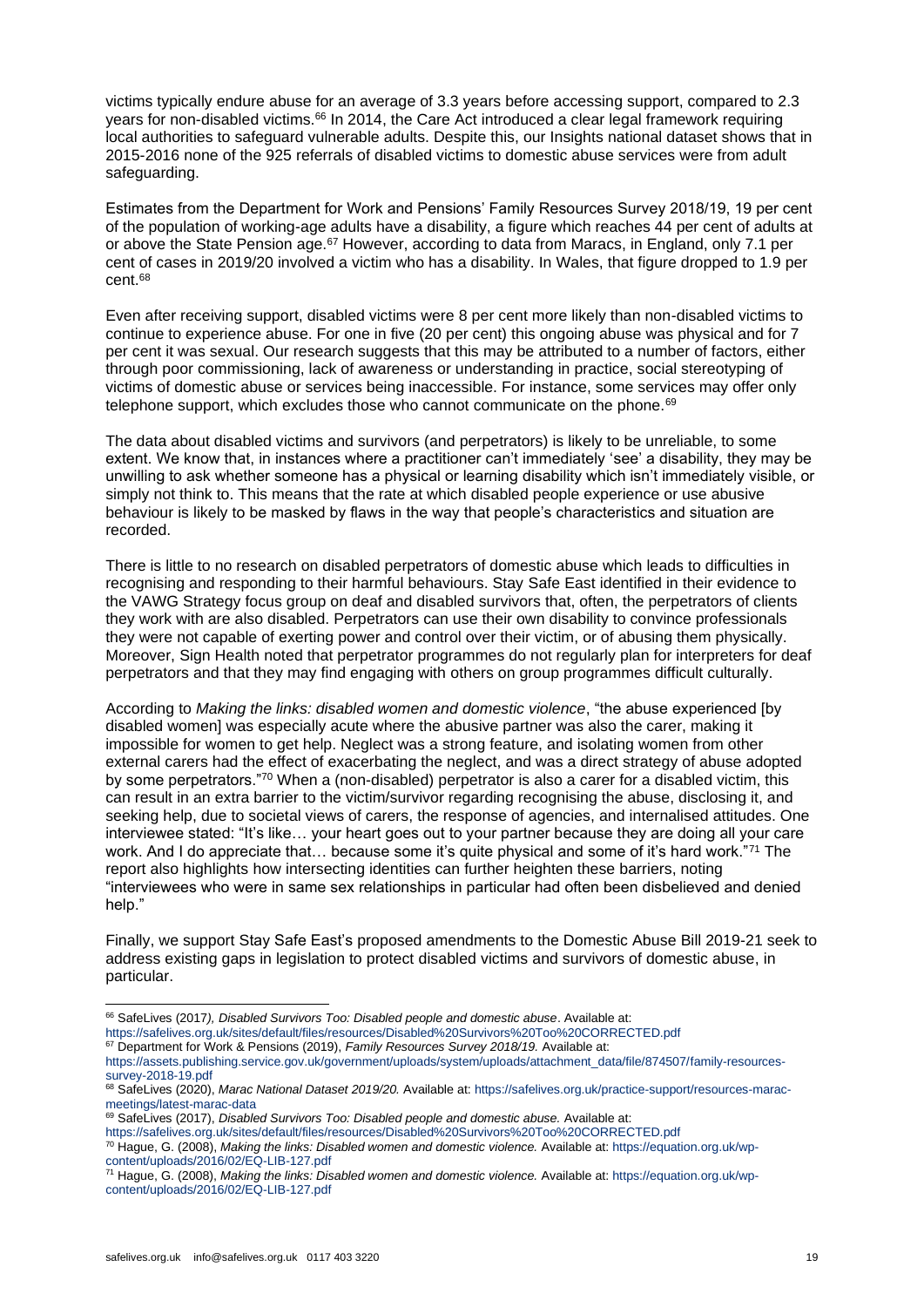- Repeal the provisions relating to defence for controlling or coercive behaviour offence. 1. The previous Serious Crime and Domestic Abuse Act 2014 includes a clause, known as the 'carer's defence', which allows a family member or partner accused of abuse to claim they were acting in the victim's 'best interests'. If the Domestic Abuse Bill 2019-21 is to protect disabled victims as well as non-disabled victims, perpetrators must not be given a clause to claim 'best interests' as justification for abuse;
- Many disabled people experience abuse from paid and unpaid carers or personal assistants with whom they have a close, but not familial, relationships. This is experienced as a form of domestic abuse but, currently, there is little legislation to protect such victims. As such, the Bill must recognise domestic abuse by people who are paid or unpaid carers, to whom the victim is personally connect but who are not partners or family members.

# **Our recommendations for disabled people**

- Data collection processes must be improved to fully understand the extent to which domestic abuse services and interventions are responding to disabled victims;
- Similarly, greater understanding of disabled perpetrators, and of non-disabled perpetrators who specifically target disabled people must be built in order to better recognise and respond to these cohorts.
- Undertake specific work, with specialist organisations, to address the institutional barriers preventing people who are disabled from accessing and using statutory agencies who can and should help them get safe from domestic abuse. Link this work to cross-Government commitments on equity, equality, diversity and inclusion relevant to all major Government agencies, policies and programmes;
- Take an equity-based approach to future policy making and funding, redressing the historic under-representation of and support for disabled survivors;
- Commit to transparency in Government datasets. Where data is unreliable or hasn't been disaggregated on the basis of disability, make this plain and explain how those issues will be addressed in future.
- The operation of the Care Act in relation to the specialist support provided to disabled and deaf victims/survivors of domestic abuse should be reviewed by DHSC with a resultant strengthening of the guidance to Local Authorities to make it explicit that disabled survivors and perpetrators must be referred to specialist support.
- The Domestic Abuse Bill 2019-21 must address the needs of disabled victims and survivors by repealing the 'carer's defence' and recognising paid and unpaid carers and personal assistants as perpetrators when abuse occurs within those close, but not intimate or familial, relationships.

# **4. Activity to aid prevention**

The new VAWG and Domestic Abuse Strategies must ensure that we are acting before someone harms or is harmed. When we asked colleagues in our staff survey what activity would help to prevent VAWG, culture change, with a focus on equality, was a recurrent theme. Respondents told us "prevention will require a shift in wider society whereby society refuses to accept abuse/violence of women and girls as commonplace." Several called for greater representation of women in leadership, positive role models for young people, and conversations about the effect of patriarchy on people of all genders.

Issues of the representation of women and of gender roles in the media and advertising were raised by several respondents, with a particular focus on the persistence of victim-blaming narratives, and the continuing prevalence of myths around how victims of VAWG should look, feel, and act. The work of organisations such as We Level Up, Everyday Sexism and We Can't Consent to This, among many others, have been instrumental in helping to challenge sexism in the UK, but challenging deeply engrained social narratives needs to come from the top-down as well as bottom-up.

Furthermore, one colleague told us: "any strategy to prevent VAWG should also think about intersectionality – how other inequalities within society can also impact on how a person might experience VAWG." This extends to issues of racism, homophobia, transphobia, ableism, etc, but also includes the impact of poverty, mental health needs, substance and alcohol abuse problems, and other Adverse Childhood Experiences (ACEs), such as early and/or repeated bereavement.

The Government must build evidence about how violence and abuse can be prevented from happening in the first place, including through hearing the voices of those who have used abuse themselves, or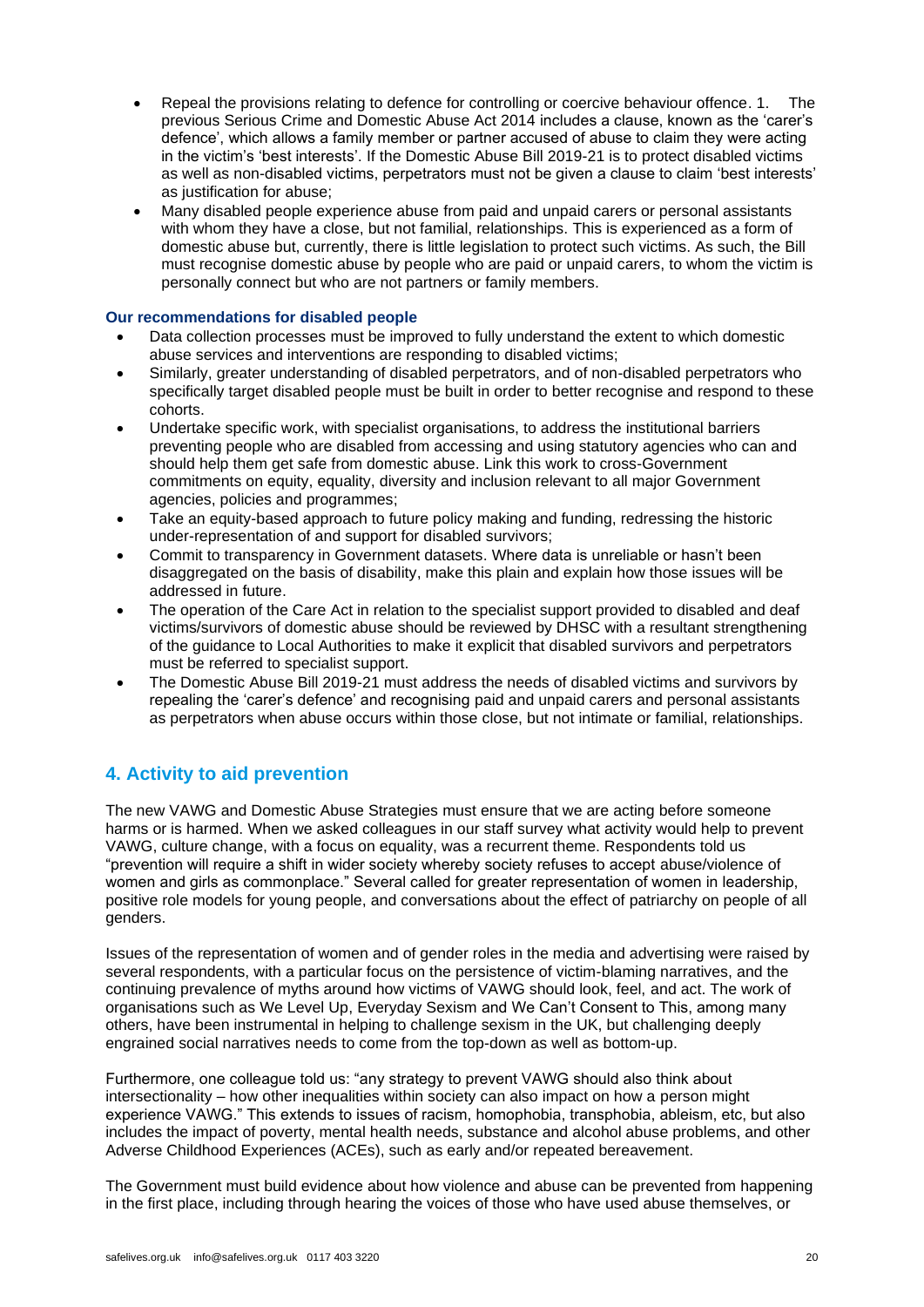experienced abuse at a young age. We must listen to the voices of young men in order to build understanding of how to challenge and deconstruct the prevailing constrictive stereotypes of masculinity. Research must also include how the early experiences of children and young people influence whether they go on to use abuse in their relationships, looking particularly at the first 1,001 days to age two.

In our staff survey, the role of education was raised again and again: starting early and continuing through life, to embed the values of equality, and challenge harmful attitudes and behaviours. 'Education' - both formal and less formal - would help young people to engage in healthy and respectful relationships; it would also help the public to identify the signs of abuse, understand the tactics of those using abuse, and know how best to challenge those using abuse.

Schools are a key site of prevention activities. Comprehensive and effective relationships, sex and health education is an opportunity for early intervention. Schools will act as a levelling mechanism for those children and young people who are not able to have open and honest conversations at home or in other forums, and will be complementary or corrective to the information young people are accessing online at an increasingly young age.

Children should be taught that their bodies belong to them and about safe and unsafe touch in an age appropriate way. Teaching children this helps them learn about boundaries and asserting themselves when someone crosses a boundary. Understanding your right to protect your body, privacy and boundaries with assertiveness is a cornerstone of developing healthy relationships. Moreover, children and young people must learn that it is not acceptable to touch others without permission or exhibit jealous and controlling behaviours in a relationship if we are to prevent VAWG in the first place.

In particular there is more evidence suggesting that young people's behaviours are being shaped by accessing pornography. Research for the Government Equalities' Unit found that a majority of frontline workers spontaneously mentioned pornography as an influential factor for harmful sexual behaviours by boys and young men towards women and girls.<sup>72</sup> The Children's Commissioner's Office research in 2013 found that 65 per cent of 15-16yearolds report seeing pornography, and just over half the sample of boys saw pornography as realistic.<sup>73</sup> A female focus group participant in the research said: "It gives a unrealistic view of sex and our bodies makes us self conscious and question why are bodies are not developed like what we see online".

Early education was a recurrent theme in our conversations with survivors. One focus group participant told us the sexual abuse they experienced started in early childhood. They stated, "growing up, I genuinely believed that this is what all women experienced. No one told me that this wasn't normal, or what I should expect. For me it was the norm, it was what happened to girls. I didn't know it was sexual abuse, no one said it was rape." As such, she learned these were acceptable experiences in a relationship, and went on to be in an abusive relationship without questioning whether what she was experiencing was wrong.

It's important that primary schools consider the implicit and explicit messages they give to children about gender roles. Girls internalise messages from an early age that their value is in their attractiveness, in their popularity and in how they meet the needs of others. This is turn can leave girls vulnerable in later life to exploitation and to sexual pressure. Boys are also given gendered messages that can pressure them to adopt objectifying attitudes towards girls.

Children at this age need to be taught that they can speak out about problems at home, such as domestic abuse. The concept of domestic abuse is too complex for young children and so they need instead to be taught that if they feel scared or worried that they can talk to an adult they trust. They can be taught about recognising feelings and responding to this by seeking help. Examples include the book 'A Terrible Thing Happened' by Margaret M Holmes and 'How Are You Feeling Today Baby Bear?' by Jane Evans.74,75

<sup>72</sup> Government Equalities Office (2020), *The relationship between pornography use and harmful sexual behaviours*. Available at: [https://assets.publishing.service.gov.uk/government/uploads/system/uploads/attachment\\_data/file/952525/The\\_Relationship\\_bet](https://assets.publishing.service.gov.uk/government/uploads/system/uploads/attachment_data/file/952525/The_Relationship_between_Pornography_use_and_Harmful_Sexual__Behaviours.pdf) [ween\\_Pornography\\_use\\_and\\_Harmful\\_Sexual\\_\\_Behaviours.pdf](https://assets.publishing.service.gov.uk/government/uploads/system/uploads/attachment_data/file/952525/The_Relationship_between_Pornography_use_and_Harmful_Sexual__Behaviours.pdf)

<sup>73</sup> Martellozzo, E. et al. (2017), *"..I wasn't sure it was normal to watch it…": A quantitative and qualitative examination of the impact of online pornography on the values, attitudes, beliefs and behaviours of children and young people.* Available at: <https://www.childrenscommissioner.gov.uk/wp-content/uploads/2017/06/MDX-NSPCC-OCC-Online-Pornography-Report.pdf> <sup>74</sup> Holmes, M. (2000), *A terrible thing has happened.* Available at: <https://www.apa.org/pubs/magination/4416428>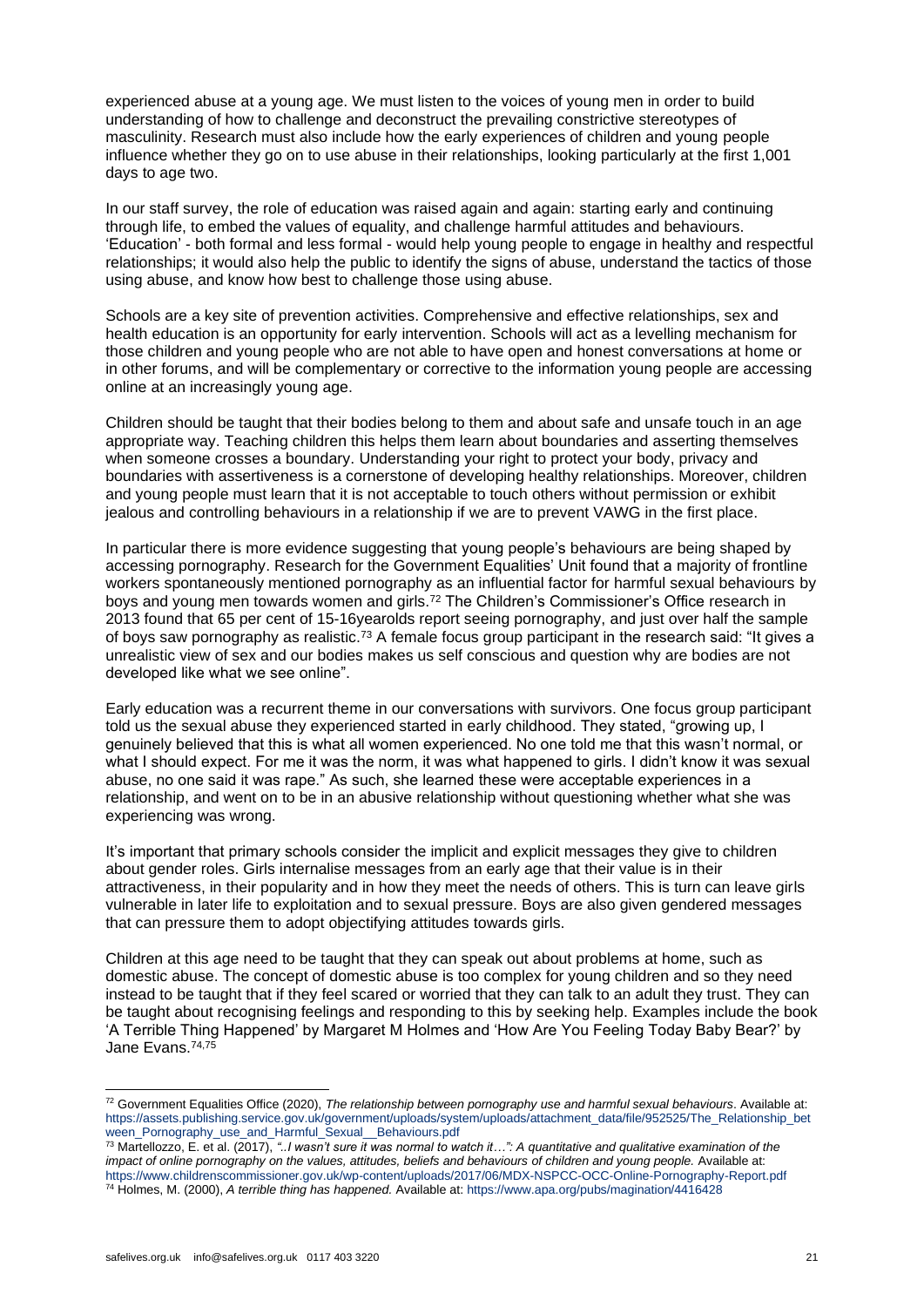Domestic abuse should be talked about in a way that young children can understand and should also relate to not just the stereotypical versions of domestic abuse as the children may not be experiencing these types of abuse (i.e. mum and dad in a nuclear family home), this could be coming from older siblings, parents that no longer live in the home or extended family members that could present a risk.

As there may be disclosures of domestic abuse or child abuse, the educators who are teaching about relationships should be equipped with ways of recognising children's disclosures and know how to respond. Previous research<sup>76</sup> has identified a need for these programmes to be linked to services for young people who disclose abuse in their own or their parents' relationships. Children may not outright disclose the abuse, so the teachers should be trained to recognised signs and symptoms that may be less obvious. Alongside this, schools must have robust referral mechanisms which all staff understand so that disclosures of abuse are acted upon swiftly and children are offered the support they need. Encouraging children to reflect on their experiences of domestic abuse without ensuring educators have the appropriate training and that the school has the resources to cope with disclosures could increase risk to those children disclosing.

Primary school children show an internalisation of gendered messaging that leaves girls under confident and boys less able to recognise and verbalise emotions. This needs to be addressed to help change the culture in which VAWG is thriving.

Secondary-school-aged children and young people need to be taught about domestic abuse in a more direct way. This should ideally be delivered by or with domestic abuse experts, or teachers trained by domestic abuse experts to deliver accurate information and to respond to disclosures.

From Year 7, children should be taught about healthy friendships as a building block to learning about healthy intimate relationships. This should include age-appropriate examples of emotional abuse and coercion within friendships to help them recognise poor treatment from others.

From Year 9, young people should be taught about gender-based violence, gender inequality, and gender biases as well, and how that feeds into power imbalances within relationships and wider society. They need to be taught specifically about domestic abuse and how it may manifest in their own relationships, including LGBT+ relationships. This should include digital stalking and harassment.

Evidence provided to the Women and Equalities Committee inquiry on sexual harassment and sexual violence in schools highlighted a 'normalisation' of sexual harassment and abuse among young people. The report concluded, "research with 13- to 18-year-olds suggests that young people trivialise and justify violence against women and girls, view some forms of sexual harassment as normal and even inevitable, and excuse rape."<sup>77</sup>

This was echoed in our conversations with survivors of domestic abuse. One focus group participant told us: "In the community where I grew up, violence against women and girls was a daily occurrence, out and about, in schools, in youth clubs. Boys were always grabbing you, trying to put their hands in your pants of in your bra – it was completely normal. […] 20 years later, not much has changed. Working in schools now, I've seen it myself. I've seen boys pin girls up to the wall, and I've noticed the teachers tell both of them to stop messing around – it's seen as the boy *and* the girl being disruptive. There are no follow up conversations with the girl to check she's okay, that she knows her body is her own and people can't touch her in ways she doesn't like."

Alongside On Our Radar and Comic Relief, we undertook a project in which we aimed to better understand how young people aged 13 to 18 in the UK considered, discussed and responded to harmful behaviour within their romantic relationships. We also aimed to understand how young people might better engage with support, and who they were likely to disclose worries and issues to. We undertook interviews and focus groups with young people across the country, as well as a national survey, and gained frequent feedback from a Young Person's Steering Group.<sup>78</sup>

<sup>78</sup> Currently unpublished

<sup>75</sup> Evans, J. (2014), *How Are You Feeling Today, Baby Bear?* Available at: [https://blackwells.co.uk/bookshop/product/How-Are-](https://blackwells.co.uk/bookshop/product/How-Are-You-Feeling-Today-Baby-Bear-by-Jane-Evans-Laurence-Jackson-artist/9781849054249)[You-Feeling-Today-Baby-Bear-by-Jane-Evans-Laurence-Jackson-artist/9781849054249](https://blackwells.co.uk/bookshop/product/How-Are-You-Feeling-Today-Baby-Bear-by-Jane-Evans-Laurence-Jackson-artist/9781849054249)

<sup>76</sup> Stanley, N. et al. (2015), *Preventing domestic abuse for children and young people: A review of school-based interventions*. Children and Youth Services Review, 59, 120–131.

<sup>77</sup> House of Commons Women and Equalities Committee (2016), *Sexual harassment and sexual violence in schools.* Available at: <https://www.publications.parliament.uk/pa/cm201617/cmselect/cmwomeq/91/91.pdf>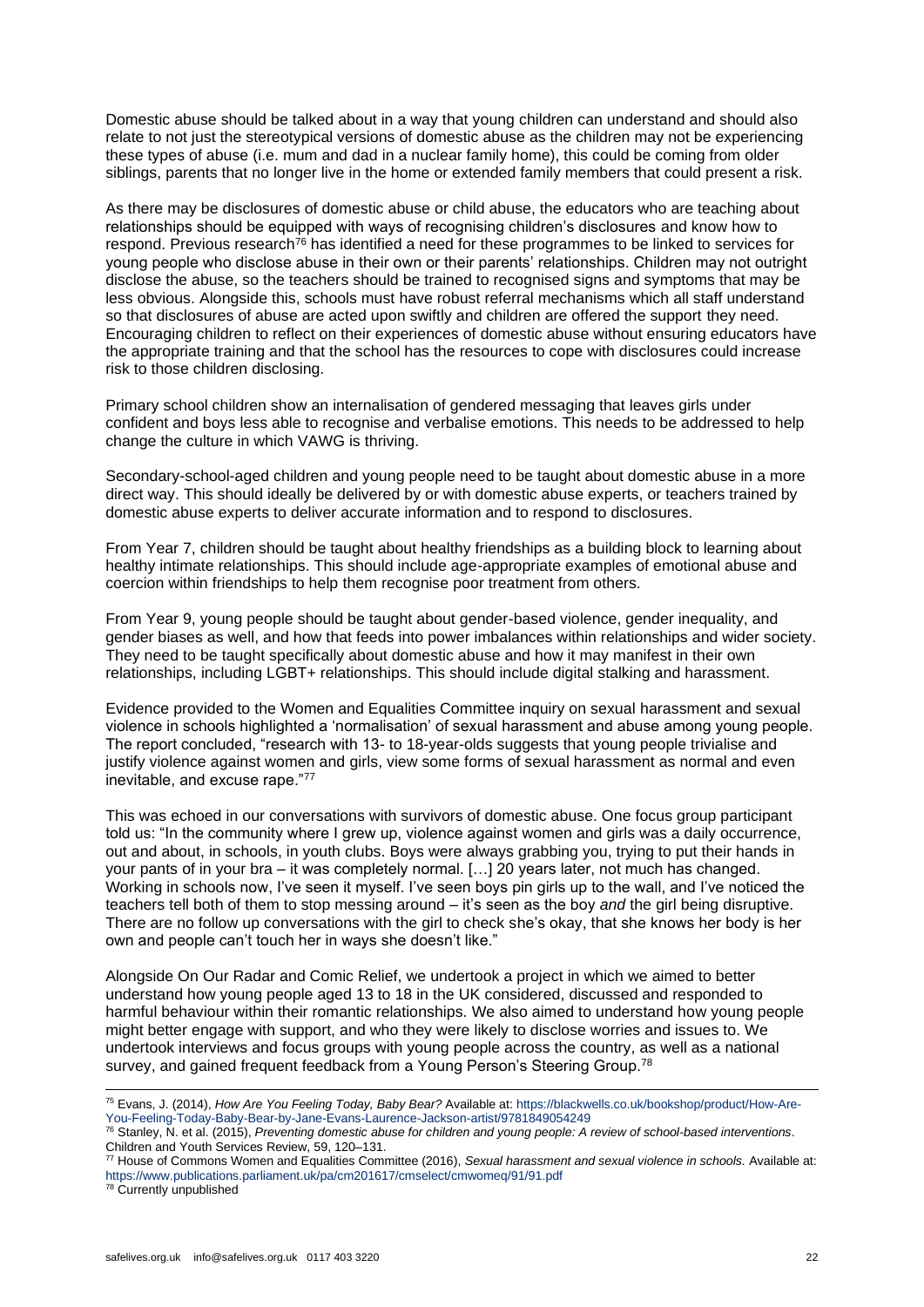We found that:

- Young people do not use the term 'domestic abuse', instead using words such as 'toxic', 'controlling' and 'manipulative;'
- Young people want support in understanding what is and isn't acceptable in their relationships. In the Talk About Toxic national survey, more than half (51 per cent) of respondents to our survey of 13- to 18-year-olds said they would most want support in that area, while one third (31 per cent) said they wanted 'advice on getting out of a relationship that feels unsafe;'<sup>79</sup>
- Young people are unsure how to manage boundaries around technology;
- Unwanted sexual behaviour was a common feature in the stories young people shared with us;
- Friends and family are young people's main support mechanism for their relationships;
- Young people want content to be diverse and inclusive;
- Young people are happy to share their story, and see benefits in reading the stories of others, highlighting that we need to amplify young people's language and stories, rather than writing about them.

Out of this research, we developed and designed an online platform for mobile use called ['Draw the](https://drawtheline.uk/)  [Line'](https://drawtheline.uk/) which aims to empower young people to know how and where to reach out.<sup>80</sup> There is a space where young people can read and share real stories with their peers, and an opportunity for young people to 'draw the line' through abusive behaviour. This was accompanied by the development of a communications pack and schools pack to support RSE and PSHE delivery in offline youth spaces.

In the first eight weeks of the platform pilot, approximately two and a half thousand young people visited and interacted with the platform. One quarter (26 per cent) were aged 16 or 17. The online feedback survey showed: 93 per cent of young people felt more confident in their understanding of what an unhealthy relationship is; 98 per cent said reading stories helped them to understand the different forms an unhealthy relationship might take; 95 per cent felt more confident or empowered to seek help for themselves; and 75 per cent said the platform felt relevant to them and their lives. In particular, the project has highlighted key learnings around using the language and stories of young people to help teenagers relate to the content.

Moreover, education about VAWG, domestic abuse, relationships and consent should focus on all genders and address notions of masculinity and norms of behaviour among men and boys, rather than only concentrate on what girls need to do to 'avoid' abusive behaviour.

In our Men and Boys Voices engagement work with men and boys, our research found that over a quarter (28 per cent) of respondents said they had demonstrated behaviour within a relationship that they regretted.<sup>81</sup> The relationship was most commonly with a partner (63 per cent), followed by a family member (45 per cent) and an ex-partner (41 per cent). The majority of these relationships occurred between the ages of 16 and 29 (64 per cent). When comparing to the age of respondents, it was clear that two thirds of these relationships were non-recent, while 13 per cent were current.

When asked what category the behaviour would fall under, nearly half said emotional (47 per cent), while one in seven said it was physical (14 per cent) and a similar amount said it was controlling (13 per cent). 16 per cent of respondents said that their behaviour caused the other person to fear them. When asked how the behaviour affected them, the most common answers were that they felt bad about it (83 per cent), they felt shame or embarrassment (57 per cent), they felt less respect for themselves (55 per cent), they felt down (43 per cent) and the behaviour scared them (38 per cent). One interviewee told us, "you're apologetic, because you know you shouldn't be doing it, but it's about fixing it, […] I knew there was that self esteem issue there, but it takes time to fix that. But in the meantime, I'm projecting it onto someone else, who actually has done absolutely nothing wrong." However, only a very small number of those who had done something they regretted said they had feared any kind of external sanction. They worried about their own feelings, but not that they would be met with punishment or even disapproval from their peers or other people around them.

Respondents were asked how far they agreed with the statement, "traditional gender roles improve family values". Almost half (48 per cent) disagreed or strongly disagreed, while one quarter (23 per

<sup>79</sup> SafeLives (2020), *My Story Matters: #TalkAboutToxic, Survey results*. Available at:

<https://safelives.org.uk/sites/default/files/resources/Talk%20about%20toxic%20survey%20results%20Report.pdf>

<sup>80</sup> <https://drawtheline.uk/>

<sup>&</sup>lt;sup>81</sup> 68 per cent said they had not.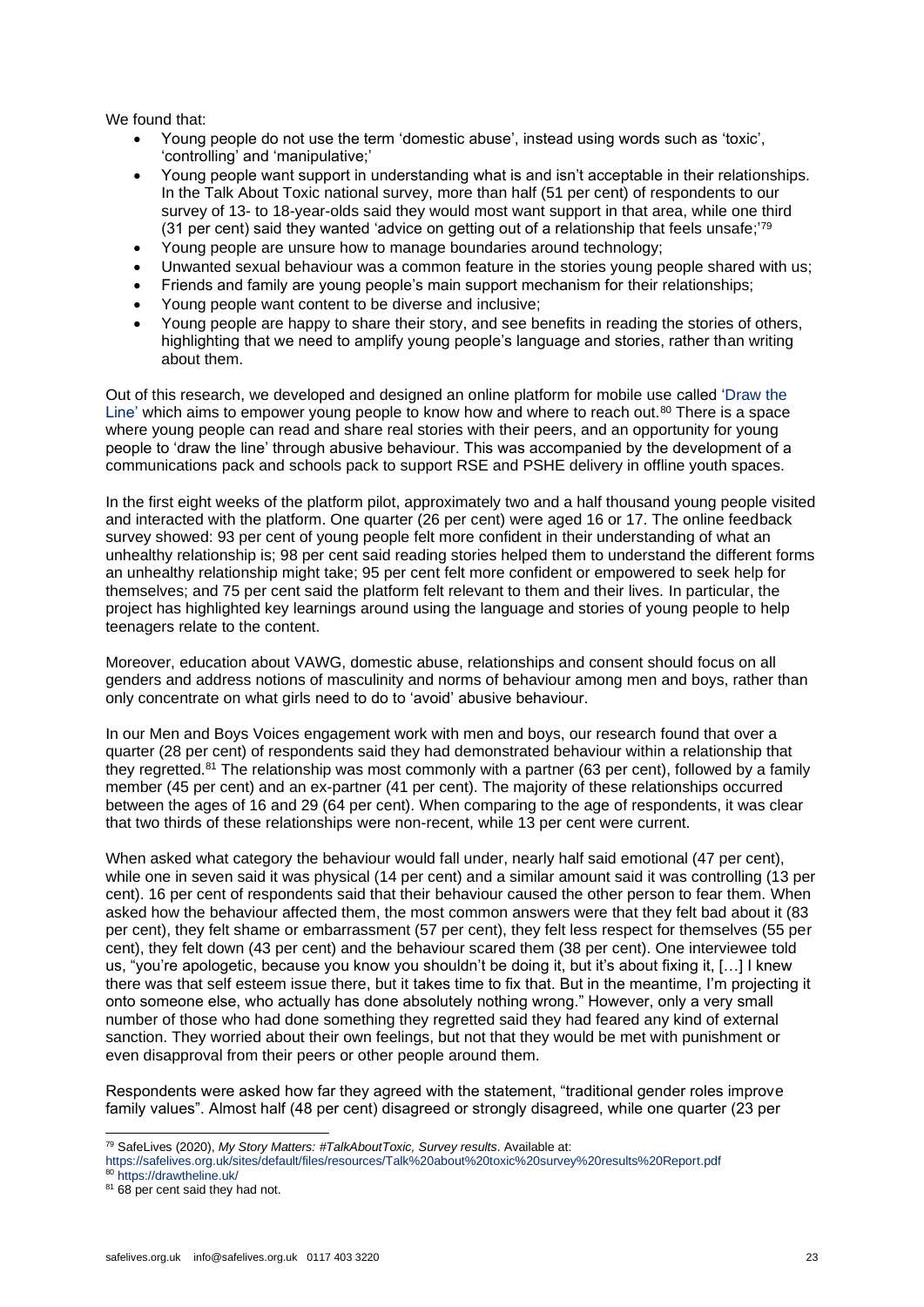cent) agreed or strongly agreed with the statement. Asked if they believed that "society tells us men should be tough and that 'real men' don't cry", two thirds (64 per cent) agreed or strongly agreed. Finally, when asked if "society's view of masculinity can have a negative effect on the mental health of men and boys", the vast majority (84 per cent) agreed, with only 7 per cent disagreeing. These are familiar issues in the development of masculinity and perception of masculinity.

More surprising was the prevalence of boys and men who rated trust as the most important component of a relationship – twice as many as those who said love was the most important component. They also expressed significant concerns about whether someone would be faithful to them in a relationship, and this was often linked to episodes in which they had acted in a way they could later identify as regrettable.

We were able to engage with over 1,000 boys and men through the Men and Boys' Voices project, but this is work that should continue and be significantly expanded through a Government strategy which explores 'Men and boys at risk of harming themselves and other people'. This strategy would be relevant across multiple harms affecting and/or perpetrated by men and boys: from VAWG to street violence, other forms of crime, specific health problems and other relevant issues of concern in which being male is the most common factor.

Until we directly speak with and to boys and men about their developing sense of what they're entitled to and responsible for in a relationship, we will keep focusing 'healthy relationships' information on a vague and top-line series of statements that are often engaged with more actively by girls than boys, but which may not really reach either in terms of impacting their behaviour. The formats and tone in which these conversations happen are also important. Specialist organisations who understand the needs of boys and young men in these conversations should be engaged in this process to open up difficult topics and respond to what happens in the room as a result.

When talking about domestic abuse within teenage relationships, there should be thought put into the language used, especially in the naming of domestic abuse and perpetrators of domestic abuse. Young people often don't identify with the phrase 'domestic abuse' and, similarly, they often don't think of the person that they are in a relationship with as a 'perpetrator'. Instead, in our Talk About Toxic report, we found that 69 per cent of teens would use the word 'toxic' to describe harmful relationships. 82

The young person also shouldn't be labelled 'a perpetrator', but a 'young person causing harm'. Different approaches may need to be taken with girls and boys. Organisations that play a role in the lives of young people should think creatively about how to open up conversations about these issues.

There needs to be a clear balance between teaching to recognise and respond to both the victims of abuse (to recognise if you're a victim) and the causing of harm (if you're a person who is causing harm). We know that young people can easily fall into both roles, or at least to identify themselves with both roles. For example, a victim of relationship abuse, and a perpetrator of adolescent to parent violence, or a victim of abuse in the home and then causing harm in their own relationships. We need to make sure not to vilify the person causing harm or it may be difficult for a young person to come forward and seek help (both the victim and the person causing harm). When talking about how a victim should respond to the abuse, there also shouldn't be a singular focus on ending that relationship. Again, we know that young people often don't see the 'perpetrator' as a perpetrator and instead want to offer help and support. They tell us that they don't simply want to be told what to do: they often liken this to being misunderstood and their voices ignored. By the same token, a young person who opens up sufficiently to say they are worried about their own behaviour and its possible negative impact, should be supported to explore that conversation, on the basis that shame and humiliation are poor drivers for change.

Considering that a young person may be experiencing or using domestic abuse in many forms, educators must talk about all of its manifestations including parental abuse, intimate relationship abuse, and especially adolescent-to-parent abuse. There should be a specific focus on so-called 'honour' based abuse, forced marriage and female genital mutilation (FGM), and a specific focus on abuse in LGBT+ relationships.

<sup>82</sup> SafeLives (2020), My Story Matters: #TalkAboutToxic, Survey results. Available at:

<https://safelives.org.uk/sites/default/files/resources/Talk%20about%20toxic%20survey%20results%20Report.pdf>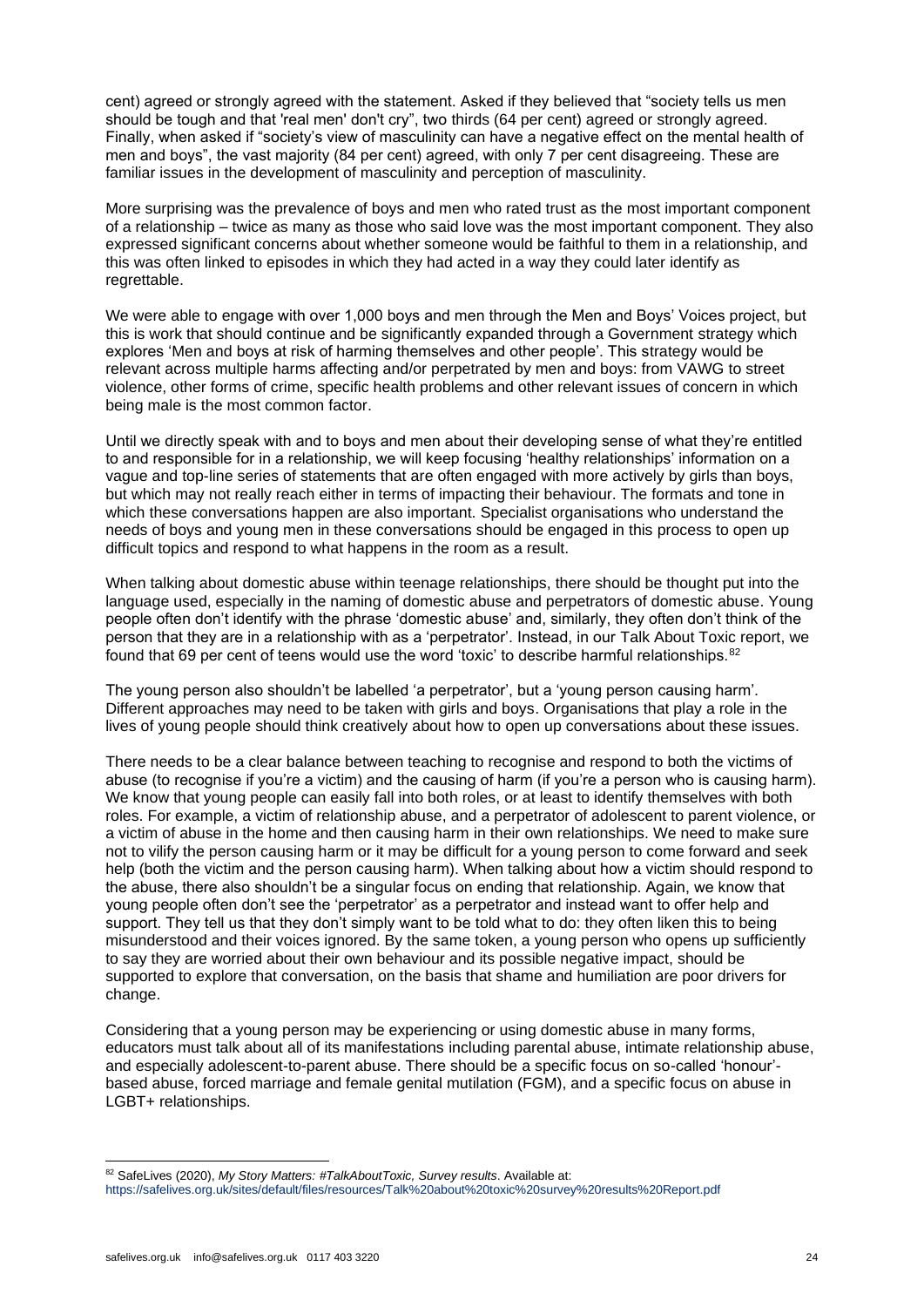Discussions around trust should include conversations about those causing harm. The From Boys to Men Project found that many young people believe that physical violence is necessary in cases where there is a lack of honesty and trust.<sup>83</sup> This research found that all participants in the diverse range of groups (which included young men who were violent), wanted a 'trusting relationship'. The project identified that young men who were abusive often had an understanding that the abuse was wrong, but still found themselves demonstrating this behaviour. One young man in the project said: "I think that you should never hit a woman but I know I've experienced it in the past when I've been cheated on and at the time you're that upset, you don't really think…you just want to go round and smash someone's face in." The research found that most young relationships lack trust, and that trust needs to be taught and it isn't inherently developed-it should be a key aspect of health relationships education. In his interview with us, Professor David Gadd explains: "Nobody wanted to be in a relationship where there was no trust. The difficulty is that most people don't actually have a sense of 'how' to establish trust in a relationship."<sup>84</sup> He highlights that for young men who are concerned about their abusive behaviour, selfreferring to services usually means the young person must incriminate themselves.

# **Recommendations**

- New mandatory RSHE curriculum reformed so it reflects the best practice on understanding healthy relationships, meeting the different needs of boys and girls, reflecting the intersectional nature of the impact of harmful behaviour, including a focus on so-called 'honour'-based abuse, forced marriage and female genital mutilation (FGM), and abuse in LGBT+ relationships.
- Ensuring young people can access materials online to inform themselves about healthy relationships for example SafeLives' and On Our Radar's successful pilot 'Draw the Line'
- Bystander programmes supporting young people to understand early signs of abuse as well as peer-to-peer mentoring programmes and peer interventions
- Ensuring young people who are worried about their own behaviour have dedicated ways of finding out how they can be supported, including online resources and peer support methods of the kind SafeLives is currently developing with partners through our Your Best Friend project, supported by a Tampon Tax grant.
- Government must build evidence about how violence and abuse can be prevented from happening in the first place, including through hearing the voices of those who have used abuse themselves, or experienced abuse at a young age.
- The Government should develop a strategy which explores 'Men and boys at risk of harming themselves and other people'. This strategy would be relevant across multiple harms affecting and/or perpetrated by men and boys: from VAWG to street violence, other forms of crime, specific health problems and other relevant issues of concern in which being male is the most common factor.
- There should be national campaigns showing positive relationships with male role models e.g. 'the Marcus Rashford of healthy relationships'. This should include public health messaging about the impact of watching pornography, co-produced by young people.
- Greater research into how the early experiences of children and young people influence whether they go on to use abuse in their relationships, looking particularly at the first 1,001 days to age two.
- Cultural change training for all frontline public sector professionals, particularly Children's Social Care, CAMHS (plus health visitors and school nurses), youth workers and teachers
- Reform of the Children's Act 1989 to recognise coercive and controlling behaviour as a harm in its own right.
- Development of guidance for health service professionals on enquiry with CYP experiencing DA in the home and in their own relationships, particularly in CAMHS/Health visiting/GPs in partnership with IRISi.

# **5. Perpetrators**

As noted above, we are passionate about challenging perpetrators to change. We need to change the narrative from "why doesn't she leave?" to "why doesn't he stop?", a principle that applies whatever the gender of the victim or perpetrator and whatever the nature of their relationship. We know that a quarter

<sup>83</sup> <http://www.boystomenproject.com/>

<sup>84</sup> SafeLives interview with Professor David Gadd. Available at: [http://www.safelives.org.uk/knowledge-hub/spotlight-3-young](http://www.safelives.org.uk/knowledge-hub/spotlight-3-young-people-and-domestic-abuse/understanding-young-people-who-harm)[people-and-domestic-abuse/understanding-young-people-who-harm](http://www.safelives.org.uk/knowledge-hub/spotlight-3-young-people-and-domestic-abuse/understanding-young-people-who-harm)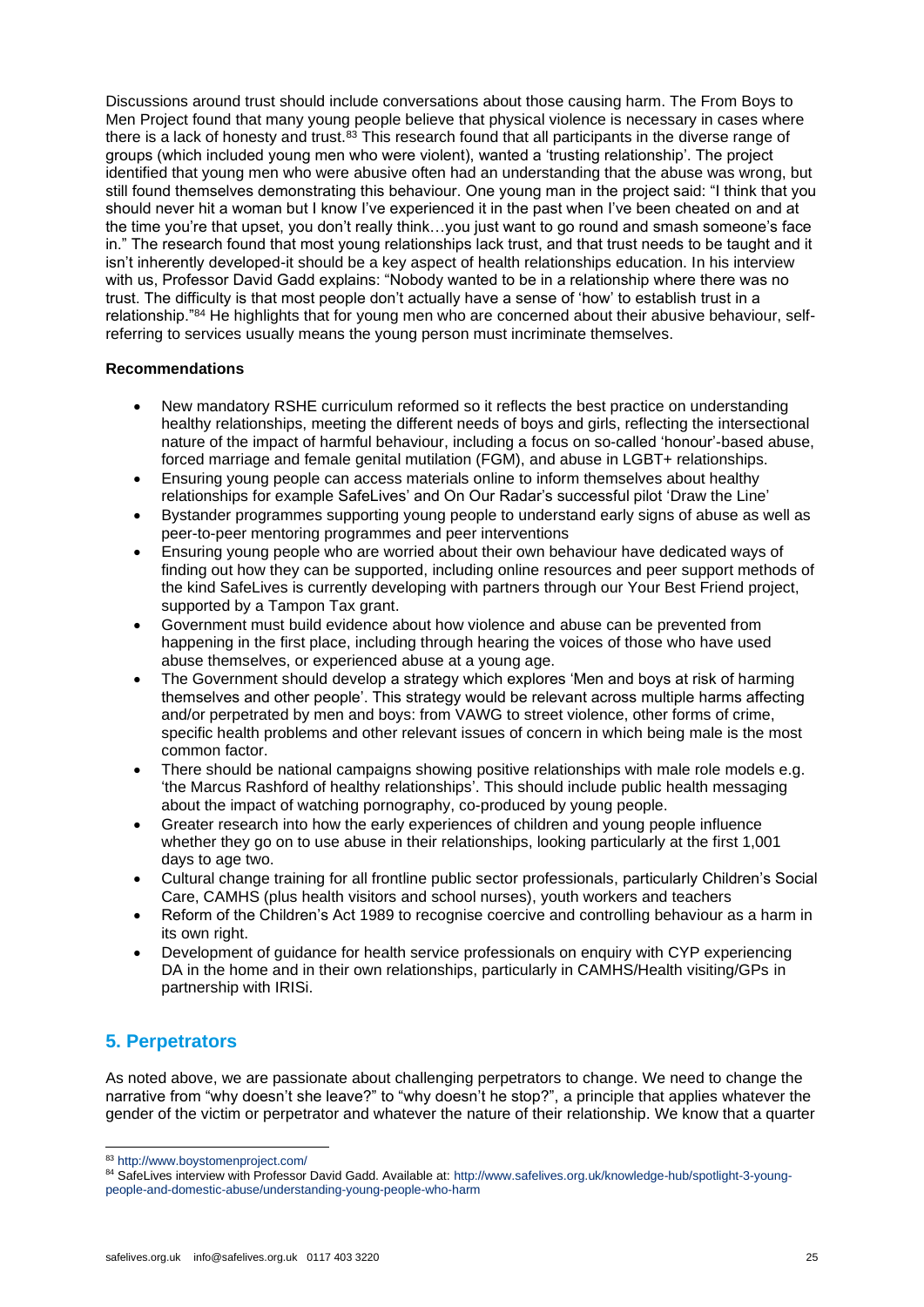of high-risk perpetrators are repeat offenders. Some have at least six different victims.<sup>85</sup> Their behaviour costs lives, wellbeing, and money. These costs are disproportionately borne by women, and by the state agencies who support them when harm has happened.

It's impossible to end domestic abuse without tackling the cause of the problem: those who are using harmful behaviours against people they claim to love. We believe in the importance of a strategic, whole system approach to tackling domestic abuse, that provides substantial support for adult and child victims and survivors, alongside sufficient effective provision to challenge and change perpetrators in order to prevent and end domestic abuse.

Over 125 organisations from across the statutory, voluntary and academic sectors have signed up to a [Call to Action on a Perpetrator Strategy,](http://driveproject.org.uk/wp-content/uploads/2020/01/Call-to-Action-Final.pdf) and we welcome Government's recent commitments to include this in the Domestic Abuse Strategy later in the year. In line with the Call to Action, we recommend that:

- Public and voluntary services are empowered to hold perpetrators to account. Specifically, through police-led multi-agency forums in each area to coordinate responses to the most harmful perpetrators, a more systematic use of criminal justice opportunities to address perpetrators' behaviour, workforce development training across the statutory and voluntary sector to enable a range of professionals to identify and respond to abusive behaviour, and clear pathways into perpetrator interventions from a range of agencies and frontline services;
- Best-practice perpetrator interventions be made available across England and Wales, including those tailored to people with protected characteristics;
- National quality-assurance systems, with perpetrator work covered by relevant inspectorates, and nation-wide data collection to enable the collation and use of best practice and insights;
- A sustainable, predictable source of funding to address the primary obstacle to commissioning perpetrator provision as identified by Police and Crim Commissioners and practitioners. Currently, interventions are often funded from inconsistent, ad-hoc budgets, raising questions around sustainability. Instead, a cross-departmental funding commitment from the Government must support the roll-out of the Perpetrator Strategy, alongside and independent of investment in victim support services;
- National and local leaders to spearhead the Perpetrator Strategy, working with frontline practitioners to facilitate the embedding of best practice, and deliver societal and systems change.<sup>86</sup>

Domestic abuse can only end if we address those that are perpetrating abuse. This means challenging the social norms that facilitate abuse, intervening with those on the cusp of offending, those already causing serious harm, and all stages in between. We want to see systems that enable those who have been abusive or are at risk of being abusive to change their behaviour and systems that force them to do so if they are unwilling to change. We want to see a range of interventions for all types of perpetrators, including individuals with protected characteristics, and that address abuse in all its forms. We need individuals, communities and all government departments to work with us towards this vision. We want to empower people – whether private employers, government agencies, or people who are worried about the behaviour of a friend – to recognise abuse and respond safely.

As stated in the joint principles published by EVAW, Imkaan and Women's Aid Federation of England, "further work is needed on developing responses across the whole VAWG spectrum. Further work is additionally needed to develop quality interventions across all forms of VAWG, and ensure that victims of perpetrators from minoritised groups are not excluded from the benefits of effective perpetrator work."<sup>87</sup>

According to our 2019 survey of frontline domestic abuse practitioners, more than a third of services were not aware of a response to perpetrators of domestic abuse in their local area (22 per cent told us there was no local response, 15 per cent were not sure). Other frontline professionals, such as

<sup>85</sup> Robinson, A. et al. (2014), *Prevalence and Characteristics of Serial Domestic Abuse Perpetrators: Multi-Agency Evidence from Wales*. Available at:

[https://orca.cf.ac.uk/67542/1/Robinson%20Clancy%20%26%20Hanks%20%282014%29%20Serial%20perpetrators\\_Phase%202](https://orca.cf.ac.uk/67542/1/Robinson%20Clancy%20%26%20Hanks%20%282014%29%20Serial%20perpetrators_Phase%202%20report_Final%20version.pdf) [%20report\\_Final%20version.pdf](https://orca.cf.ac.uk/67542/1/Robinson%20Clancy%20%26%20Hanks%20%282014%29%20Serial%20perpetrators_Phase%202%20report_Final%20version.pdf)

<sup>86</sup> The Drive Partnership (2019), *A Domestic Abuse Perpetrator Strategy for England and Wales: Call to Action*. Available at: <http://driveproject.org.uk/wp-content/uploads/2020/01/Call-to-Action-Final.pdf>

<sup>87</sup> EVAW et al. (2021), *Joint Principles for the VAWG Strategy 2021-2024.* Available at:

<https://www.endviolenceagainstwomen.org.uk/wp-content/uploads/Joint-Principles-for-the-VAWG-Strategy-2021-2024-1.pdf>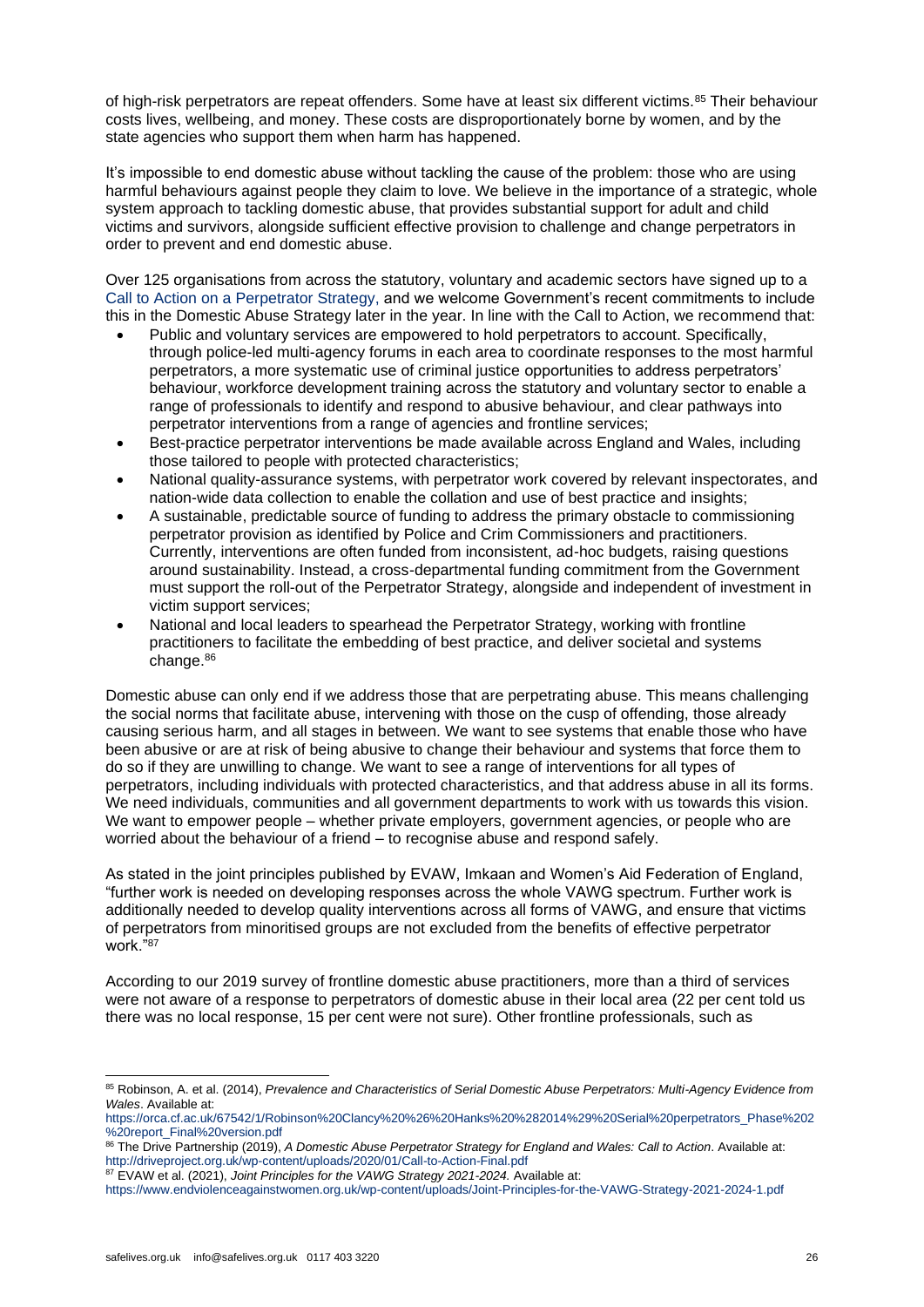Children's Social Care workers tell us that they aren't confident working with perpetrators leaving the focus of their interventions on the non-abusive parent.<sup>88</sup>

As Ofsted's Joint Targeted Area Inspection on domestic abuse in 2017 found, "there was a notable absence of attention given to the perpetrators of abuse, compared to the victim. Throughout the evidence, the complexity of coercive control and its role in the behaviour of abusers arose frequently." 89 SafeLives' cultural change programme for children's social care workers which was piloted in 2020 with funding from the Home Office found that post training, 92 per cent of respondents felt they had a very or extremely good understanding of the tactics perpetrators of domestic abuse use to keep their victim(s) within a relationship and prevent them from leaving. This response compares to only 40 per cent of respondents feeling confident in their knowledge of this prior to training. Extending this training to all children's social care workers could help to create a workforce which fills gaps in understanding as identified by Ofsted: "Professionals did not always recognise that, though not always, separation could escalate risk. They did not sometimes realise that the abuse does not end when people stop living together."

Answers about the availability of provision varied within individual police force areas, which may reflect more localised provision but could also mean that some services were not aware of local provision that did exist. It is important that perpetrator responses are integrated with services that support victims and survivors; safe perpetrator interventions work in lockstep with services for adult and child victims and responses for children. The variation in responses by police force area may also reflect different interpretations of a 'dedicated response'. For instance, some of those who answered that there was no dedicated response went on to explain that some services were available, but with a limited remit or eligibility criteria.

A survey of PCCs aimed at mapping perpetrator provision, carried out by the Drive Partnership, found that commissioning of programmes was inconsistent across England and Wales, with factors such as population having little bearing on the number of programmes commissioned.<sup>90</sup> Neither SafeLives' Practitioner Survey nor the mapping survey conducted by the Drive Partnership gathered information about the quality of interventions available, however the mapping exercise did establish that only around one in five of the programmes that were identified were Respect accredited. In light of these factors we cannot be certain that there is fully adequate provision available even in areas where some respondents told us there was a dedicated response. We know that much more is needed to cover the full spectrum of perpetrators.

Over half (60 per cent) of respondents to our Practitioner's Survey referred to the lack of funding as being the main reason that a response to those perpetrating abuse is not available in their area. This is in line with findings from the Drive Partnership's mapping exercise, which identified that programmes are often funded from welcome but tightly limited and short-term pots of funding, such as the Police Transformation fund, and it is rare that there is an existing budget line for perpetrator work.

To reduce the number of victims and increase the safety and life chances of victims and survivors, including children, we need:

- Availability of quality assured perpetrator interventions across England and Wales, provided by both voluntary and statutory sector, that address the whole range of perpetrators. These are not alternatives to a criminal justice response. Different approaches will be required, taking into account the different kinds of risk perpetrators pose, offending profiles, needs, and trauma history.
- Appropriate community-level initiatives and communications campaigns in place, to ensure those who are seeking help know where to access it, communities are not silent or enabling domestic abuse, and that perpetrator interventions are responsive to the cultural context in which they are delivered. Programmes for children and young people are also needed to ensure they are appropriately educated about abuse, harmful gender stereotypes are challenged, and that

<sup>88</sup> SafeLives (2020), *Culture change programme for Children's Social Care professionals: pilot evaluation*. Available at: [https://safelives.org.uk/sites/default/files/resources/Whole%20Picture%20Children's%20Social%20Care%20professionals%20cult](https://safelives.org.uk/sites/default/files/resources/Whole%20Picture%20Children) [ural%20change%20evaluation.pdf](https://safelives.org.uk/sites/default/files/resources/Whole%20Picture%20Children)

<sup>89</sup> HMIP, HMICFRS, Care Quality Commission, Ofsted (2017), *The multi-agency response to children living with domestic abuse.* Available at:

[https://assets.publishing.service.gov.uk/government/uploads/system/uploads/attachment\\_data/file/935983/JTAI\\_domestic\\_abuse](https://assets.publishing.service.gov.uk/government/uploads/system/uploads/attachment_data/file/935983/JTAI_domestic_abuse_18_Sept_2017.pdf) [\\_18\\_Sept\\_2017.pdf](https://assets.publishing.service.gov.uk/government/uploads/system/uploads/attachment_data/file/935983/JTAI_domestic_abuse_18_Sept_2017.pdf)

<sup>&</sup>lt;sup>90</sup> Unpublished survey results.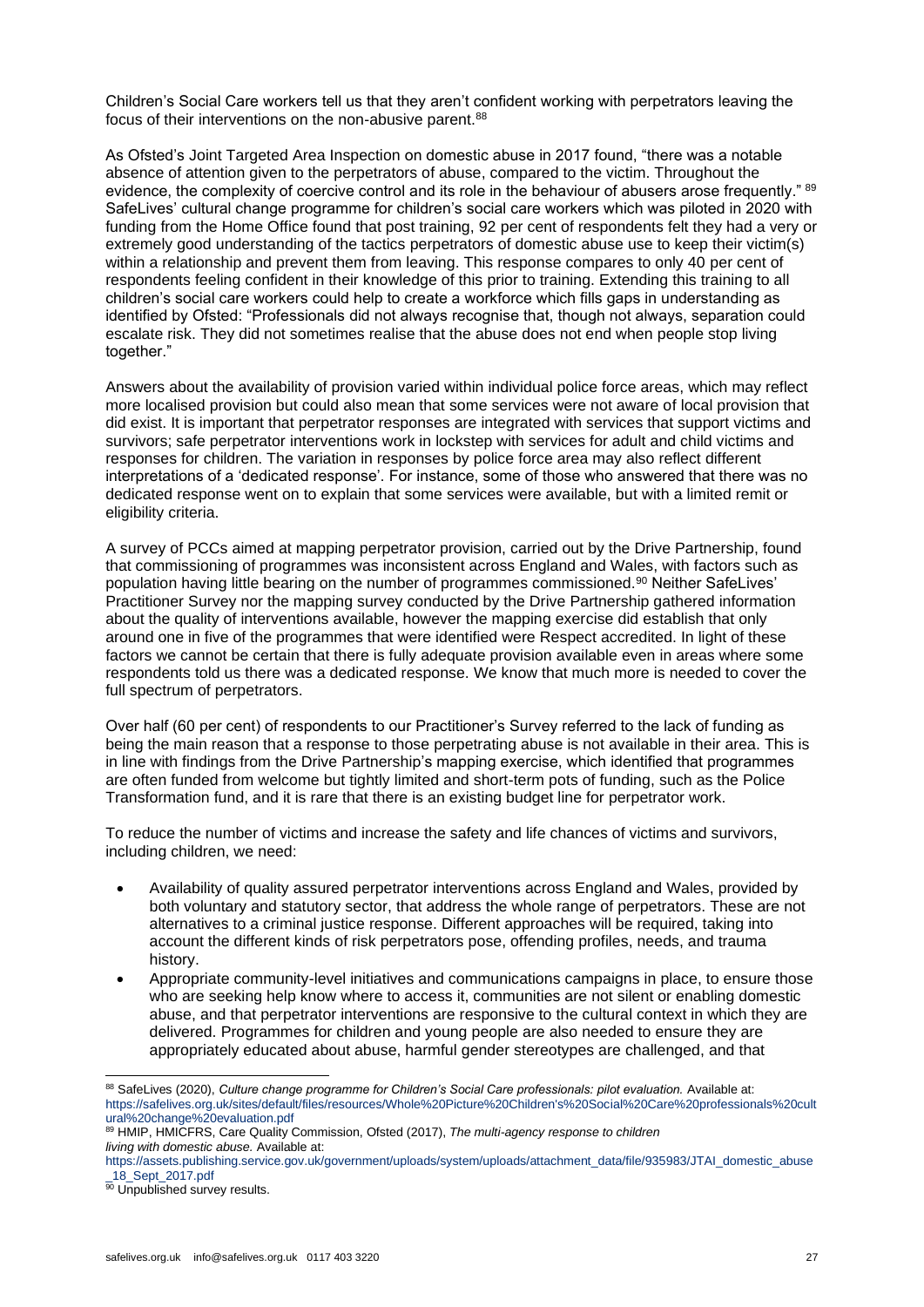prevention starts at the earliest stage. Such education should also be available for those excluded from mainstream school as well as dedicated provision aimed at children and young with special educational needs.

Perpetrator provision should be assessed against the principles developed by Respect:

- All provision needs to be safe and quality assured;
- Interventions with perpetrators must always be high quality, designed to keep survivors and their children safe, and delivered alongside support provided by specialist VAWG organisations;
- Funding for perpetrator work must never be at the expense of victim funding.

# **6. Services and support for victims (of all ages)**

We are passionate about supporting all those whose lives are, or could be, damaged by a domestic abuse experience. We believe every single person at risk from abuse needs an effective, empathetic response that is tailored to their particular circumstances and helps them become safe and well in the long-term, in a way that is right for them. Our Insights datasets reveal that, on average, it takes three years for those experiencing domestic abuse in England and Wales to access support from a service. In Scotland, victims will experience abuse for a year longer before they can get help (on average four years), with 10 per cent experiencing abuse for more than 18 years.<sup>91</sup> Who you are, and where you are, has a significant impact on how fast you can expect to get the help you need.

Evidence shows that public services often fail to identify domestic abuse and respond appropriately. Survivors are passed from service to service, all the while experiencing continuing harm and trauma. As Agenda stated in their 2020 briefing: "We must draw on the immense strength of the public sector, and train frontline services staff to ask those at risk about their experiences of abuse and respond appropriately to survivors with pathways into support."<sup>92</sup> We support Agenda's call for a duty on public authorities to ensure frontline staff are trained to make sensitive enquiries into domestic abuse and to respond to disclosures. Any such duty must be backed by sufficient action to make this a reality.

We are also aware that there is a gap in provision for women who, at the point of reaching out, want to stay in their relationship or safely co-parent, with many services saying they cannot help with this scenario. The vast majority of women using specialist services at the moment are leaving or have already left their relationship (70-80 per cent). It is vital that there are approaches, centred in safeguarding and risk management, that engage with and support people experiencing domestic abuse who wish to remain in their relationship. These approaches must increase the awareness and safety of victims, and the accountability and responsibility of perpetrators, as well as ensuring children are appropriately supported. Where a couple or family member wishes to remain in the relationship, interventions should: provide the tools to identify motivation to change for the perpetrator of abuse; increase understanding of the dynamics of the domestic abuse within each individual situation; and provide the victim with support and opportunities to explore their situation and choices. This will mean that agencies are better informed and have a clearer understanding of what is taking place within a family.

Where victims and survivors have left the relationship, they must be protected from post-separation abuse, including economic abuse. Leaving the relationship does not signal an end to the abuse or risk, and legislation must recognise that. As noted by Surviving Economic Abuse, "the offence of controlling or coercive behaviour set out in section 76 of the Serious Crime Act 2015 does not cover postseparation abuse. This would mean that, once the Domestic Abuse Bill becomes law, the definitions of domestic abuse in the criminal law (s. 76 Serious Crime Act 2015) and in the Domestic Abuse Bill (clause 1) will conflict. Furthermore, the crime of domestic abuse in Scotland does include postseparation abuse. This means that, currently, survivors are better protected in Scotland than they are in England and Wales." We support Surviving Economic Abuse's calls to include post-separation abuse in the offence of controlling or coercive behaviour in order to ensure that behaviour counted as a crime in a relationship remains criminal once the relationship is over. As one Crown Court Judge said: 'If you have had the strength to leave - we are suddenly not supporting those people? They have got the

<sup>91</sup> SafeLives (2018), *SafeLives Insights National Briefing: Length of abuse and access to services.* Available at: [https://safelives.org.uk/sites/default/files/resources/SafeLives%20Insights%20National%20Briefing%20Paper%20Abuse%20Leng](https://safelives.org.uk/sites/default/files/resources/SafeLives%20Insights%20National%20Briefing%20Paper%20Abuse%20Length.pdf) [th.pdf](https://safelives.org.uk/sites/default/files/resources/SafeLives%20Insights%20National%20Briefing%20Paper%20Abuse%20Length.pdf)

<sup>92</sup> Agenda (2020), *Ask and Take Action: Briefing for Report Stage by Agenda, the alliance for women and girls at risk. Available at[: https://weareagenda.org/wp-content/uploads/2020/04/Agenda-Briefing-for-Domestic-Abuse-Bill-Report-Stage-July-](https://weareagenda.org/wp-content/uploads/2020/04/Agenda-Briefing-for-Domestic-Abuse-Bill-Report-Stage-July-2020_final.pdf)[2020\\_final.pdf](https://weareagenda.org/wp-content/uploads/2020/04/Agenda-Briefing-for-Domestic-Abuse-Bill-Report-Stage-July-2020_final.pdf)*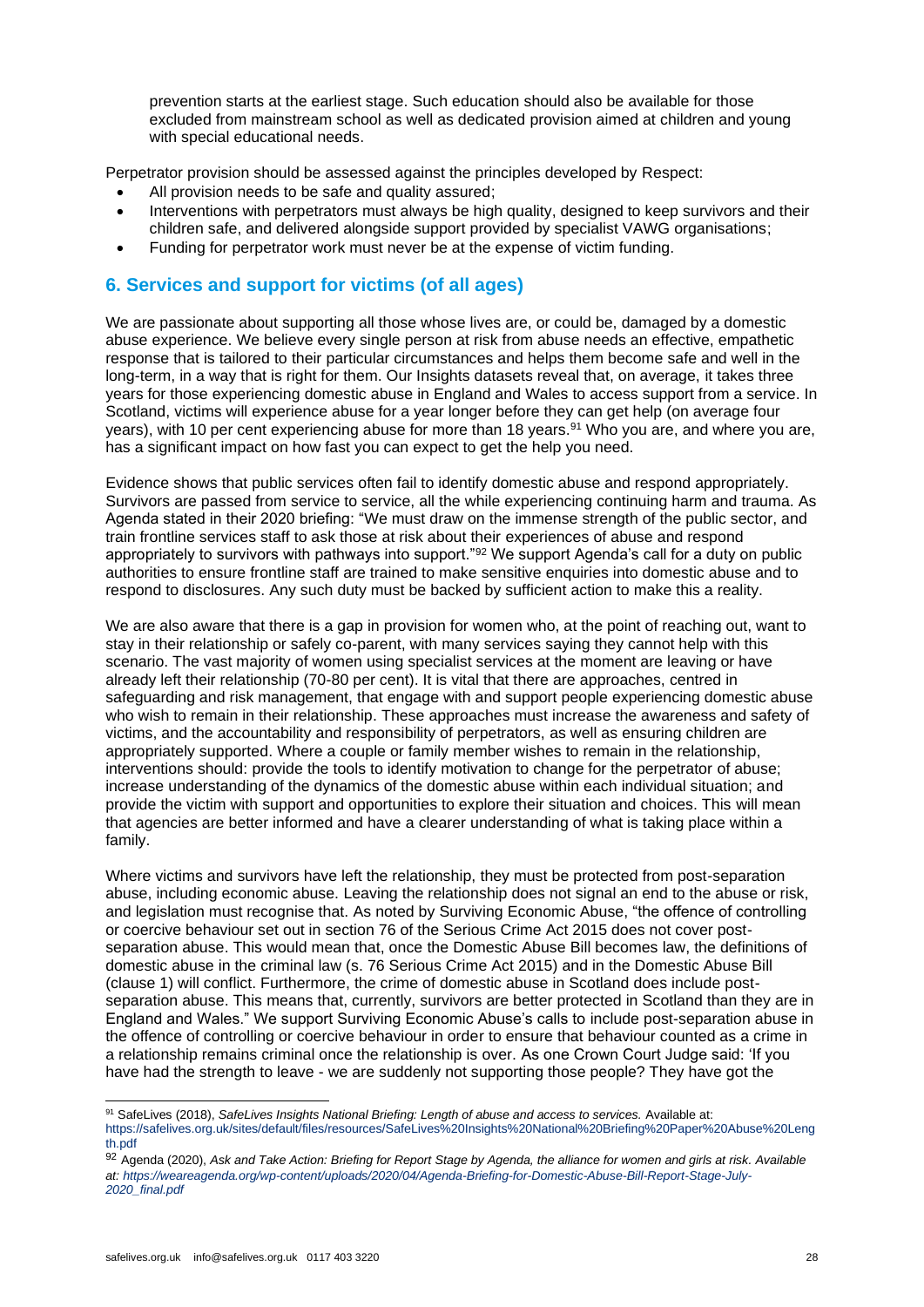legislation wrong, haven't they? They are probably missing about 50 or 60 per cent of the people who need to be protected? Those that manage that to escape but are still being controlled? That has got to be wrong. We have to change the law.'93

#### **6.1 Risk assessment**

Supporting all those whose lives are, or could be, damaged by a domestic abuse experience means ensuring the effective assessment of risk for each individual, in each individual circumstance, and tailoring safe responses to meet their needs in line with that risk. It means that someone can talk about their own specific circumstances and receive an individually tailored response.

We therefore urge the Home Office to ensure the VAWG and Domestic Abuse Strategies call for all agencies to fully train their frontline staff on how to assess risk and ensure that control and coercion are at the centre of their understanding of risk. Frontline staff must still use professional judgement appropriately and view the risk as being posed by the perpetrator, not caused by the victim. It is vital that professionals really see the person – the whole person – to support them to best effect. In supporting people earlier and in more sustained, suitable ways, we will see fewer people suffering the impact of domestic abuse at its most severe.

This is ever more important as more forms of risk assessment are developed, such as DASH, DARA, Merit and the Homicide Timeline, alongside different methods for perpetrators. In 2008 we worked with ACPO (now the NPCC) and a leading criminal behavioural analyst to create a nationally consistent tool for Police and other statutory and non-statutory practitioners to identify victims at high risk disclosing domestic abuse, so-called 'Honour' Based Violence and/or stalking. We sought to address challenges faced by practitioners, who at that time were using SPECCS, South Wales Police SFU9 or nothing to identify risk to these victims, and to straightforwardly combine actuarial assessment with professional judgement and escalation in frequency and severity of abuse. Respect, Cafcass, Karma Nirvana and others contributed their expertise and endorsement.

SafeLives DASH risk identification checklist and the Police DASH risk assessment and risk management tool were launched in 2009 and transformed the way in which services identify and respond to adult victims at high risk of being seriously harmed or murdered.<sup>94</sup> One retired police officer told us: "It makes me sad that researchers underestimate the difference the DASH made to frontline practice." While we know the domestic homicide rate has remained consistent since that point, the time it takes for a victim at high risk from abuse to be identified and appropriately supported (for example by an Idva) has been cut almost by half. As previously referred to, in Scotland, where there is very patchy use of the DASH, victims of high-risk abuse live with their situation for over a year longer, on average, than in England and Wales.

The adoption of SafeLives' DASH RIC created a common language around risk and consistency, as well as clear thresholds for referral to Marac and Idva. It is used across England and Wales by a wide range of statutory and voluntary sector agencies working with clients experiencing domestic abuse. The DASH RIC overcame inconsistencies and challenges for Police and partner agencies working in areas where a two-tier system was in place, including in some instances the need to access police systems to determine risk. Those systems are notoriously poor as a method for capturing full histories of abuse.

SafeLives have continued to deliver multi-agency DASH RIC training to statutory and voluntary sector agencies right across the UK. This work, combined with our observations and quality assurance of Maracs, has given us a unique insight and understanding of how the DASH RIC has contributed to building a common understanding of risk which means specialist domestic abuse professionals are better able to mobilise a multi-agency response to improve the safety of adult and child victims.

There has been significant change in domestic abuse research, and response, since the DASH was created in 2008/9. While we support the continuation of DASH as a multi-agency tool, further development should always be an option. What is imperative, whichever tool(s) are adopted, is

They are used to support not substitute for professional judgement

<sup>93</sup> Surviving Economic Abuse (2021), *The Domestic Abuse Bill: Lords Committee Stage briefing – Post-separation abuse amendment*. Available at: [https://survivingeconomicabuse.org/wp-content/uploads/2021/02/Post-separation-abuse-DA-Bill](https://survivingeconomicabuse.org/wp-content/uploads/2021/02/Post-separation-abuse-DA-Bill-briefing-for-HL-Committee-Stage-Jan-2021-FINAL.pdf)[briefing-for-HL-Committee-Stage-Jan-2021-FINAL.pdf](https://survivingeconomicabuse.org/wp-content/uploads/2021/02/Post-separation-abuse-DA-Bill-briefing-for-HL-Committee-Stage-Jan-2021-FINAL.pdf)

<sup>94</sup> Available at: <https://safelives.org.uk/sites/default/files/resources/Dash%20without%20guidance.pdf>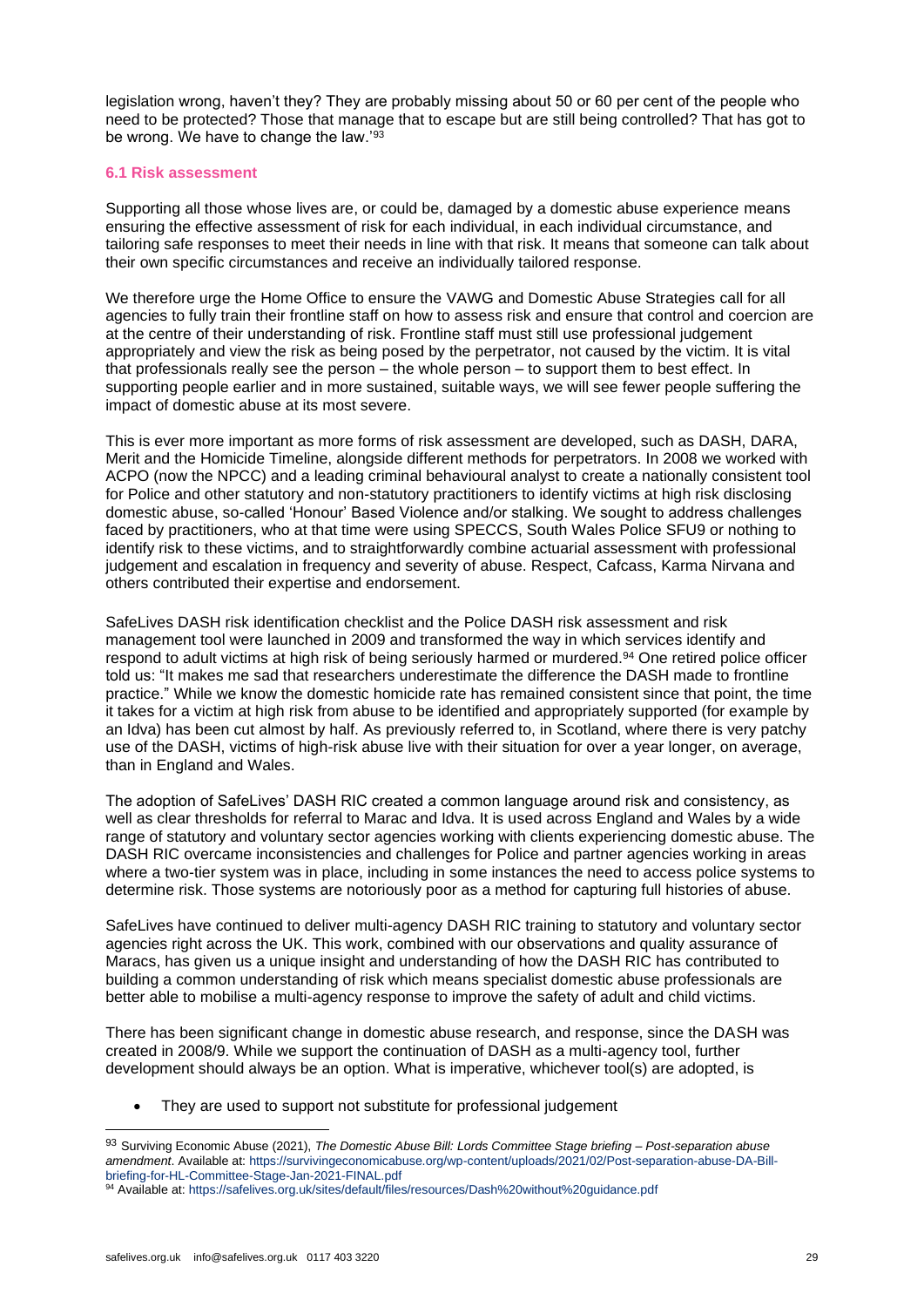- Consensus is built between different statutory and voluntary agencies around what form of risk assessment works best to identify risks to adult and child victims, from perpetrators. Fragmentation of the risk assessment process will inevitably lead to less join-up not more.
- High quality, specialist training, is provided to a critical mass of the workforce in any agency expected to use domestic abuse risk assessment in their frontline practice. This training must be regularly refreshed.

# **6.2 Funding**

Domestic abuse funding has declined sharply in the last decade as national and local budget holders make savings to meet shortfalls<sup>95</sup>. Statutory services are thinly stretched, whether those are early intervention programmes for children in need or community mental health services. Meanwhile, the volume of reported domestic abuse cases is increasing year on year. 96

Recent and forthcoming legislation and accompanying work by the Welsh, Scottish and UK Governments aims to keep increasing awareness of abuse, with an emphasis on it being 'everybody's business' including all statutory agencies, employers and wider civic society. This level of ambition and focus is very welcome, but appropriate funding to match the ambition isn't yet available. We hear from professionals and survivors that the squeeze on frontline resources is stark – this was the case before the Covid-19 pandemic, but those existing pressures have significantly grown due to it. Quite simply: more money is needed.

Our research shows that almost all parts of the UK lack the required number of specialist domestic abuse professionals, including those who work with children and perpetrators.<sup>97</sup> There is little evidence of integrated provision which responds to the whole family and our data shows the time domestic abuse specialists and other professionals can spend with people is shortening despite a rise in people presenting with multiple needs. This weakens the impact of an intervention and reduces the opportunity to make someone sustainably safe and well. The lack of funding is short-sighted. It is costing lives, and costing money as referenced in the Government's own figures which put the total at over £66 billion per annum. 98

We need investment now to save lives and money later. For example, after a survivor receives support from a hospital based Idva, costs to the health service reduce by over 40 per cent, equivalent to an estimated £2,000+ annual reduction in individual health service use. Spending just 15 per cent of the annual cost of responding to the highest risk perpetrators of domestic abuse would provide a response which addresses their behaviour. The 'spend to save' argument is crystal clear.

Our costings report 'A Safe Fund' estimates that £2.2bn of public investment per annum would be initially required to cover domestic abuse services for the whole family – adult, teen and child victims, and perpetrators.<sup>99</sup> This is an inclusive figure recognising that those with protected characteristics may need additional or specific types of support – something which is poorly addressed in current funding models. A significant proportion of this spend, £1bn, would be to support adult victims' services, with those for children approximating £330m, and those for perpetrators totalling £680m. Though these figures are significant, they are dwarfed by the current cost to the state of domestic abuse.

The total includes costings to cover a cultural change programme for frontline public sector professionals, as well as police and specialist domestic abuse workers, including social services, court officials and health workers to increase understanding of domestic abuse and help drive improvements which amounts to an initial £65.5m, tapering away as it is rolled out. Noting the impact of the

[https://assets.publishing.service.gov.uk/government/uploads/system/uploads/attachment\\_data/file/918897/horr107.pdf](https://assets.publishing.service.gov.uk/government/uploads/system/uploads/attachment_data/file/918897/horr107.pdf)

<sup>95</sup> UK Women's Budget Group (2019), *Women and the Spending Review*. Available at[: https://wbg.org.uk/wp](https://wbg.org.uk/wp-content/uploads/2019/04/spending-review-briefing-final-29-08-19.pdf)[content/uploads/2019/04/spending-review-briefing-final-29-08-19.pdf](https://wbg.org.uk/wp-content/uploads/2019/04/spending-review-briefing-final-29-08-19.pdf)

<sup>96</sup> Office for National Statistics (2019), *Domestic abuse prevalence and trends, England and Wales: year ending March 2019.*  Available at:

[https://www.ons.gov.uk/peoplepopulationandcommunity/crimeandjustice/articles/domesticabuseprevalenceandtrendsenglandand](https://www.ons.gov.uk/peoplepopulationandcommunity/crimeandjustice/articles/domesticabuseprevalenceandtrendsenglandandwales/yearendingmarch2019#police-recorded-crime-data-show-an-increase-in-domestic-abuse-related-crimes) [wales/yearendingmarch2019#police-recorded-crime-data-show-an-increase-in-domestic-abuse-related-crimes](https://www.ons.gov.uk/peoplepopulationandcommunity/crimeandjustice/articles/domesticabuseprevalenceandtrendsenglandandwales/yearendingmarch2019#police-recorded-crime-data-show-an-increase-in-domestic-abuse-related-crimes)

<sup>&</sup>lt;sup>97</sup> SafeLives (2020), *A Safe Fund: costing domestic abuse provision for the whole family, Available at:* 

[https://safelives.org.uk/sites/default/files/A%20Safe%20Fund%20costing%20domestic%20abuse%20provision%20for%20the%20](https://safelives.org.uk/sites/default/files/A%20Safe%20Fund%20costing%20domestic%20abuse%20provision%20for%20the%20whole%20family%20in%20England%20and%20Wales_0.pdf) [whole%20family%20in%20England%20and%20Wales\\_0.pdf](https://safelives.org.uk/sites/default/files/A%20Safe%20Fund%20costing%20domestic%20abuse%20provision%20for%20the%20whole%20family%20in%20England%20and%20Wales_0.pdf)

<sup>98</sup> Home Office (2017), *The economic and social costs of domestic abuse*. Available at:

<sup>99</sup> SafeLives (2020), A Safe Fund: costing domestic abuse provision for the whole family, Available at:

[https://safelives.org.uk/sites/default/files/A%20Safe%20Fund%20costing%20domestic%20abuse%20provision%20for%20the%20](https://safelives.org.uk/sites/default/files/A%20Safe%20Fund%20costing%20domestic%20abuse%20provision%20for%20the%20whole%20family%20in%20England%20and%20Wales_0.pdf) [whole%20family%20in%20England%20and%20Wales\\_0.pdf](https://safelives.org.uk/sites/default/files/A%20Safe%20Fund%20costing%20domestic%20abuse%20provision%20for%20the%20whole%20family%20in%20England%20and%20Wales_0.pdf)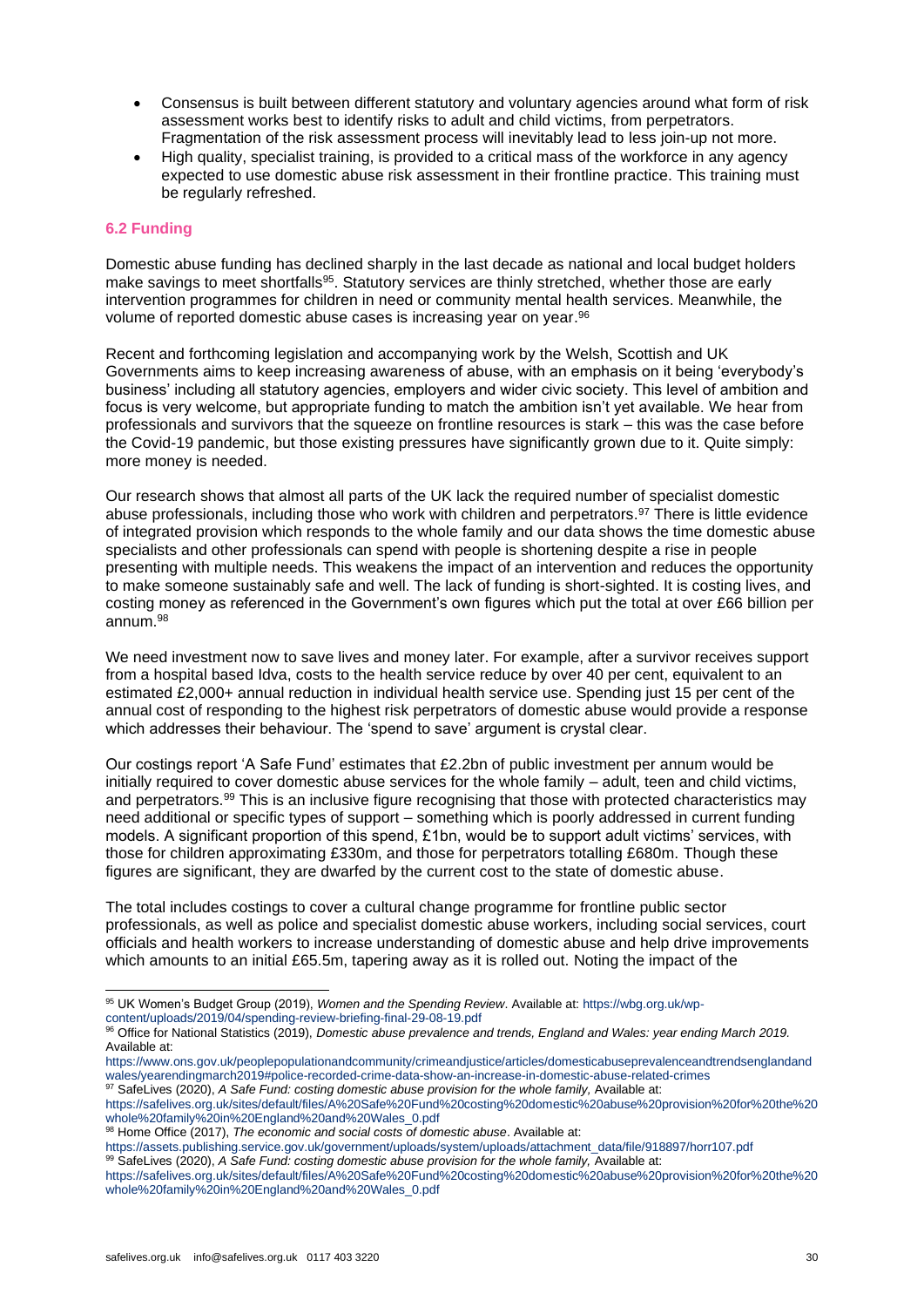Government's recent #YouAreNotAlone campaign, we recommend an initial investment of £5m in an ongoing public health campaign to change public attitudes towards domestic abuse, shifting the narrative from "why doesn't she leave" to "why doesn't he stop", while signposting victims, perpetrators and friends and family to support.

Despite a very welcome injection of emergency funding, it is now clearer than ever that domestic abuse services must be considered a vital part of national infrastructure and be given the sustainable funding package they so urgently need. The 2021 Spending Review and the Victim's Funding Strategy represent an ideal time to provide a three-year sustainable funding settlement for domestic abuse services so that victims can get the help they need when they need it. A commitment to an extended duty on public bodies to provide community-based services in the Domestic Abuse Bill would ensure a settlement could be rolled out alongside that already secured for safe accommodation services.<sup>100</sup> Victims who access specialist domestic abuse services do so mainly in community-based settings, rather than through refuge. Indeed, the development of specialist support such as Idvas can help victims to stay safe in their own home. Focusing solely on removing victims from their home, works against the ambition we all should have – to safeguard the victim and remove the perpetrator.

# **6.3 Creating a 'Whole Health' approach to domestic abuse**

We know that just one in five victims of domestic abuse call the police. That is why multiple access points outside of criminal justice settings are vitally important. We also know that certain settings, for example, health settings, encourage higher rates of disclosure, including from groups who face additional barriers to getting support such as people from Black, Asian and racially minoritised groups, disabled people, older people or LGBT+ people. A 'Whole Health Approach' is one where professionals in all health settings recognise domestic violence and abuse as a public health issue which is part of their core business and they all share a responsibility to provide an appropriate and effective response to domestic violence and abuse.

Victims and survivors can find it very difficult to disclose their experience of domestic abuse. Our Insights dataset found that on average, a victim will visit their GP 4.3 times.<sup>101</sup> The duration of abuse before disclosure is likely to be much longer than three years for some, including older people, Black and other racially minoritised people, and disabled people. Disclosure is an opportunity for GPs to recognise domestic abuse and provide more effective care and support for their patients.

Moreover, the estimated annual cost of domestic abuse to health, excluding mental health costs, is £1.7bn.<sup>102</sup> As such, "the cost, in both human and economic terms, is so significant that even marginally effective interventions are cost effective."<sup>103</sup>

Pathfinder was a 3-year fixed-term pilot project that brought together expertise and funding for specialist domestic abuse interventions to embed a 'Whole Health' approach to domestic abuse in eight sites across England. The project ended in March 2020 and was led by Standing Together in partnership with four expert partners Against Violence and Abuse (AVA), Imkaan, IRISi and SafeLives. According to findings from the Pathfinder pilot project:

- 75 per cent of domestic abuse results in physical injury or mental health consequences to women;
- Domestic abuse is the leading cause of morbidity for women aged 19 to 44, greater than cancer, war and road traffic accidents;
- There is extensive contact between women and primary care clinicians with 90 per cent of all female patients consulting their GP over a five-year period;
- One in eight of all suicides and suicide attempts by women in the UK are due to domestic abuse;
- 80 per cent of women in a violent relationship seek help from health services, usually GPs, at least once and this may be their first or only contact with professionals;
- 30 per cent of domestic abuse starts or escalates during pregnancy;

<sup>100</sup> Barnardo's (2021*), Domestic Abuse Bill: Committee Stage [HoL] - Amendments 176 & 177.* Available at: [https://www.barnardos.org.uk/sites/default/files/2021-01/2021-01-](https://www.barnardos.org.uk/sites/default/files/2021-01/2021-01-28%20Joint%20briefing%20on%20amendments%20176%20%26%20177%20-%20Domestic%20Abuse%20Bill%2C....docx)

[<sup>28%20</sup>Joint%20briefing%20on%20amendments%20176%20%26%20177%20-%20Domestic%20Abuse%20Bill%2C....docx](https://www.barnardos.org.uk/sites/default/files/2021-01/2021-01-28%20Joint%20briefing%20on%20amendments%20176%20%26%20177%20-%20Domestic%20Abuse%20Bill%2C....docx) <sup>101</sup> SafeLives (2018), *Insights health: England and Wales dataset 2015-2018.* Available at:

<https://safelives.org.uk/sites/default/files/resources/Insights%20national%20dataset%20Health%20-%202015-2018.pdf> <sup>102</sup> Walby, S. (2004), The Cost of Domestic Violence. Available at[: http://openaccess.city.ac.uk/21681/](http://openaccess.city.ac.uk/21681/)

<sup>103</sup> National Institute for Health and Care Excellence (2014), *Domestic violence and abuse: multi-agency working*. Available at: <https://www.nice.org.uk/guidance/ph50/chapter/introduction>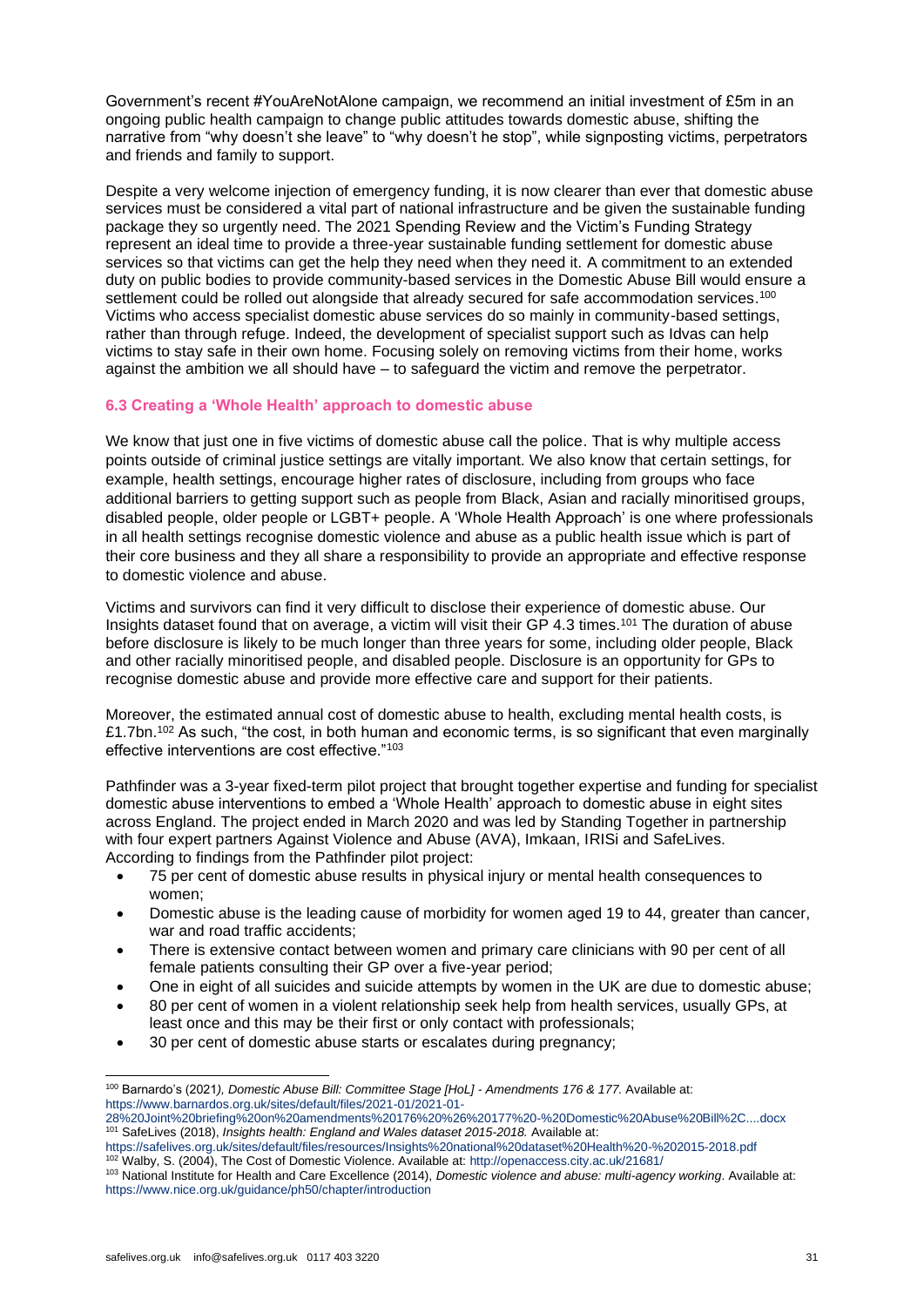- One in four women in contact with mental health services are likely to be experiencing domestic abuse when you see them;
- 51,355 NHS staff are likely to have experienced abuse in the past 12 months.<sup>104</sup>

Pathfinder's key findings (due to be published shortly) found that there were five benefits of adopting a 'Whole Health Approach':

- 1) **Increasing awareness** both through victims/survivors understanding health-based opportunities to receive help, alongside healthcare professionals' own increase in knowledge about their role and responsibility in responding to domestic abuse. In particular, interviews with healthcare professionals highlighted the importance of the domestic violence and abuse service being co-located and fully integrated as part of the health team.
- 2) **Increasing professional knowledge**, skills so othat healthcare staff can recognise domestic abuse and facilitate safe enquiry, signposting and referrals to specialist support. Victimsurvivors also emphasised the importance of health professionals' behaviour and attitude in routine appointments. Confident, sensitive and safe enquiry about domestic violence and abuse by health professionals requires a level of expertise that Health Pathfinder generated through formal training, informal training (coaching) and co-location.
- 3) **Increasing relationships through strong leadership in the NHS** which created a shared sense of multi-agency responsibility and ownership for domestic violence and abuse.
- 4) **Empowering action from healthcare professionals** through the presence, visibility and integration of domestic violence and abuse services as well as from the training and coaching they provided so that health professionals have the expertise to both 'ask' and 'act'.
- 5) **Generating evidence through better data collection processes** in particular evidence of positive change on 'softer' outcomes was important to victim-survivors and how they felt about the service they received.

# **6.3.1 Acute care**

Our Cry for Health research found benefits to locating domestic abuse practitioners in hospital settings: not least, the ability to identify victims who hadn't previously contacted the police or community domestic abuse services.<sup>105</sup>

The role of the hospital-based Idva is to: provide immediate support and advice to victims of domestic abuse within hospital; link individuals and families to longer-term, community-based support; provide hospital staff with expert training so that they have the confidence to ask about domestic abuse.

According to our report, A Cry for Health, after the introduction of a hospital-based Idva service, the referrals of victims significantly increased.<sup>106</sup> In one of the hospitals, there were 11 Marac referrals in the 11 months before the introduction of the Idva service; this increased to 70 in referrals in the 11 months following the start of the Idva service. Another hospital said they had no referrals of patients to domestic abuse services in the year prior to the start of the Idva service, while another said they had only referred five patients in five years.

There are a number of reasons why hospital Idvas may be reporting earlier engagement with a different profile of victim compared with community services:

- The 'crisis' element of the victims' situation may make the root cause harder to hide.
- The disclosure of complex needs, vulnerabilities and unrecognised abuse in the hospital victim population may be higher than the victim population accessing community services, since victims are attending hospital primarily for urgent health issues which may or may not be related to the domestic abuse experienced.

<sup>104</sup> SafeLives (2020), *Pathfinder Key Findings Report.* Available at:

[https://safelives.org.uk/sites/default/files/resources/Pathfinder%20Key%20Findings%20Report\\_Final.pdf](https://safelives.org.uk/sites/default/files/resources/Pathfinder%20Key%20Findings%20Report_Final.pdf) <sup>105</sup> SafeLives (2016), *A Cry for Health: Why we must invest in domestic abuse services in hospitals*. Available at: [https://safelives.org.uk/sites/default/files/resources/SAFJ4993\\_Themis\\_report\\_WEBcorrect.pdf](https://safelives.org.uk/sites/default/files/resources/SAFJ4993_Themis_report_WEBcorrect.pdf) <sup>106</sup> SafeLives (2016), *A Cry for Health: Why we must invest in domestic abuse services in hospitals*. Available at: [https://safelives.org.uk/sites/default/files/resources/SAFJ4993\\_Themis\\_report\\_WEBcorrect.pdf](https://safelives.org.uk/sites/default/files/resources/SAFJ4993_Themis_report_WEBcorrect.pdf)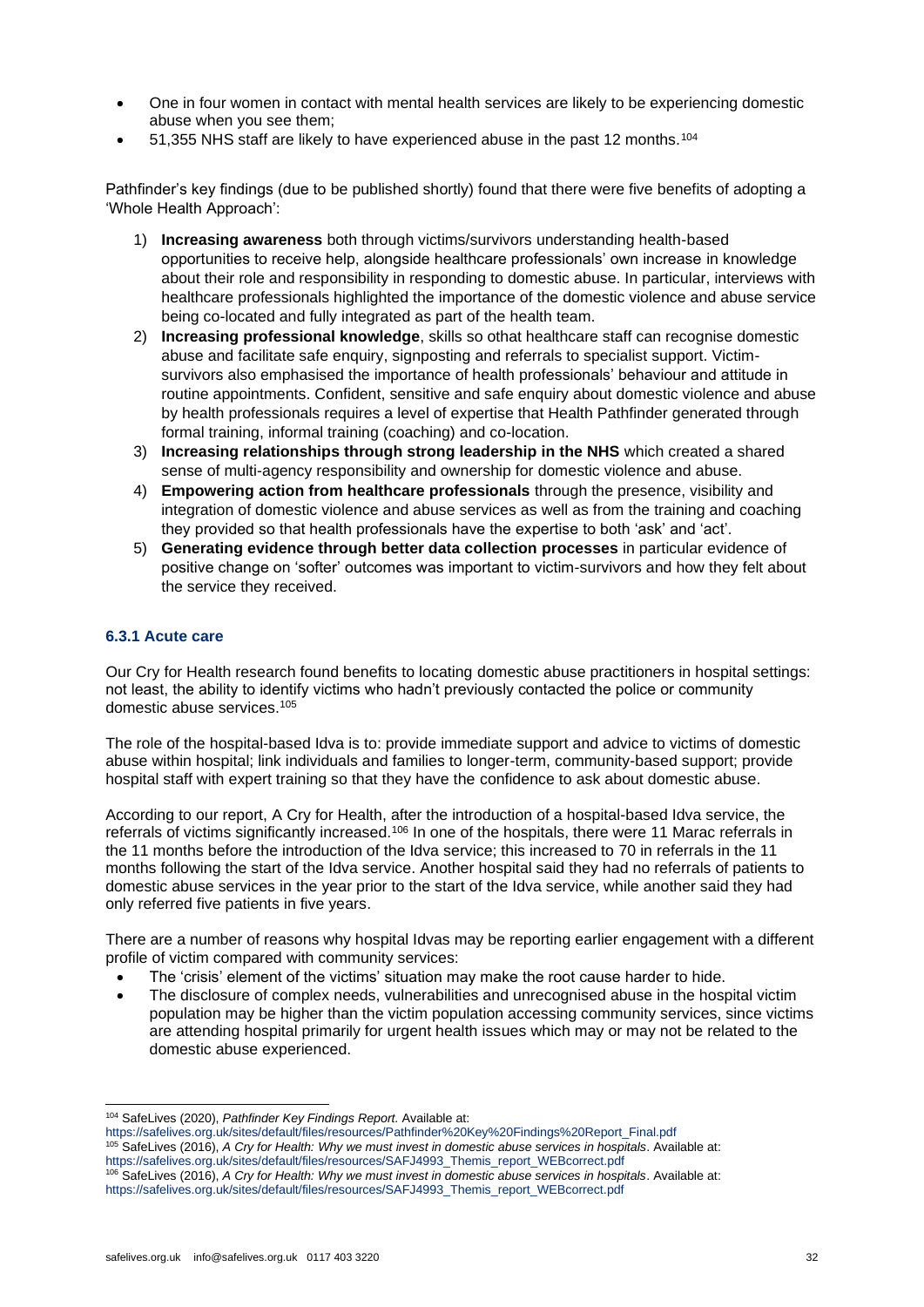- They are accessing a group of victims who have previously not accessed help elsewhere, including those still in a relationship.
- Victims may be more likely to disclose domestic abuse because of the setting: it is considered by them to be a more benign, confidential and caring environment, free of the potential onward implications of involvement with criminal justice or other statutory services, particularly in relation to children.

Nine out of ten victims reported improvements in safety following an intervention by a hospital Idva. Despite this, hospital-based Idvas are patchy across the country and are often decommissioned despite excellent evidence when CCGs need to fund other services, failing to recognise their life-saving and cost-saving benefits. SafeLives' Cry for Health research calculated that the cost of providing hospitalbased Idva services (with a minimum of two FTE Idvas per hospital at £100,000) would cost £15.7m to cover all acute hospitals (around 157). We therefore welcome NHS England's commitment to ensure there is access to Idvas across the NHS<sup>107</sup>, though note that the deadline for making good on that has passed the April 2020 deadline of that year's NHS Standard Contract. We urge leaders in NHS England and the DHSC to find a pragmatic way to fulfil this commitment, working in partnership with the specialist domestic abuse sector.

# **6.3.2 Primary care**

The [IRIS model](https://irisi.org/) is a domestic abuse training, support and referral programme for GP practices. Feedback from training attendees has shown a positive effect, with one GP saying, "I think the course has given me some confidence asking patients" about domestic abuse.

A victim who was supported by an IRIS-trained GP said, "I just cried. I was just so relieved that somebody, that somebody just said something. And he [the GP] gave me the box of tissues and I just sat and cried and cried and cried. And he said, 'Tell me when you're ready.' And I poured it all out and that's when he said about the specialist worker. He said there is somebody out there to help me. I'm not on my own. And if I want help, it's there and not to be ashamed of it. Which I was - really ashamed of it. And he said, 'You're not on your own. We can get you this help.' And he did. He really did."<sup>108</sup>

IRISi calculates that one FTE IRIS Advocate-Educator can work to support practices with a total patient population of 200,000 patients, which would require a year one investment of £77k (costs reduce to £55k in year two and following). Based on a total population of England and Wales of 59,439,84048 and assuming that the total population is registered with a general practice then this would require investment of £22.9m. Like hospital-based Idvas, IRISi also has cost-benefits – their research has found £14 of savings per woman aged 16 years or older registered in general practice.<sup>109</sup>

IRISi has also led on other innovative projects such as training pharmacists to identify signs of abuse in patients. According to the project "They identified that women who experience domestic abuse are 1.5 to 6.5 times more likely to request emergency contraception than non-abused women. As UK pharmacists supply 50 per cent of all emergency contraception, they may be ideally placed to implement an adapted IRIS."<sup>110</sup>

# **6.3.3 Mental health**

There is a strong association between having mental health problems and being a victim of domestic abuse. Mental ill health is also a risk factor for abuse perpetration. Despite this, domestic abuse often goes undetected within mental health services and domestic abuse services are not always equipped to support mental health problems.

<sup>107</sup> HM Government (2019), *The Government Response to the Report from the Joint Committee on the Draft Domestic Abuse Bill.* Available at:

[https://assets.publishing.service.gov.uk/government/uploads/system/uploads/attachment\\_data/file/817556/CCS0619467038-](https://assets.publishing.service.gov.uk/government/uploads/system/uploads/attachment_data/file/817556/CCS0619467038-001_Domestic_Abuse_Bill_Print_WEb_Accessible.pdf) [001\\_Domestic\\_Abuse\\_Bill\\_Print\\_WEb\\_Accessible.pdf](https://assets.publishing.service.gov.uk/government/uploads/system/uploads/attachment_data/file/817556/CCS0619467038-001_Domestic_Abuse_Bill_Print_WEb_Accessible.pdf)

<sup>108</sup> SafeLives (Undated), *The General Practitioner (GP) Pathfinder Profile*. Available at: [https://safelives.org.uk/GP-pathfinder](https://safelives.org.uk/GP-pathfinder-profile)[profile](https://safelives.org.uk/GP-pathfinder-profile)

<sup>109</sup> Barbosa, E.C. et al. (2018), *Cost-effectiveness of a domestic violence and abuse training and support programme in primary care in the real world.* Available at: <https://bmjopen.bmj.com/content/8/8/e021256> <sup>110</sup> <https://irisi.org/about-irisi/our-projects/#IRISPharmacy>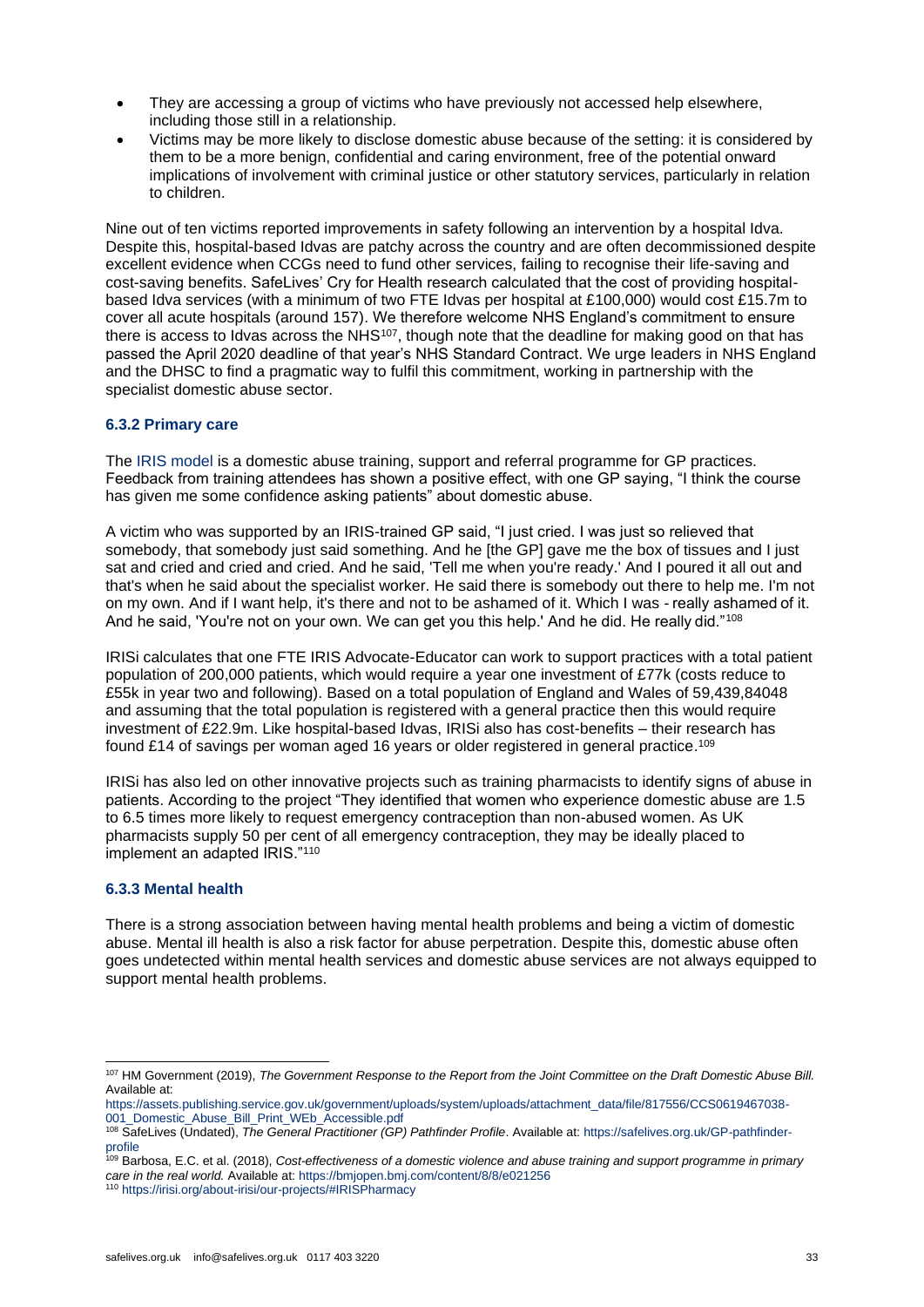According to our Insights dataset, people with mental health needs accessing domestic abuse services were more likely to have experienced each type of abuse recorded, in particular sexual abuse.<sup>111</sup> Victims with mental health needs were more likely to have substance and alcohol misuse issues (10 per cent compared with 2 per cent, and 14 percent compared with 4 per cent, respectively), and more likely to be in financial difficulty, with 66 per cent struggling to pay for essentials or able to pay for essentials with nothing left. Of the individuals who had attempted to leave the perpetrator, those with mental health needs had attempted to leave more times on average compared to those without mental health needs (three times compared with 2.1 times).<sup>112</sup>

Despite the evidence to reinforce the link between mental health needs and domestic abuse, some research estimates just 10-30 per cent of domestic abuse cases are identified in mental health settings.<sup>113,114</sup> Although many mental health professionals are aware of the link, many mental health services are ill equipped to enquire about abuse and respond appropriately to disclosures, both from survivors and from those perpetrating abuse.

Victims of domestic abuse with mental health needs were more likely to have visited their GP and/or A&E in the 12 months before accessing support for the abuse, highlighting the role these services must play in responding to disclosures and referring to domestic abuse services.<sup>115</sup>

Asking about domestic abuse will lead to earlier disclosures, in turn leading to quicker support and access to safety. Mental health professionals should be trained to feel confident in enquiring about abuse with an understanding of how it can affect one's mental health. Survivors report that being asked sensitively and directly is more comfortable than disclosing to a practitioner who has not tried to broach the subject.<sup>116</sup> However, research suggests that routine enquiry can have adverse consequences if professionals are not appropriately trained in responding to disclosures. Domestic abuse policies and training programmes should therefore be in place before routine enquiry is introduced.<sup>117</sup>

From 2009 to 2011, AVA delivered training as well as providing co-located Mental Health Idvas into Community Mental Health teams. Before the presence of this pilot, mental health teams had the same level of referrals into community domestic abuse services as those reported by "nursing, social work and dentistry professionals."<sup>118</sup> Upon following up with clinicians they had improved knowledge, attitudes and behaviours towards domestic abuse survivors. Service users reported reductions in the frequency of violence, and an increase in diagnosis of PTSD in survivors which is a positive as it may give survivors the chance of recognising some of their coping mechanisms as a result of PTSD.

The Psychological Advocacy Towards Healing intervention used "advocates" who already understood the victim's background and would usually support them from a domestic abuse practitioner perspective to additionally provide psychological support. <sup>119</sup> This trial found that psychological distress and symptoms of depression were improved within 12 months for those who had additional mental health support administered by advocates compared with those who did not.

SafeLives' evaluation of the LINKS pilot<sup>120</sup> in Barnet Enfield and Haringey Mental Health Trust in 2018 found that Idvas based in mental health trusts can achieve similar results to hospital-based Idva

<sup>111</sup> Physical abuse: 58 per cent compared with 55 per cent, Jealous and controlling behaviour: 81 per cent compared with 78 per cent, Harassment and stalking: 66 per cent compared with 63, Sexual abuse: 27 per cent compared with 19 per cent <sup>112</sup> SafeLives (2019), *Safe and Well: Mental health and domestic abuse*. Available at:

<https://safelives.org.uk/sites/default/files/resources/Spotlight%207%20-%20Mental%20health%20and%20domestic%20abuse.pdf> <sup>113</sup> Howard, L.M. et al. (2010), *Domestic violence and mental health*. International Review of Psychiatry; 22(5): 525-34. Available at[: https://doi.org/10.3109/09540261.2010.512283](https://doi.org/10.3109/09540261.2010.512283)

<sup>114</sup> Trevillion, K. et al. (2016), *Improving mental health service responses to domestic violence and abuse*. International Review of Psychiatry, 28 (5): 423-432. Available at[: https://doi.org/10.1080/09540261.2016.1201053](https://doi.org/10.1080/09540261.2016.1201053)

<sup>&</sup>lt;sup>115</sup> 83 per cent of victims of domestic abuse with mental health needs visiting their GP in the 12 months before accessing support, compared with 60 per cent of those without mental health needs. The figures for A&E were 22 per cent compared with 15. SafeLives (2019), *Safe and Well: Mental health and domestic abuse*. Available at:

<https://safelives.org.uk/sites/default/files/resources/Spotlight%207%20-%20Mental%20health%20and%20domestic%20abuse.pdf> <sup>116</sup> Trevillion, K. et al. (2014), *Disclosure of domestic violence in mental health settings: A qualitative meta-synthesis*. International Review of Psychiatry; 26(4): 430-44. Available at:<https://doi.org/10.3109/09540261.2014.924095>

<sup>117</sup> World Health Organization (2013), *Responding to intimate partner violence and sexual violence against women: WHO clinical and policy guidelines*. Available at: <https://www.who.int/reproductivehealth/publications/violence/9789241548595/en/>

<sup>118</sup> Trevillion, K. et al. (2014), *Linking abuse and recovery through advocacy: an observational study.* Available at: <https://doi.org/10.1017/s2045796013000206>

<sup>119</sup> <https://www.bristol.ac.uk/primaryhealthcare/researchthemes/path.html>

<sup>120</sup> https://safelives.org.uk/sites/default/files/resources/BEH-MHT%20LINKS%20pilot%20evaluation.pdf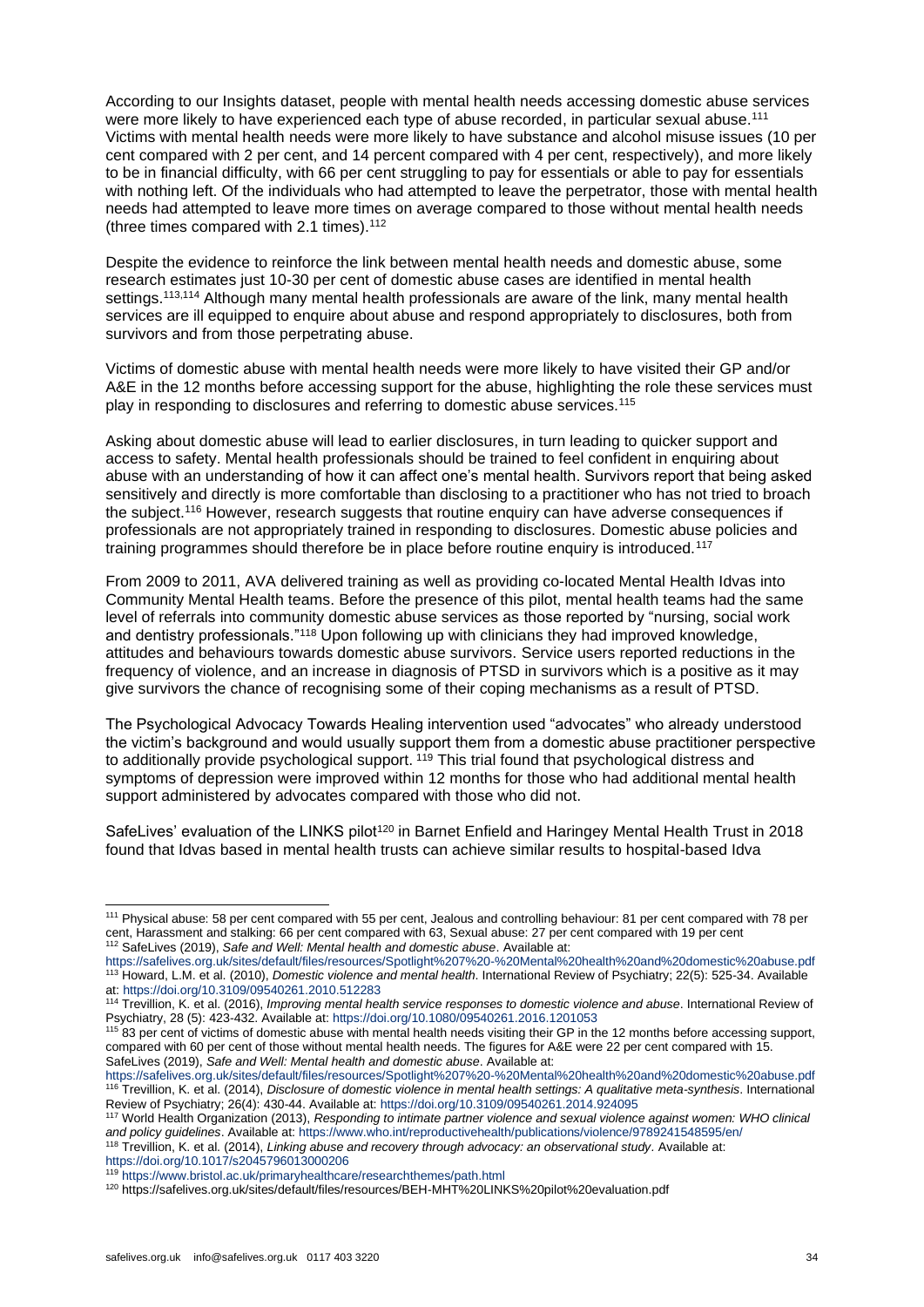services. We calculate that two FTE Idvas at £50,000 each would be needed for 54 acute Mental Health Trusts totalling £5.4m.

Among perpetrators, data from the Drive Project highlights that almost a quarter (23 per cent) of service users had mental health needs at the midpoint. According to the Year 3 Evaluation of Drive, "levels of mental health needs were particularly striking both in number and severity for the service users interviewed – 20 out of 28 reported being helped with their mental health by their Drive case manager (with problems described ranging from high levels of anxiety and depression to psychosis). $"121$ 

Four of the 16 services users interviewed in Year 2 disclosed feeling suicidal at the start of the Drive intervention. As stated in the evaluation, "while some service users did seem to use their mental ill health at the time of their Drive-triggering incident/crime to reduce their level of responsibility, it was also the case that those interviewed with very high mental health needs at the start of Drive seemed to make striking progress on behaviour change that was corroborated by their case managers. For these service users, phrases like 'Drive saved my life' were common."

One service user interview spoke about having sort help for their mental health needs previously but had not found it until they had committed a serious crime and received help on Drive. This experience "highlights the importance of a functioning wider multi-agency ecosystem, and in particular, mental health provision for dealing with this group of service users."

However, "while mental health need seemed to be a benefit to engagement for some, practitioners also expressed concern that above a certain threshold of mental health need, it is almost impossible to engage service users in behaviour-change work, although other support and/or disrupt interventions were possible."

There is, therefore, a very significant requirement to better understand the mental health of domestic abuse perpetrators, in order to recognise how best it can be addressed in the response to perpetrators and in the management of their behaviour. Work in this area would need to involve both generic, and men-only charities addressing suicide, such as Samaritans, Shout and CALM. Services provided by such charities are likely to hear from men euphemistically about 'relationship issues' in higher numbers than specialist domestic abuse charities. Therefore, they are an important site of potential disclosure.

#### **6.4 Access to Idvas**

Victims and survivors of domestic abuse who are at high risk of serious harm or murder are referred to a local Marac. There, a range of professionals discuss how to collaborate and coordinate resources to mitigate the risk posed and increase safety in each case. Each victim discussed at Marac should be supported by an Idva. Idvas are trained to be able to support victims and survivors at high risk, meaning those at risk of serious harm or murder. High risk domestic abuse is defined by either ten or more ticks on the Domestic Abuse, Stalking and Harassment, and 'Honour'-Based Violence Risk Indicator Checklist (Dash RIC), or based on professional judgement, or an escalation in the severity and/or frequency of incidents.

For every local Marac, we produce an estimate of the number of Idvas required to support victims and survivors of domestic abuse in that area. This estimate is based on both the current number of Marac cases and the size of the local population, in order to adjust for Maracs that are seeing fewer cases than the estimated number of victims in that area. Based on these estimates, we recommend that more than 1,100 Idvas are needed to provide a bare minimum level of support to all victims of domestic abuse who are at high risk of serious harm or murder in England and Wales.

The current number of Idvas is nearly 300 fewer than the number required to meet the needs of victims and survivors at high risk of serious harm or murder, meaning there is only 74 per cent of the total number required. In order to build on current provision and address this shortfall, consistent and longterm funding must be made available for Idva support. We warmly welcome the £40 million funding recently announced by the Ministry of Justice, £16 million of which will fund Independent Sexual Violence Advisors (Isva) and 200 more Idvas over a two-year period. However, we would want to see funding which spans three to five years becoming the norm for domestic abuse services, and a full

<sup>121</sup> Hester, M. (et al) (2019), *Evaluation of the Drive Project – A Three-year Pilot to Address High-risk, High-harm Perpetrators of Domestic Abuse.* Available at: [http://driveproject.org.uk/wp-content/uploads/2020/03/DriveYear3\\_UoBEvaluationReport\\_Final.pdf](http://driveproject.org.uk/wp-content/uploads/2020/03/DriveYear3_UoBEvaluationReport_Final.pdf)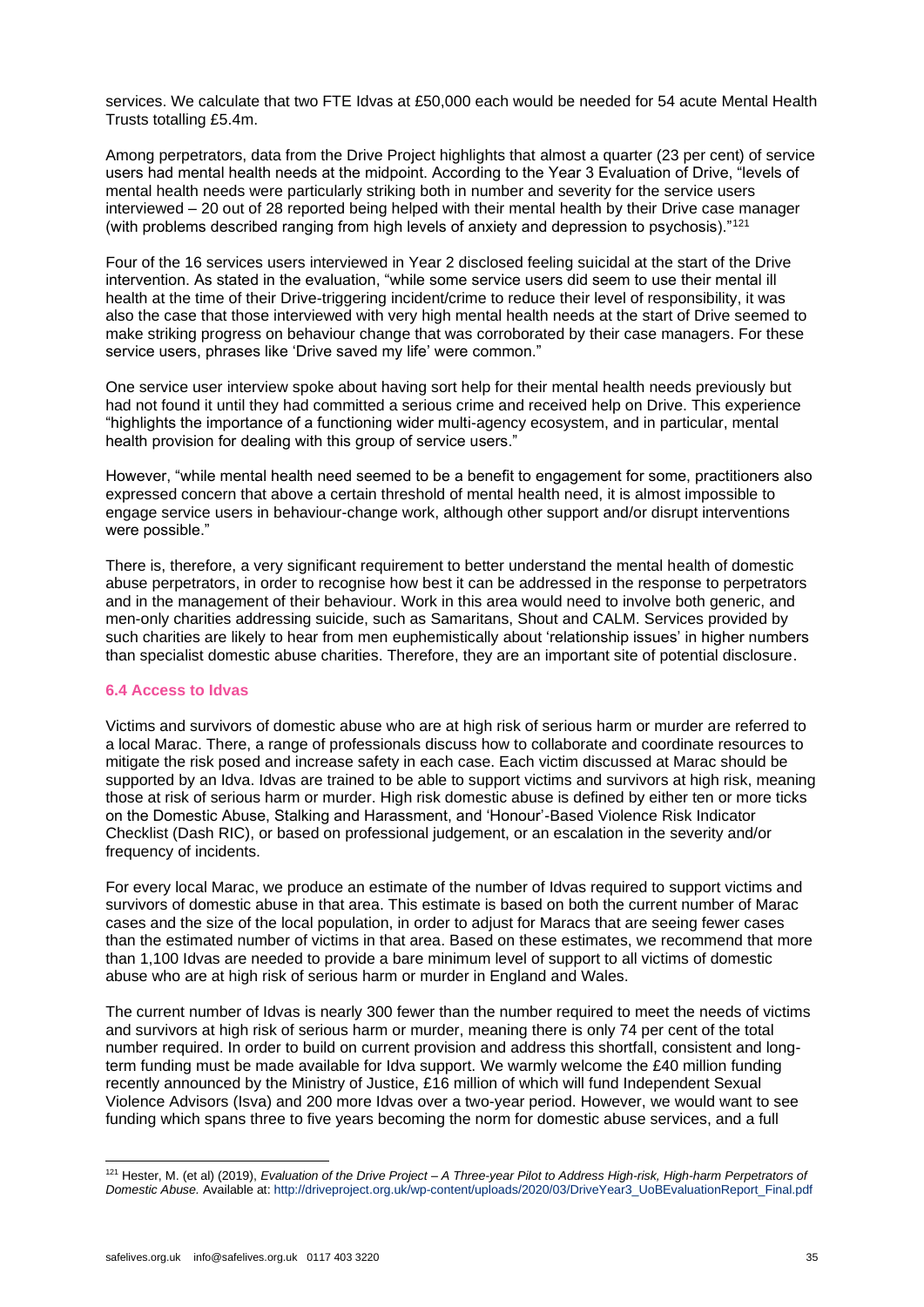addressing of the current shortfall in Idva numbers. We estimate that £56m is required annually to fund the minimum requirement for Idva provision.<sup>122</sup>

SafeLives recommends that £50k p.a is the minimum committed to cover the on-costs but not core organisational costs of an Idva, who should be treated in the same banding range as a senior social worker, given their skill, training, responsibilities and the need for parity of esteem with statutory agency professionals. SafeLives' qualified Idvas receive a high level of training comprised of twelve intensive days in the classroom, plus assignments and reflective work. The course supports Idvas to consolidate their knowledge and skill, much of which will have been gained 'on the job' with no prior formal training. As well as the fundamentals of safety planning, legal frameworks and working with other agencies, Idvas receive a recognised qualification with the OCN. The cost for Idva provision splits into £53.3m for female victims and £2.7m for male victims

Specialist domestic abuse services tell us that this is vital to continuing their work: one practitioner told us, "every year about this time everyone is on edge waiting to see if their job will continue, waiting to see if they need to inform victims that they can no longer receive support, it shouldn't be this way. Lives are far too important."<sup>123</sup> Another frontline domestic abuse practitioner stated, "we need longer-term contracts to help us to continue to do this and to also develop services, so they are sustainable in the future."

Idva support is commonly delivered alongside outreach support. For example, of the 178 Idva services in our 2019 Practitioner Survey, almost two thirds (65 per cent) were also providing outreach support. However, only two in five (39 per cent) were delivering refuge provision. This masks the fact, however, that Idva services play a referral role into refuge services and other housing and accommodation options, with 10 per cent of clients using Idva support being supported into accessing refuge, 14 per cent helped to access a sanctuary scheme and 9 per cent supported to access statutory housing.<sup>124</sup>

There were also a number of other support areas delivered by Idva services. Two in five (39 per cent) had a specialist children's support worker, more than a third (34 per cent) were providing specialist support for young people (Ypvas), and almost a third (29 per cent) employed Independent sexual violence advisors (Isvas).

One in ten services (10 per cent) had an IRIS worker: a specialist role linked to GP services to deliver training to health professionals. Additionally, 37 per cent of services provided other forms of provision, most commonly counselling, or a specialist advocate working with a particular group (such as those with substance misuse needs).

We also see improvements in information sharing and collaboration when Idvas are located in local authority settings such as children's services, housing departments and in adult social care, though in these instances the Idva service may have to work harder to retain their independent status, something crucial to their role.

# **6.5 Specialist support for young people, including Ypvas**

Young People's Violence Advisors (Ypvas) are specialist advisors who work specifically with young people to help them rebuild their lives after experiences of abuse. They take in the specific needs that young people have in order to support young people in the way they require. We know from our Young People's Programme that establishing relationships over a longer period is necessary, and Idva services usually only have capacity for short term support until the risks are reduced, which often isn't appropriate with young victims.<sup>125</sup> It is vital that the support for young people is delivered in a way that is responsive to their needs, and that takes account of the differences in their circumstances, for example inclusive of those who live in rural, potentially more isolated communities, as well as those who live in

<sup>122</sup> SafeLives (2020), A Safe Fund: costing domestic abuse provision for the whole family, Available at: [https://safelives.org.uk/sites/default/files/A%20Safe%20Fund%20costing%20domestic%20abuse%20provision%20for%20the%20](https://safelives.org.uk/sites/default/files/A%20Safe%20Fund%20costing%20domestic%20abuse%20provision%20for%20the%20whole%20family%20in%20England%20and%20Wales_0.pdf) [whole%20family%20in%20England%20and%20Wales\\_0.pdf](https://safelives.org.uk/sites/default/files/A%20Safe%20Fund%20costing%20domestic%20abuse%20provision%20for%20the%20whole%20family%20in%20England%20and%20Wales_0.pdf)

<sup>123</sup> SafeLives (2019), *SafeLives' 2019 survey of domestic abuse practitioners in England and Wales*. Available at:

[https://safelives.org.uk/sites/default/files/resources/SafeLives%e2%80%99%202019%20survey%20of%20domestic%20abuse%2](https://safelives.org.uk/sites/default/files/resources/SafeLives%e2%80%99%202019%20survey%20of%20domestic%20abuse%20practitioners%20in%20England%20&%20Wales.pdf) [0practitioners%20in%20England%20&%20Wales.pdf](https://safelives.org.uk/sites/default/files/resources/SafeLives%e2%80%99%202019%20survey%20of%20domestic%20abuse%20practitioners%20in%20England%20&%20Wales.pdf)

<sup>124</sup> SafeLives (2021), *Insights IDVA dataset 2019-20: Adult Independent domestic violence advisor (Idva) services.* Available at: <https://safelives.org.uk/sites/default/files/resources/Idva%20Insights%20Dataset%20201920.pdf>

<sup>125</sup> SafeLives (2017), *Safe Young Lives: Young people and domestic abuse*. Available at: <https://safelives.org.uk/sites/default/files/resources/Safe%20Young%20Lives%20web.pdf>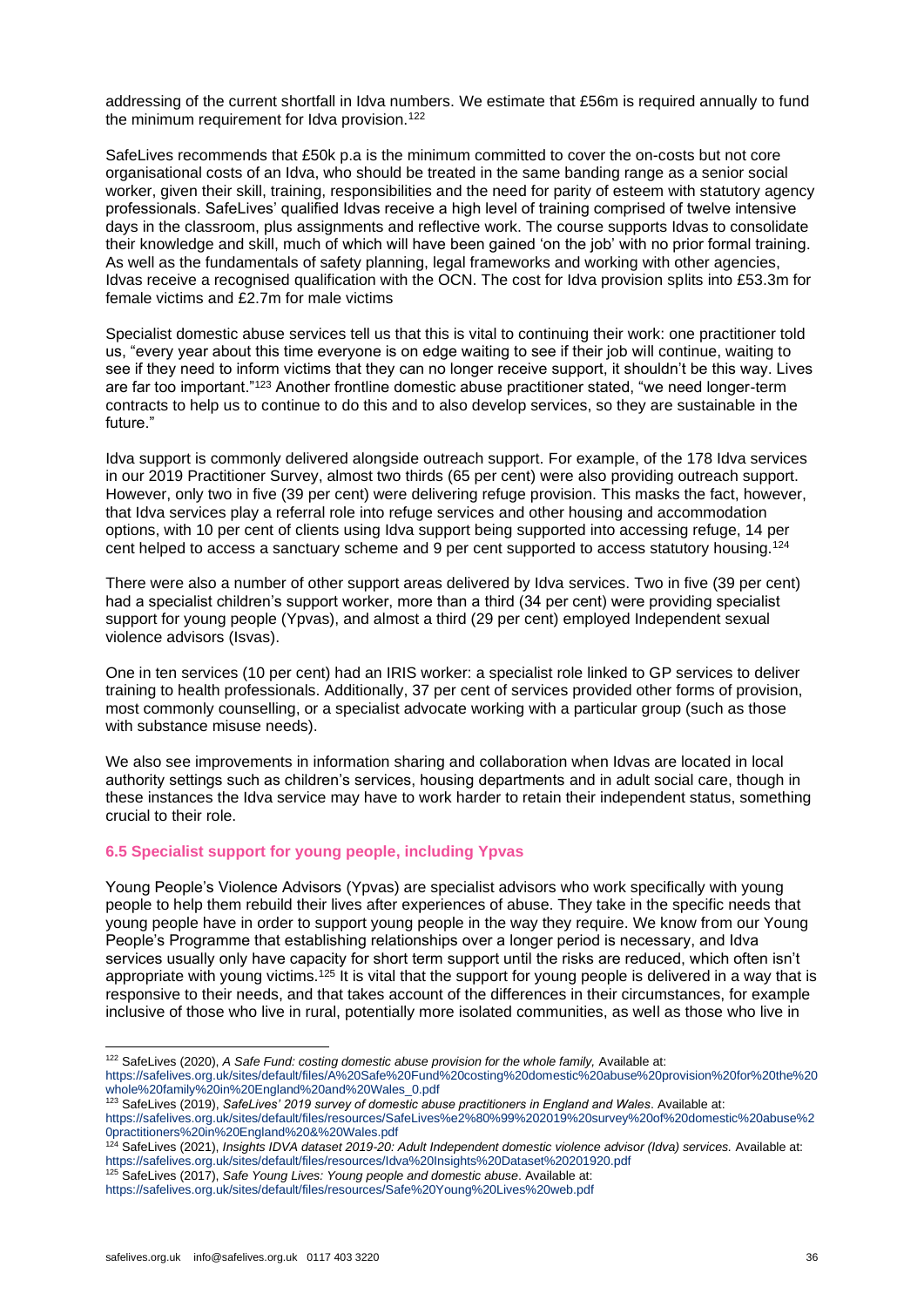larger towns and for whom there might be higher levels of connected risk around exploitation, abuse and violence outside the home.

One young survivor told us, "I feel more confident to get into new relationships as I can use the work with the YPVA Service to see if the relationship I am in is healthy or unhealthy."<sup>126</sup>

Despite the 2013 change in the definition of domestic abuse to extend to 16- and 17-year-olds, and the efforts to embed this change in the response to domestic abuse, there are still gaps in the support for young people. While the Idva role was embedded in the Government's last strategy to end VAWG, there was no such formal support for the Ypva role.

Many young people must still rely on services designed for adult victims, or simply don't get a service that's suitable for them at all. Our annual practitioner survey reveals that the commissioning of Ypvas within adult Idva services is patchy across the country. Many areas had only one Idva service with a specialist Ypva, and one area had none at all. While Ypvas may be based in other local services, such as specialist children's services, it is clear that there is no consistent pathway to specialist support for young people.

The Domestic Abuse Bill (2019-21) will recognise children as victims of domestic abuse in their own right once passed into law. But currently, there are further gaps for those younger than 16. Our data reveals that 16- and 17-year-olds experienced abuse for an average of 1.5 years before accessing adult domestic abuse services, suggesting that in many cases the abuse began before they were able to access this support. Before the age of 16, young people must rely on support from limited specialist young people's domestic abuse services.

Therefore, we would want to see the inclusion of specialist services for young people, such as Ypvas, in this next VAWG Strategy and the following Domestic Abuse Strategy. We calculate the cost of providing Young People's Violence Advisors at £2.5m.<sup>127</sup> Around 50 FTE Ypvas are required to meet the needs of young women (aged 12-15) who are victims of abuse in their own intimate relationships.

Legal remedies are also more limited: protection through a non-molestation order is harder to obtain for those under the age of 16, who will need permission from the high court before they can apply. There are also gaps in effective support for those young people who cause harm towards a partner or family members. Traditional criminal justice remedies for domestic abuse perpetrators do not address the underlying behaviour, and specialist services are limited.

The identification of young people experiencing domestic abuse and the referral to specialist services should be aided by Local Authority Children's Services. Local Authorities have a duty (under the Children's Act 1989) to investigate the child's circumstances if they have reasonable cause to suspect that a child in their area is suffering, or is likely to suffer, significant harm. In these circumstances they must make such enquiries as they consider necessary to enable them to decide whether they should take any action to safeguard or promote the child's welfare. However, our Children's Insights data shows that less than half (45 per cent) of young people in an abusive intimate relationship were known to children's social services at intake to the service, with a Common Assessment Framework completed in just 8 per cent of cases.<sup>128</sup> In these cases, it is also possible that other concerns have brought these young people to the attention of social services. There is still more to be done to join up these two responses and ensure domestic abuse of young people is recognised as a child protection concern.

We welcome the recognition of children as victims of abuse in their own right for the first time in the Domestic Abuse Bill. This is a significant step forward in recognising that living with fear and control in a household at an early age is an abusive situation for that child. We estimate that approximately 371,000 children need support after experiencing abuse growing up. 41 per cent of partner abuse victims in the Crime Survey for England and Wales also had children and we have used the same measure to calculate 'visibility' to services. Using the figure of £50,000 per worker and a case load of 80 cases (our Children's Insights data shows that children's cases are on average slightly longer than adult cases),

[https://safelives.org.uk/sites/default/files/A%20Safe%20Fund%20costing%20domestic%20abuse%20provision%20for%20the%20](https://safelives.org.uk/sites/default/files/A%20Safe%20Fund%20costing%20domestic%20abuse%20provision%20for%20the%20whole%20family%20in%20England%20and%20Wales_0.pdf) [whole%20family%20in%20England%20and%20Wales\\_0.pdf](https://safelives.org.uk/sites/default/files/A%20Safe%20Fund%20costing%20domestic%20abuse%20provision%20for%20the%20whole%20family%20in%20England%20and%20Wales_0.pdf)

<sup>128</sup> SafeLives (2017), *Safe Young Lives: Young people and domestic abuse*. Available at:

<sup>126</sup> SafeLives (2017), *Safe Young Lives: Young people and domestic abuse*. Available at:

<https://safelives.org.uk/sites/default/files/resources/Safe%20Young%20Lives%20web.pdf>

<sup>127</sup> SafeLives (2020), *A Safe Fund: costing domestic abuse provision for the whole family*, Available at:

<https://safelives.org.uk/sites/default/files/resources/Safe%20Young%20Lives%20web.pdf>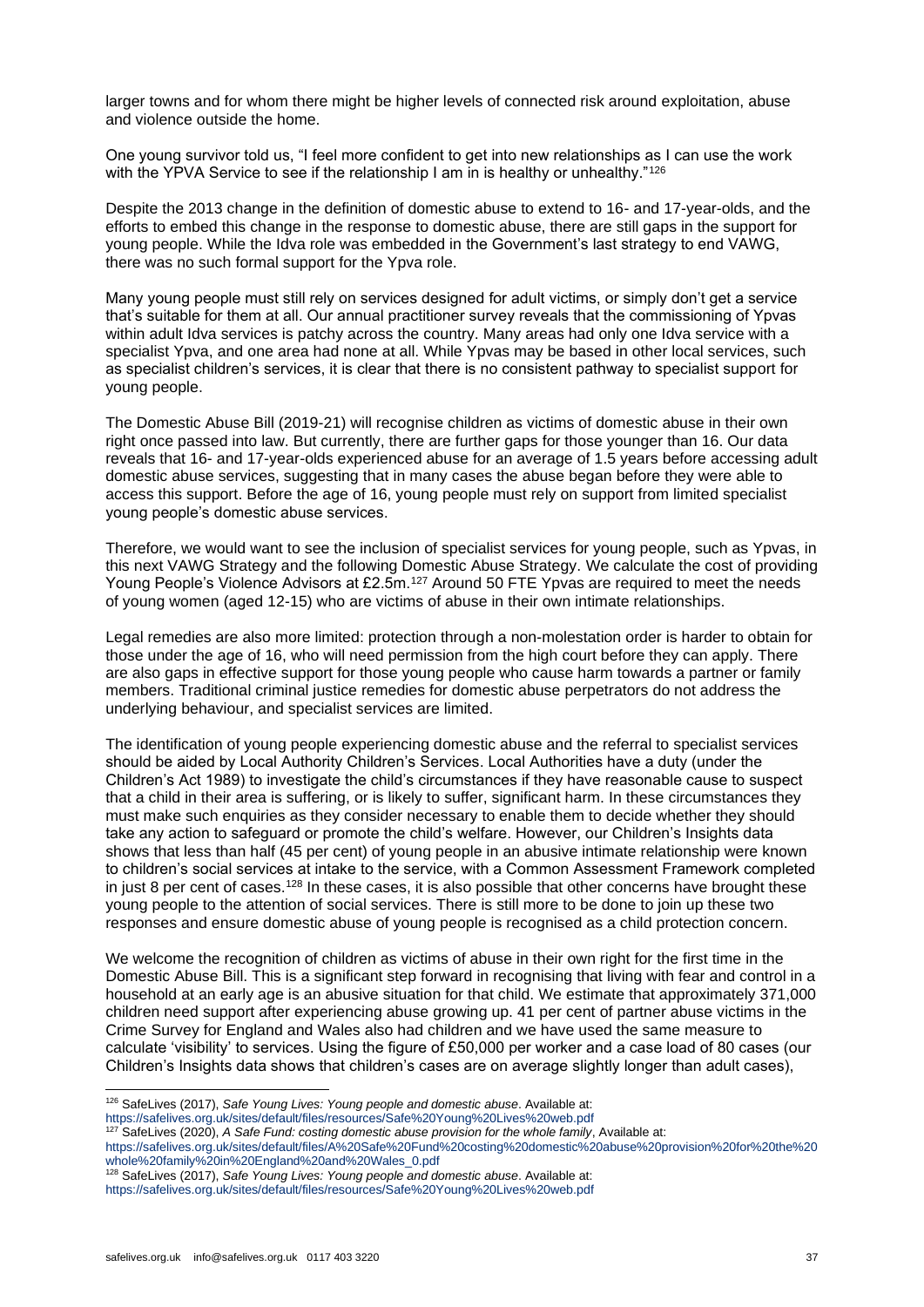we estimate that the cost of funding specialist children's workers across England and Wales for all children would amount to £232.2m.<sup>129</sup>

Specialist therapeutic support is also essential to ensuring children and young people are able to recover from their trauma. Using information provided by Barnardo's, we have estimated the cost of specialist therapeutic support for children as £97m. Specialist therapeutic support was costed as £1,000 per child. As a proxy for the number of children who required this type of support, we used figures from Radford et al. 2011. They found that 26 per cent of the 0- to 17-year-olds who had witnessed domestic abuse had witnessed one parent being kicked, choked or beaten up by the other parent.<sup>130</sup>

#### **6.6 Outreach workers**

Outreach workers provide one-to-one support for victims and survivors of domestic abuse who are not assessed as at imminent risk of serious harm, but where there is the potential for serious harm if the situation changes. This may include those who have previously been at high risk of serious harm or murder, or those in a relationship that has not escalated into higher levels of risk. Outreach workers support these victims and survivors to manage safety, prevent escalation and repeat victimisation, and focus on wider needs, resilience and recovery. As such they are an essential part of early intervention and are mostly located in community-based domestic abuse services.

We estimate that around 7,000 outreach workers are required to support a caseload of 100 victims below the high-risk threshold for Marac. The cost of this is calculated at £350m split into £255m for approximately 500,000 women and £95m for 180,000 men.<sup>131</sup> Our latest estimates suggest that there fewer outreach workers than Idvas, even though there ought to be far more. In 2019 there was an increase in outreach workers, from 691 in 2017 to 813, <sup>132</sup> though this provision was patchy across England and Wales.

# **7. The criminal justice system and other system responses**

Domestic abuse becomes a criminal justice problem when we don't address it sooner. Only one in five people experiencing abuse ever calls the police, but it impacts every hospital, GP surgery, workplace, school and street. While police involvement is slowly rising as a proportion of all cases, we need to train and resource frontline services - both voluntary and statutory - on the basis that people must have help where and when they first need it, as well as when they're in crisis. This means coordinating available funding to maximise impact for whole families and communities, and society as a whole, and ensuring a distributed model in which every individual and organisation plays their part.

For many victims, the criminal justice system is not an obvious site for disclosure. Some groups are particularly reticent to involve the criminal justice system. For example, Black and other minoritised survivors may not report abuse to the police for a range of reasons, including concerns about the impact of stigma on their wider family or community, language difficulties, and feelings of distrust of the police and due to past negative experiences and ongoing discriminatory practices.

Such concerns around harmful attitudes within the criminal justice system can be used by perpetrators to continue their abuse. For example, one specialist practitioner told us, "one of our Idvas is at the Crown Court today supporting a young client for a grievous bodily harm trial. This is his first same-sex relationship. His partner would frequently make him question his sexual identity and reinforced that no one would believe him if he reported the abuse, and that he would experience homophobia through the court process."

<sup>132</sup> SafeLives (2020), *A Safe Fund: costing domestic abuse provision for the whole family*, Available at:

[https://safelives.org.uk/sites/default/files/A%20Safe%20Fund%20costing%20domestic%20abuse%20provision%20for%20the%20](https://safelives.org.uk/sites/default/files/A%20Safe%20Fund%20costing%20domestic%20abuse%20provision%20for%20the%20whole%20family%20in%20England%20and%20Wales_0.pdf) [whole%20family%20in%20England%20and%20Wales\\_0.pdf](https://safelives.org.uk/sites/default/files/A%20Safe%20Fund%20costing%20domestic%20abuse%20provision%20for%20the%20whole%20family%20in%20England%20and%20Wales_0.pdf)

<sup>129</sup> SafeLives (2020), *A Safe Fund: costing domestic abuse provision for the whole family*, Available at:

[https://safelives.org.uk/sites/default/files/A%20Safe%20Fund%20costing%20domestic%20abuse%20provision%20for%20the%20](https://safelives.org.uk/sites/default/files/A%20Safe%20Fund%20costing%20domestic%20abuse%20provision%20for%20the%20whole%20family%20in%20England%20and%20Wales_0.pdf) [whole%20family%20in%20England%20and%20Wales\\_0.pdf](https://safelives.org.uk/sites/default/files/A%20Safe%20Fund%20costing%20domestic%20abuse%20provision%20for%20the%20whole%20family%20in%20England%20and%20Wales_0.pdf)

<sup>130</sup> SafeLives (2020), *A Safe Fund: costing domestic abuse provision for the whole family*, Available at: [https://safelives.org.uk/sites/default/files/A%20Safe%20Fund%20costing%20domestic%20abuse%20provision%20for%20the%20](https://safelives.org.uk/sites/default/files/A%20Safe%20Fund%20costing%20domestic%20abuse%20provision%20for%20the%20whole%20family%20in%20England%20and%20Wales_0.pdf) [whole%20family%20in%20England%20and%20Wales\\_0.pdf](https://safelives.org.uk/sites/default/files/A%20Safe%20Fund%20costing%20domestic%20abuse%20provision%20for%20the%20whole%20family%20in%20England%20and%20Wales_0.pdf)

<sup>131</sup> SafeLives (2020), *A Safe Fund: costing domestic abuse provision for the whole family*, Available at: [https://safelives.org.uk/sites/default/files/A%20Safe%20Fund%20costing%20domestic%20abuse%20provision%20for%20the%20](https://safelives.org.uk/sites/default/files/A%20Safe%20Fund%20costing%20domestic%20abuse%20provision%20for%20the%20whole%20family%20in%20England%20and%20Wales_0.pdf) [whole%20family%20in%20England%20and%20Wales\\_0.pdf](https://safelives.org.uk/sites/default/files/A%20Safe%20Fund%20costing%20domestic%20abuse%20provision%20for%20the%20whole%20family%20in%20England%20and%20Wales_0.pdf)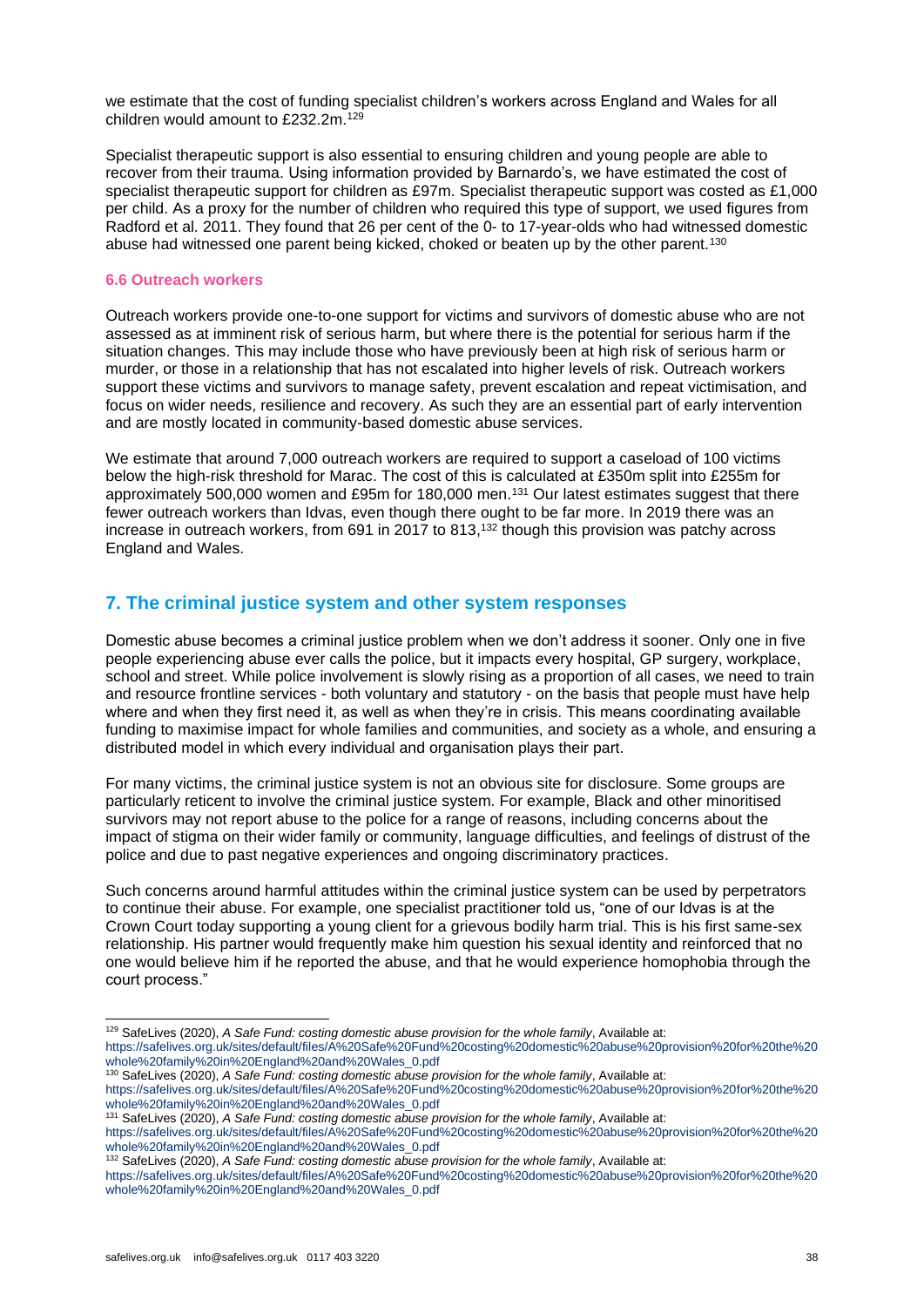As shown in recent Home Office data, the proportion of all crimes resulting in a charge or summons fell between April 2019 and March 2020, from 8 per cent to 7 per cent, continuing a five-year downward trend from the 16 per cent seen in 2015/6.<sup>133</sup> This means, where the CJS is invoked, victims are less likely to see a successful prosecution now than in the first year of the Government's last Tackling VAWG Strategy, which is a serious concern given the rising rates of both awareness and reporting.

# **7.1 The police response**

It is clear that the perpetrators behind the 2.3 million people experiencing domestic abuse each year remain largely invisible. If we rely solely on the criminal justice system to hold perpetrators to account, we fail to reduce the risk posed by perpetrators who were not arrested, who were not charged, who were not prosecuted – or the majority of perpetrators who were never even reported to the police in the first place. As the 2016-20 Tackling VAWG Strategy stated, "we cannot simply arrest our way out of domestic and sexual violence."<sup>134</sup> Moreover, the data shows that only a relatively small proportion of the victims who call the police will find justice and safety through the criminal justice system.

Data from our Insights dataset on sexual violence services showed that only 48 per cent of clients were satisfied with the police response. Only 26 per cent of victims were satisfied with the criminal justice response, and 30 per cent were either "dissatisfied" or "very dissatisfied." In one in five incidents (20 per cent), the perpetrator was found guilty.<sup>135</sup>

In data from outreach services, 43 per cent of incidents reported to the police were NFA's (No Further Action), of which two thirds (65 per cent) were due to police or CPS withdrawal of the case (53 per cent and 12 per cent, respectively).<sup>136</sup> Of the police reports filed, only 5 per cent lead to the perpetrator receiving a custodial sentence, and 21 per cent resulted in a restraining order of any length.

Police officers' understanding of trauma with relation to the wide range of domestically abusive behaviours victims might experience can be improved through the Domestic Abuse Matters (DA Matters) Responding Well programme for police.<sup>137</sup> Alongside the College of Policing, we worked with key stakeholders to develop 'Domestic Abuse Matters,' a bespoke cultural change programme for police officers and staff in England and Wales. It has been designed to transform the response to domestic abuse, ensuring the voice of the victim is placed at the centre, and controlling and coercive behaviour is better understood. The programme is designed to have long-term impact: changing and challenging the attitudes, culture and behaviour of the police when responding to domestic abuse. To date we have trained just over half of English and Welsh forces in the programme and the whole of Police Scotland.

Recent academic research found that the training was associated with a 41 per cent increase in arrests for controlling or coercive behaviour for trained forces and the increase in arrests was consistent with the timing of the training.<sup>138</sup>

Within those forces that have already received the training, it is important that the momentum to change generated by the training is maintained. This is best achieved through the use of Domestic Abuse Matters Champions, who can offer support and additional ongoing training to responders. For the training to work as envisaged, ensuring that officers are made aware of who Champions are, and what support and assistance is available, is essential. Secondly, ensuring that Champions are supported in their new role and are given the additional time needed to complete these duties is of great importance.

Champions are also encouraged link up with other Champions nationally via the online SafeLives Community in order to share best practice and support one another. <sup>139</sup> Finally, during work with the ten

<sup>133</sup> Home Office (2020), *Crime Outcomes in England and Wales 2019 to 2020.* Available at:

<sup>135</sup> SafeLives (2021), *Insights SV dataset 2019-20: sexual violence (SV) services*. Available at: <https://safelives.org.uk/sites/default/files/resources/SV%20Insights%20Dataset%20201920.pdf> <sup>136</sup> SafeLives (2021), *Insights outreach dataset 2019-20: Adult outreach services.* Available at:

[https://assets.publishing.service.gov.uk/government/uploads/system/uploads/attachment\\_data/file/901028/crime-outcomes-1920](https://assets.publishing.service.gov.uk/government/uploads/system/uploads/attachment_data/file/901028/crime-outcomes-1920-hosb1720.pdf) [hosb1720.pdf](https://assets.publishing.service.gov.uk/government/uploads/system/uploads/attachment_data/file/901028/crime-outcomes-1920-hosb1720.pdf)

<sup>134</sup> Home Office (2016), *Ending violence against women and girls strategy: 2016 to 2020.* Available at: [https://www.gov.uk/government/publications/strategy-to-end-violence-against-women-and-girls-2016-to-2020/ending-violence](https://www.gov.uk/government/publications/strategy-to-end-violence-against-women-and-girls-2016-to-2020/ending-violence-against-women-and-girls-strategy-2016-to-2020-accessible-version)[against-women-and-girls-strategy-2016-to-2020-accessible-version](https://www.gov.uk/government/publications/strategy-to-end-violence-against-women-and-girls-2016-to-2020/ending-violence-against-women-and-girls-strategy-2016-to-2020-accessible-version)

<https://safelives.org.uk/sites/default/files/resources/Outreach%20Insights%20Dataset%20201920.pdf> <sup>137</sup> <https://safelives.org.uk/training/police>

<sup>138</sup> Brennan, I. et al. (2021), *Policing a new domestic abuse crim: effects of force-wide training on arrests for coercive control*. Available at: <https://www.tandfonline.com/doi/full/10.1080/10439463.2020.1862838>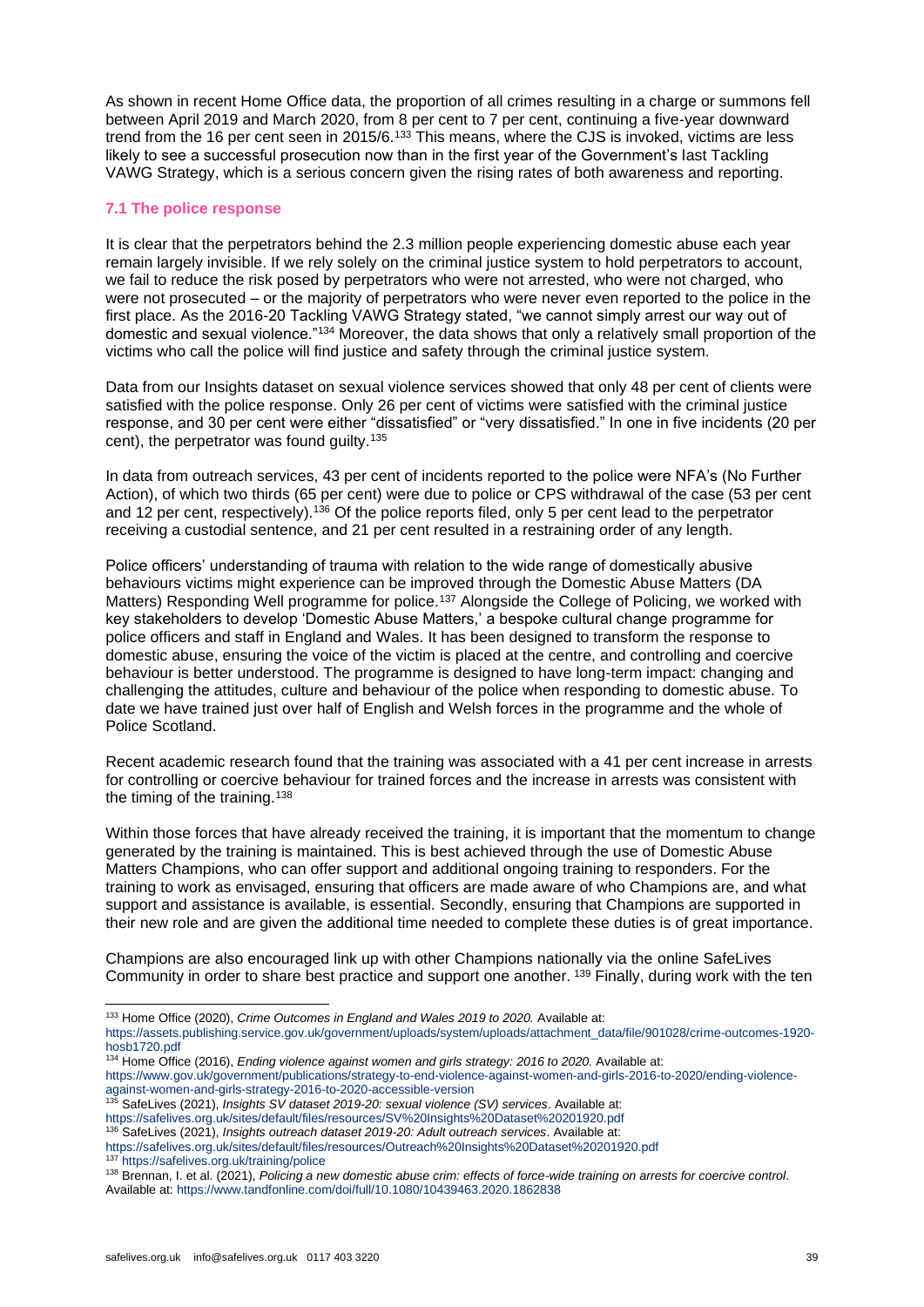'early adopter' forces, we identified that, where there are units or ranks which have not been subject to the training, there can be a barrier to change. Thus, we feel there needs to be whole-force adoption of cultural change via DA Matters, and not just by uniform response officers. This involves training most ranks and positions, and also having DA Matters Champions in all ranks and positions, too. Alongside a 'health check' we provide, workshops for senior command, and the use of approved DA Matters local trainers to continue using the training packages for new starters, this makes the force 'futureproof' against deteriorating attitudes and practice.

We have also developed Workshops for Cops, which are offered exclusively to DA Matters Champions and other staff within forces that have adopted the DA Matters Change Programme. The workshops were created in partnership with, and are intended for, police specialists and responders. They cover, in depth, topical issues identified by the adopter forces themselves. The current workshops available are: responding to economic abuse; enhanced perpetrator understanding, responding to digital or cyberenabled domestic abuse; assessing the risk of domestic abuse; responding to male victims of domestic abuse; responding to rural domestic abuse; responding to domestic abuse involving older people; and investigating the links between coercive controlling behaviour and suicide. Each has a distinct set of learning objectives aimed at building knowledge and understanding relating to each particular topic.

Engaging in DA Matters training and Workshops for Cops can lead to an enhanced understanding of the how domestic abuse can present in different groups of victims and survivors, and perpetrators, and what extra barriers there may be to their engagement with the criminal justice system.

We believe strongly that no one agency can respond effectively to domestic abuse. We also believe that issues of social vulnerability and justice are tolerated more and treated with lower levels of urgency than those which happen far more rarely, but whose impact can be immediately and visibly devastating, such as national security or civil contingencies. We think it would be highly valuable for those agencies which sit round a Marac table to take part in a programme of simulated exercises similar to those which are routine for national security and civil contingency operations. This allows organisations to get to know each other's priorities, ways of working, behaviours, capabilities, legal powers and thresholds. When we did an initial test of this format, the use of effective case study material created a valuable learning environment for all participants.

Meanwhile, the remaining police forces who have not yet adopted DA Matters should be funded to do so as a matter of urgency by the Government. Victims should be able to expect the same level of response from a police officer no matter where they live in England and Wales and at the moment are experiencing a postcode lottery.

# **7.2 The Crown Prosecution Service**

Domestic abuse continues to be a high volume, high impact crime with poor criminal justice outcomes. Latest CPS data<sup>140</sup> shows another drop in the number of cases which were charged. For the five-year period 2014/15 to 2019/20 the number of cases referred to the CPS for domestic abuse fell from 126,461 in 2014/15 to 79,965 in 2019/20, which represents a 37 per cent reduction. However, in the same period domestic abuse crimes recorded by the police rose by 77 per cent between 2015-16 and 2018-19 (from 421,865 to 746,219). We agree with the concerns raised by both the Victim's and Interim Domestic Abuse Commissioner about these figures last year.<sup>141</sup> While awareness raising is leading to an increase in victim reporting of domestic abuse, it is worrying that this isn't translating into a greater number of convictions. The signal this sends back to victims is that it isn't worth coming forward, not least because we know many survivors tell us how traumatic the process can be. One respondent to our survivor survey prior to the DA Bill consultation expressed how important it is for justice to be done: 'assaults taken seriously. Women and children believed by police and court professionals.'

While the police are pushing forward with domestic abuse cultural change training, the same is not true of the CPS or judiciary. A recent Criminal Justice Joint Inspection<sup>142</sup> into evidence led domestic abuse

<sup>139</sup> <https://community.safelives.org.uk/default.aspx>

<sup>140</sup> Crown Prosecution Service (2021), *CPS data summary Quarter 2 2020-2021.* Available at:

<https://www.cps.gov.uk/publication/cps-data-summary-quarter-2-2020-2021>

<sup>141</sup> Victims' Commissioner and Domestic Abuse Commissioner (2020), *Commissioners 'deeply concerned' by drop in domestic abuse prosecutions*. Available at[: https://victimscommissioner.org.uk/news/commissioners-deeply-concerned-by-drop-in](https://victimscommissioner.org.uk/news/commissioners-deeply-concerned-by-drop-in-domestic-abuse-prosecutions/)[domestic-abuse-prosecutions/](https://victimscommissioner.org.uk/news/commissioners-deeply-concerned-by-drop-in-domestic-abuse-prosecutions/)

<sup>142</sup> Criminal Justice Joint Inspection (2020), *Joint Inspection Evidence led domestic abuse prosecutions*. Available at: <https://www.justiceinspectorates.gov.uk/cjji/inspections/joint-inspection-evidence-led-domestic-abuse-prosecutions>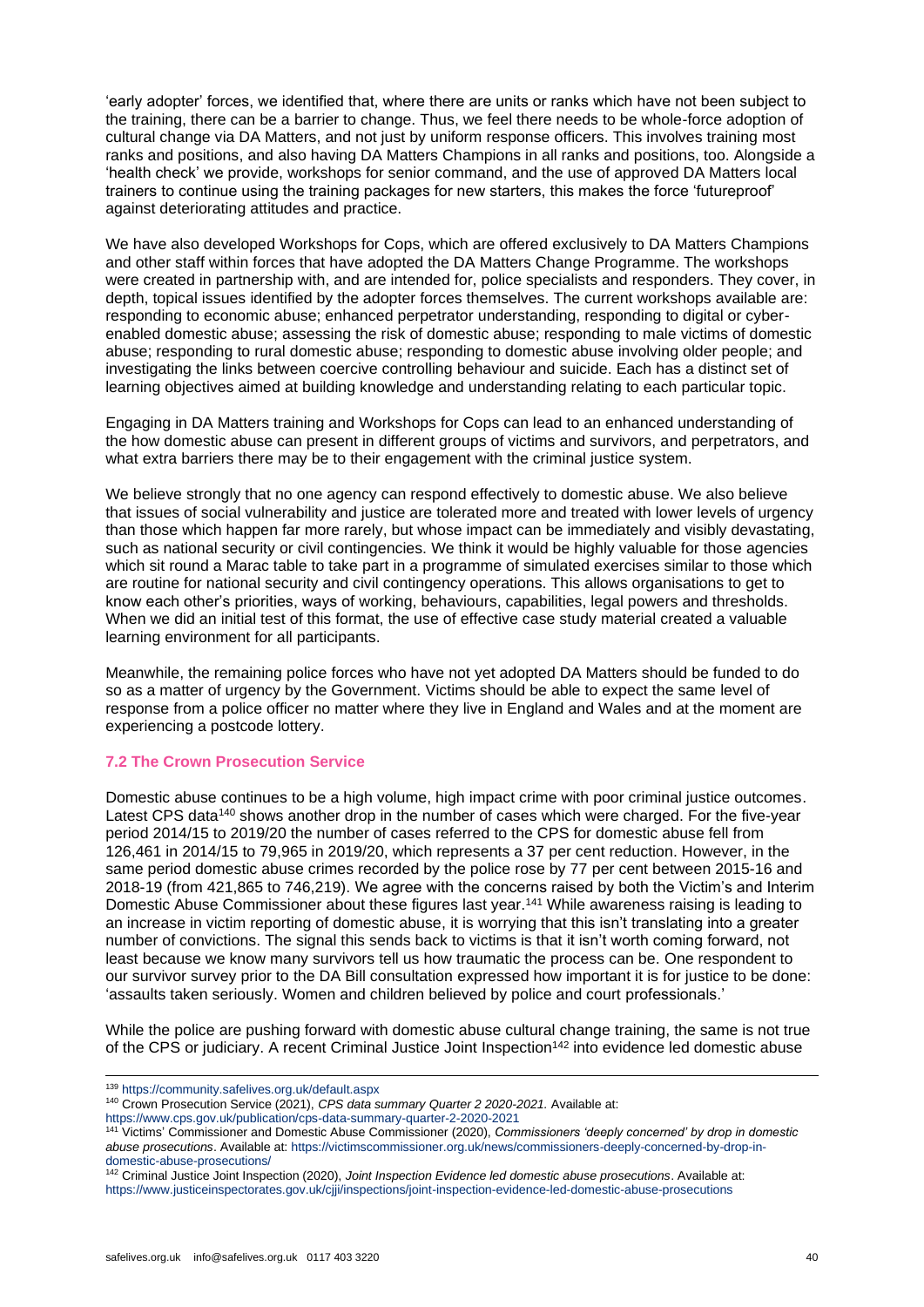prosecutions noted that while the CPS has specific e-learning on domestic abuse evidence led prosecutions and this training is mandatory for all Area prosecutors, during the course of the inspection, it was apparent that not all prosecutors had completed it. While the commitment in the CPS' Domestic Abuse Programme for 2020-21 to "prioritise learning so that all our people continue to be equipped with the skills, tools and support they need to succeed", this falls short of wholesale commitment to cultural change training at the same standard as DA Matters for the Police. <sup>143</sup> Training programmes to date still do not appear to utilise the "expertise and experience outside the CPS" as stated in the plan.

The Inspection report also highlighted concerns around the lack of joint training between the police, CPS and other criminal justice system (CJS) agencies and describes it as sporadic and piecemeal in nature. It further states the best practice framework places a strong emphasis on CJS agencies working together to ensure that domestic abuse cases are dealt with efficiently, and makes the observation with this in mind, that it is surprising that there is a lack of regular joint training. It is perhaps helpful to draw a comparison with Police Scotland and the COPFS (Crown Office & Prosecutor Fiscal service) where SafeLives have been training Deputes since 2015. Deputies have a four-day programme on DA, and SafeLives delivers one full day training on understanding the dynamics and challenging concepts like 'reluctant witness'; while the other three days focus on the legalities around prosecuting DA as well as shadowing opportunities with local services.

SafeLives' feedback from frontline officers who attend our DA Matters Police training has found that many respondents highlighted the need for there to be a joined-up approach in relation to training with CPS and felt CPS were a barrier when they tried to implement the DA Matters training in their force area: **'**CPS unwilling to charge for incidents unless they are deemed high risk' and 'the lack of charges given by CPS the other side of the investigation which disheartens victims and officers alike', were just two of many comments submitted by officers. Our sense is that there is a growing frustration amongst frontline officers that they are embracing the enhanced knowledge gained through the DA Matters programme but are not being supported by others in the criminal justice system. We recommend that CPS prosecutors receive a bespoke cultural change training programme, funded accordingly by the Ministry of Justice, which ensures their knowledge of domestic abuse and particularly coercive and controlling behaviour matches that of the officers preparing cases. This would ensure there is a level playing field for all actors within the criminal justice system.

# **7.3 The Probation Service**

HMI Probation's 2018 report into the work undertaken by Community Rehabilitation Companies (CRCs) found stated "there was no overall strategy from the MoJ or HMPPS to drive the quality of CRCs' domestic abuse practice." <sup>144</sup> In addition, process targets were prioritised over quality and safe practice. Moreover, practitioners' unmanageably high workloads, and lack of quality training were highlighted as key issues in the Chief Inspector's judgement that there was "insufficient focus on domestic abuse."<sup>145</sup> This leaves staff unable to accurately understand the dynamics of domestic abuse and its accompanying risks, including the risks to children. There was also a poor knowledge and low uptake of quality-assured perpetrator interventions. As per our recommendations for the CPS, we are hopeful that the Probation Service will commission a cultural change programme for staff so that they also experience the level of quality training the police have received in many areas across the country. The strategic work required from Ministry of Justice should also be taken forward in parallel with the reorganisation of the probation service, so that the newly organised service is in a good position from the outset to improve its response to abuse.

# **7.4 Family justice**

In a focus group for this consultation response, one survivor of VAWG told us of the disjointed nature of the legal system as experienced by victims: "you can go through the criminal court and get a conviction against your rapist, and then the rapist can take you to family court to request access to the children. All

<sup>143</sup> Crown Prosecution Service (2020), *Domestic abuse – CPS programme for 2020-2021*. Available at: <https://www.cps.gov.uk/domestic-abuse-cps-programme-2020-2021>

<sup>144</sup> HMIP (2018), *Domestic abuse: the work undertaken by community rehabilitation companies (CRCs)*. Available at: [https://www.justiceinspectorates.gov.uk/hmiprobation/wp-content/uploads/sites/5/2018/09/Report-Domestic-Abuse-the-work](https://www.justiceinspectorates.gov.uk/hmiprobation/wp-content/uploads/sites/5/2018/09/Report-Domestic-Abuse-the-work-undertaken-by-CRCs.pdf)[undertaken-by-CRCs.pdf](https://www.justiceinspectorates.gov.uk/hmiprobation/wp-content/uploads/sites/5/2018/09/Report-Domestic-Abuse-the-work-undertaken-by-CRCs.pdf)

<sup>145</sup> HMIP (2018), *Domestic abuse: the work undertaken by community rehabilitation companies (CRCs)*. Available at: [https://www.justiceinspectorates.gov.uk/hmiprobation/wp-content/uploads/sites/5/2018/09/Report-Domestic-Abuse-the-work](https://www.justiceinspectorates.gov.uk/hmiprobation/wp-content/uploads/sites/5/2018/09/Report-Domestic-Abuse-the-work-undertaken-by-CRCs.pdf)[undertaken-by-CRCs.pdf](https://www.justiceinspectorates.gov.uk/hmiprobation/wp-content/uploads/sites/5/2018/09/Report-Domestic-Abuse-the-work-undertaken-by-CRCs.pdf)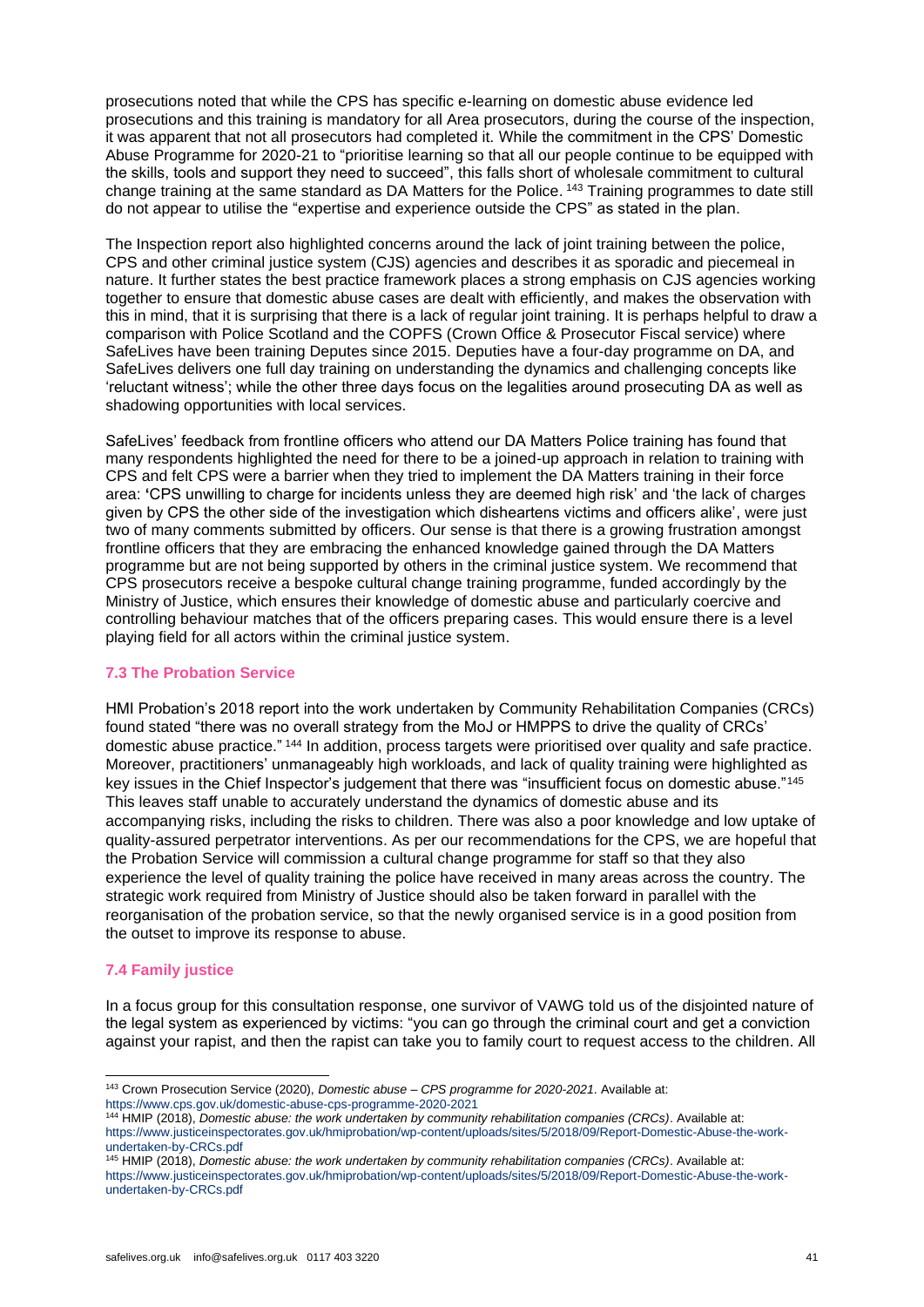of the courts should be joined [up]." Instead, their experience was that a victim must go through each court and encounter different decision-making processes which have little bearing on each other.

A perpetrator can have a criminal conviction for domestic abuse, yet civil courts still often go through 'fact-finding' hearings to establish whether domestic abuse is a factor in a civil case, such as divorce or child arrangement proceedings. These hearings should be unnecessary if a criminal court has already convicted a perpetrator. Moreover, admissions of domestic abuse in family courts should be more systematically used as evidence in criminal trials. Too often, the two work in silos.

Instead, the criminal, civil and family courts must be streamlined, hold perpetrators to account, and support survivors to access justice and be safe, and we welcome the Government's commitment to developing Integrated Domestic Abuse Courts. In the year ending March 2017, there were over 1.1m cases of domestic abuse recorded by the police but fewer than 100,000 prosecutions for these offences.<sup>146</sup> Making the process less traumatic is an essential part of improving these figures and access to justice for victims: some victims choose not to get involved in legal proceedings for fear of being re-traumatised, others drop out because of their negative experiences. Sometimes perpetrators of domestic abuse use contacts through the family and/or criminal court or criminal process to intimidate their alleged victims, making justice even harder to achieve, as echoed by our Insights data, which saw that 17 per cent of the children and young people accessing domestic abuse service had experienced child contact visits being used as an opportunity for ongoing abuse.<sup>147</sup>

One survivor told us, "dealing with years of post-separation abuse is a nightmare and there is so little support once a mother has left the perpetrator. Continuing abuse is a massive issue and especially where the children and family courts are used to further the abuse."

We'd like to see an end to the presumption of child contact in domestic abuse cases, a presumption which survivors frequently tell us puts their children in danger. We'd also like to see an end to unsupervised contact during criminal court proceedings once there is a charge with a domestic abuse element. As another survivor stated, "there are repeated occasions I wish I had put up with the abuse to save my child from the traumatic family court processes which have devastated our lives."

The support of Idvas and Family Court Liaison Advisors is regarded as vital by many survivors, but their time is often limited. A number of Specialist Domestic Abuse Family Liaison Officers we spoke to also said that their professional judgement and risk assessments were routinely ignored by Cafcass officers and judges. Most Idvas will support clients through the court process if their contract allows it, but they note that often they are only funded to work with clients for short periods of time, meaning the clients are left without specialist advocate support in the midst of the court process.

We know that for many survivors, having specialist domestic abuse professionals supporting them through this process helps to increase their safety and that of their children, as well as ensuring they can understand proceedings. These professionals will often help to liaise with court staff, request special measures where needed and feed into risk assessments being made by Cafcass and Children's Social Care professionals.

Without this support in place, or if specialist advisors' professional judgement is ignored by court officials, the family courts are a (re-)traumatising place for most survivors. Too often, survivors describe their experience as being worse than the abuse they have experienced to date, or see it as forming part of an ongoing pattern of abuse. To them, it seems as if the state and its arms of justice are colluding in the abuse they have experienced or are experiencing, whilst putting their children at risk of harm.

Survivors responding to our Every Story Matters consultation in 2018 told us that what was needed was: "Cafcass training and acknowledgement of the link between domestic abuse and child abuse. Cafcass working together with children's social care. Mothers who have left perpetrators to be supported through private family courts. Unsafe contact arrangements being ended. Children are living in fear for years and their childhoods are being lost."

<sup>146</sup> Office for National Statistics (2017), *Domestic abuse in England and Wales: year ending March 2017.* Available at: [https://www.ons.gov.uk/peoplepopulationandcommunity/crimeandjustice/bulletins/domesticabuseinenglandandwales/yearending](https://www.ons.gov.uk/peoplepopulationandcommunity/crimeandjustice/bulletins/domesticabuseinenglandandwales/yearendingmarch2017/previous/v1#how-prevalent-is-domestic-abuse) [march2017/previous/v1#how-prevalent-is-domestic-abuse](https://www.ons.gov.uk/peoplepopulationandcommunity/crimeandjustice/bulletins/domesticabuseinenglandandwales/yearendingmarch2017/previous/v1#how-prevalent-is-domestic-abuse)

<sup>&</sup>lt;sup>147</sup> SafeLives (2021), *Children's Insights dataset 2019-20: Specialist children's domestic abuse services. Available at:* <https://safelives.org.uk/sites/default/files/resources/CYP%20Insights%20Dataset%20201920.pdf>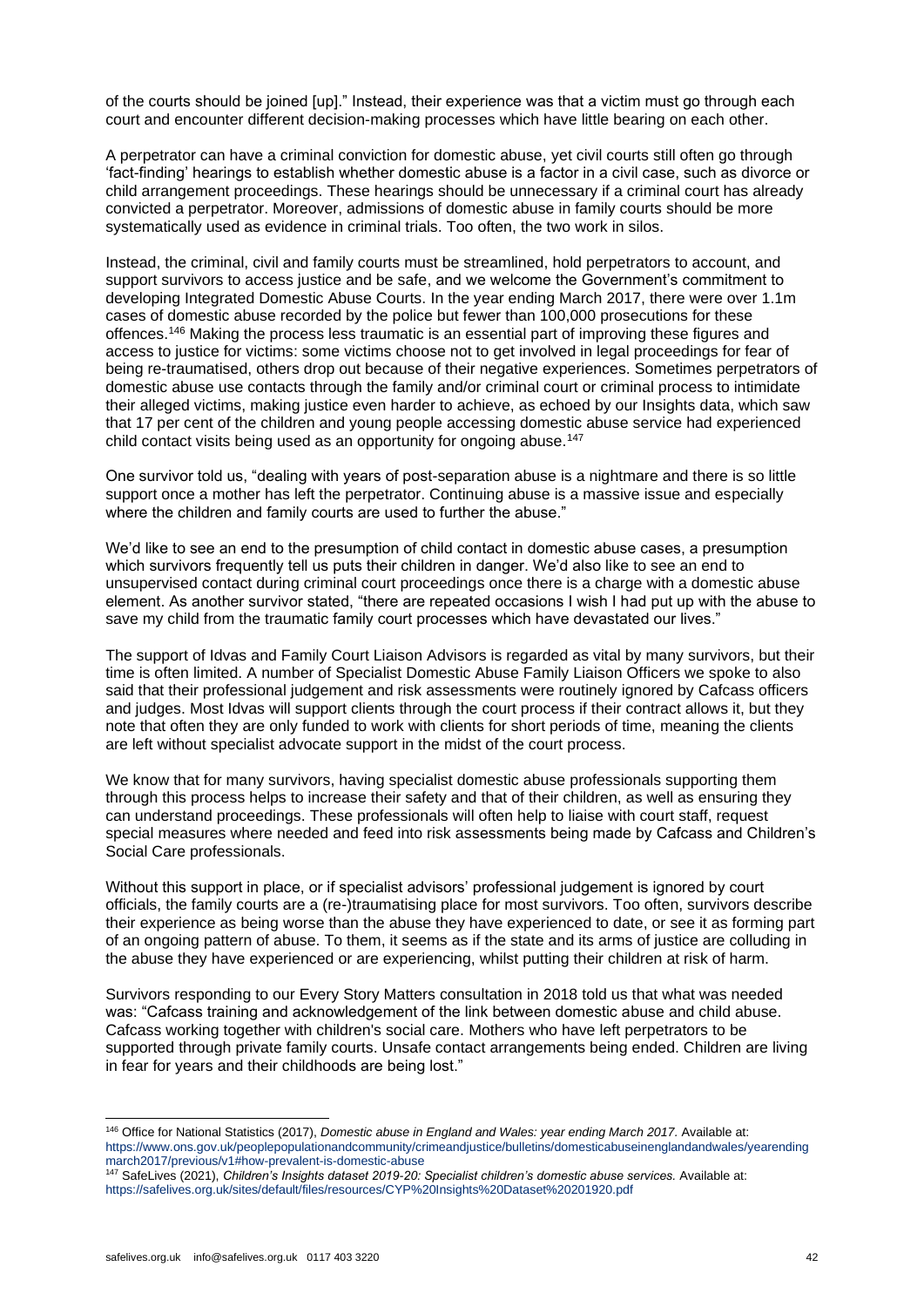Family court is so often a difficult and prolonged battleground for men and women, with children at the very centre of bitter arguments. We recognise the need for balance in the judicial process, but the stories survivors tell us highlight the painful experiences survivors of domestic abuse have had through the family courts.

Such personal testimony suggests the scales of justice are too often weighted in favour of a perpetrator. The presumption of child contact trumps clear evidence of abuse, and puts women in an unforgivably difficult situation where they are forced to allow their children to spend time with men they know may harm them, in order to retain the right to custody or risk losing access in favour of the abusive parent. Or worse, they risk being accused of abuse themselves because they have allegedly turned their children against that parent.

Coupled with the very often significant financial imbalance, and the use of economic abuse alongside other forms of abuse, it is no wonder than we have heard from so many survivors about the urgent need for change.

A better understanding of the manipulative behaviours, particularly coercion and control, used by perpetrators, and of the reasons why victims do not leave, is essential for all professionals associated with the family court process. The lessons learnt from criminal court should be applied appropriately in the family court where domestic abuse is flagged. The welfare of the child, paramount in the Children's Act, must be considered in relation to domestic abuse and its significant long-term impacts, prioritising this over the rights of a parent.

# **Our recommendations for family justice**

- All victims whose situation has been risk assessed by specialist domestic abuse professionals should have access to an Idva as they navigate the family justice system;
- Children who are identified to have experienced domestic abuse should be given access to appropriate specialist domestic abuse workers and therapeutic support;
- Introduce a cultural change programme (along the lines of the successful Domestic Abuse Matters training programme for the Police) for everyone involved in the family court process including Cafcass officers, the judiciary, family lawyers, court staff and children's social care workers;
- Prohibit unsupervised contact for a parent who is on bail for domestic abuse related offences, or where there are ongoing criminal proceedings for domestic abuse;
- Victim-survivors of domestic abuse be exempt from the legal aid means test;
- Procedures for making further applications to the family court be reviewed and streamlined with a view to reducing the instances in which victim-survivors of domestic abuse are required to go to court;
- In order to minimise vexatious litigation, statutory guidance should be provided on the use of section 91(14) of the Children Act 1989. This guidance should alert judges as to how some perpetrators of domestic abuse make applications under the Children Act 1989 so that they can continue their controlling and coercive behaviour over survivors, even after separation;
- Those working within the family court system must be required to undertake full training on economic abuse (as well as other forms of abuse);
- An audit should also be undertaken on financial disclosure in family courts and how this process can be rendered more robust (for instance through triggering a non-compliance process in case of refusal to submit timely or accurate financial statements). The Domestic Abuse Commissioner should conduct a full inquiry into economic abuse, and financial disclosure in family courts should form a part of this;
- Family courts be required to take into account the possible impact of court orders on the employment and earnings of victim-survivors of domestic abuse.

# **7.5 The Judiciary**

We know that judicial attitudes while much improved, can still perpetuate old myths and stereotypes. The case of Judge Tolson QC led to a renewed call for all family judges to receive training on domestic abuse and sexual violence, but the same should apply to judges in all court settings.<sup>148</sup> In respect of

<sup>148</sup> Gallagher, S. (2020), *Judges need consent training as courts are 'no longer seen as safe place for women', say lawyers.* The Independent. Available at: [https://www.independent.co.uk/life-style/women/judges-consent-training-womens-aid-rape-sexual](https://www.independent.co.uk/life-style/women/judges-consent-training-womens-aid-rape-sexual-violence-a9344431.html)[violence-a9344431.html](https://www.independent.co.uk/life-style/women/judges-consent-training-womens-aid-rape-sexual-violence-a9344431.html)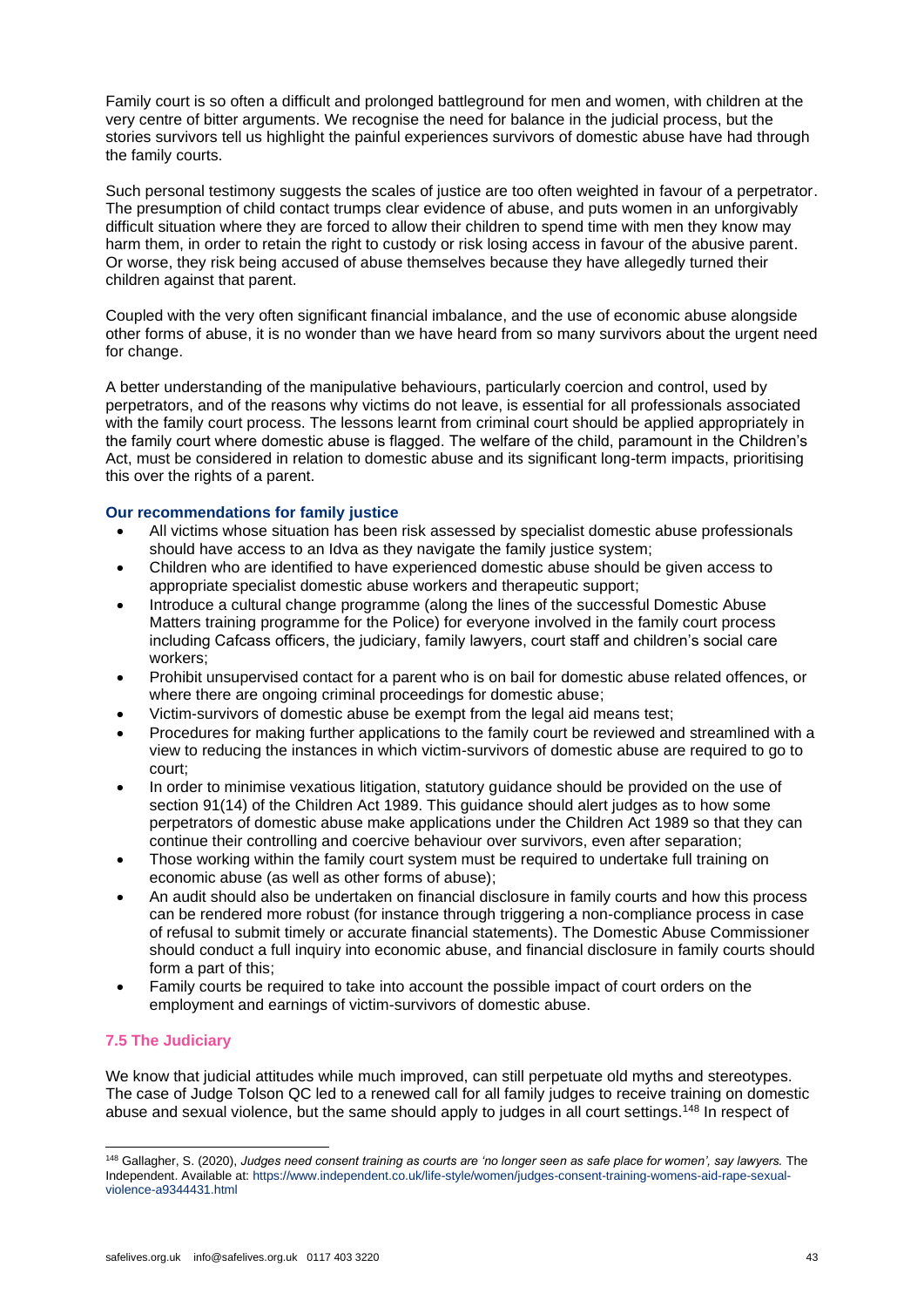Tolson, the appeal judge found that 'the judge's conduct of the hearing was fundamentally flawed' and 'the real risk of the appearance of a partisan approach in the judge's conduct is self-evident'. It is still, sadly, a widely held view in society that physical resistance is a requirement of rape and therefore unlikely that Judge Tolson is the only one with such outdated understanding.

Responses to our Pioneer Rachel William's petition frequently cited poor judicial attitudes in the criminal justice system, including:

*"I believe that many judges are out of touch with mainstream thinking on both domestic violence and rape cases and should be obligated to attend training to ensure a full understanding of the issues."*

*"I have signed because I fail to understand why the sentencing Judge Mansell has linked being educated and having a good network of friends as a reason to allow a lenient sentence to take place. Judge Mansell has no understanding of the true meaning of domestic abuse and it is clear he needs mandatory specialist domestic abuse training as a matter of urgency."*

*"How can a judge or anyone with no knowledge on abuse correctly deal with cases before them? A surgeon with no knowledge of cancerous tumours wouldn't work on removal or treatment they would stick to area they specialised in. Abuse is sadly often relevant in court cases and therefore professionals including judges also need appropriate knowledge and training."* <sup>149</sup>

There were nearly 100 comments on the need for reform of judicial attitudes towards the impact of domestic abuse on victims at the time of writing.

Scotland's Judicial Institute has launched face-to-face training for judges to coincide with the start of their new domestic abuse legislation. <sup>150</sup> It was contributed to by specialist domestic abuse charities such as Scottish Women's Aid. No such training was afforded to judges when the Coercive and Controlling legislation was passed in 2015, but it is worth looking at the Scottish experience to see what impact it has had on judicial attitudes.

There is concern among MPs that judges require training in domestic abuse and sexual violence. In a Commons debate in May 2018, Jess Phillips MP remarked "every single one of the organisations that has been in touch with me has suggested specialist domestic abuse and sexual violence training for those involved in making judgments." In 2017, the Justice Committee in its recommendations commented: "understanding the various contexts in which domestic abuse may occur and the forms that it may take, some of which may be insidious and hidden, is very important for sentencers. Accordingly, we recommend that comprehensive training on domestic abuse and intimidatory offences should be provided to magistrates and the judiciary to coincide with the launch of the guideline."<sup>151</sup>

The need for training of judges and magistrates came in fifth place out of 15 options (over 1000 in favour) in responses to the Government's consultation on the draft Domestic Abuse Bill. <sup>152</sup> In one 2012 study, which involved a national survey of judicial officers and practitioners, around 25 per cent of survey respondents expressed concerns about the adequacy of their own or others' training on domestic abuse.<sup>153</sup> They noted the differences and gaps between a 'legalistic' understanding of domestic violence, focused on physical violence, incidents and corroborative evidence, and the social science understanding of the power and control dynamics of domestic abuse.

Judicial training is overseen by the Judicial College. Training consists of face-to-face and e-learning, almost entirely delivered by judges themselves. However, in 2016, the College introduced external academics to lend their expertise particularly in the areas of: training judges to be trainers; stress and resilience training; motivation in challenging times; and 'rethinking our thinking' unconscious bias

<sup>149</sup> Williams, R. (2017), *Review licenses given to perpetrators of domestic violence, so victims are protected*. Available at: <https://www.change.org/p/theresa-may-mp-review-licenses-given-to-perpetrators-of-domestic-violence-so-victims-are-protected> <sup>150</sup> BBC News (2019), *Judges to undergo psychological domestic abuse training*. Available at: [https://www.bbc.co.uk/news/uk](https://www.bbc.co.uk/news/uk-scotland-47049108)[scotland-47049108](https://www.bbc.co.uk/news/uk-scotland-47049108)

<sup>151</sup> Justice Select Committee (2017), *Draft Sentencing Council guidelines on intimidatory offences and domestic abuse*. Available at: <https://publications.parliament.uk/pa/cm201719/cmselect/cmjust/417/41708.htm>

<sup>&</sup>lt;sup>152</sup> HM Government (2019), *Transforming the Response to Domestic Abuse: Consultation Response and Draft Bill. Available at:* [https://assets.publishing.service.gov.uk/government/uploads/system/uploads/attachment\\_data/file/772247/Transforming\\_the\\_res](https://assets.publishing.service.gov.uk/government/uploads/system/uploads/attachment_data/file/772247/Transforming_the_response_to_domestic_abuse_-_consultation_response_and_draft_bill_-print.pdf) [ponse\\_to\\_domestic\\_abuse\\_-\\_consultation\\_response\\_and\\_draft\\_bill\\_-print.pdf](https://assets.publishing.service.gov.uk/government/uploads/system/uploads/attachment_data/file/772247/Transforming_the_response_to_domestic_abuse_-_consultation_response_and_draft_bill_-print.pdf)

<sup>153</sup> Coy, M. et al. (2012), *Picking up the pieces: domestic violence and child contact.* Available at[: https://cwasu.org/wp](https://cwasu.org/wp-content/uploads/2012/11/Picking_Up_the_Pieces_Report-2012l.pdf)[content/uploads/2012/11/Picking\\_Up\\_the\\_Pieces\\_Report-2012l.pdf](https://cwasu.org/wp-content/uploads/2012/11/Picking_Up_the_Pieces_Report-2012l.pdf)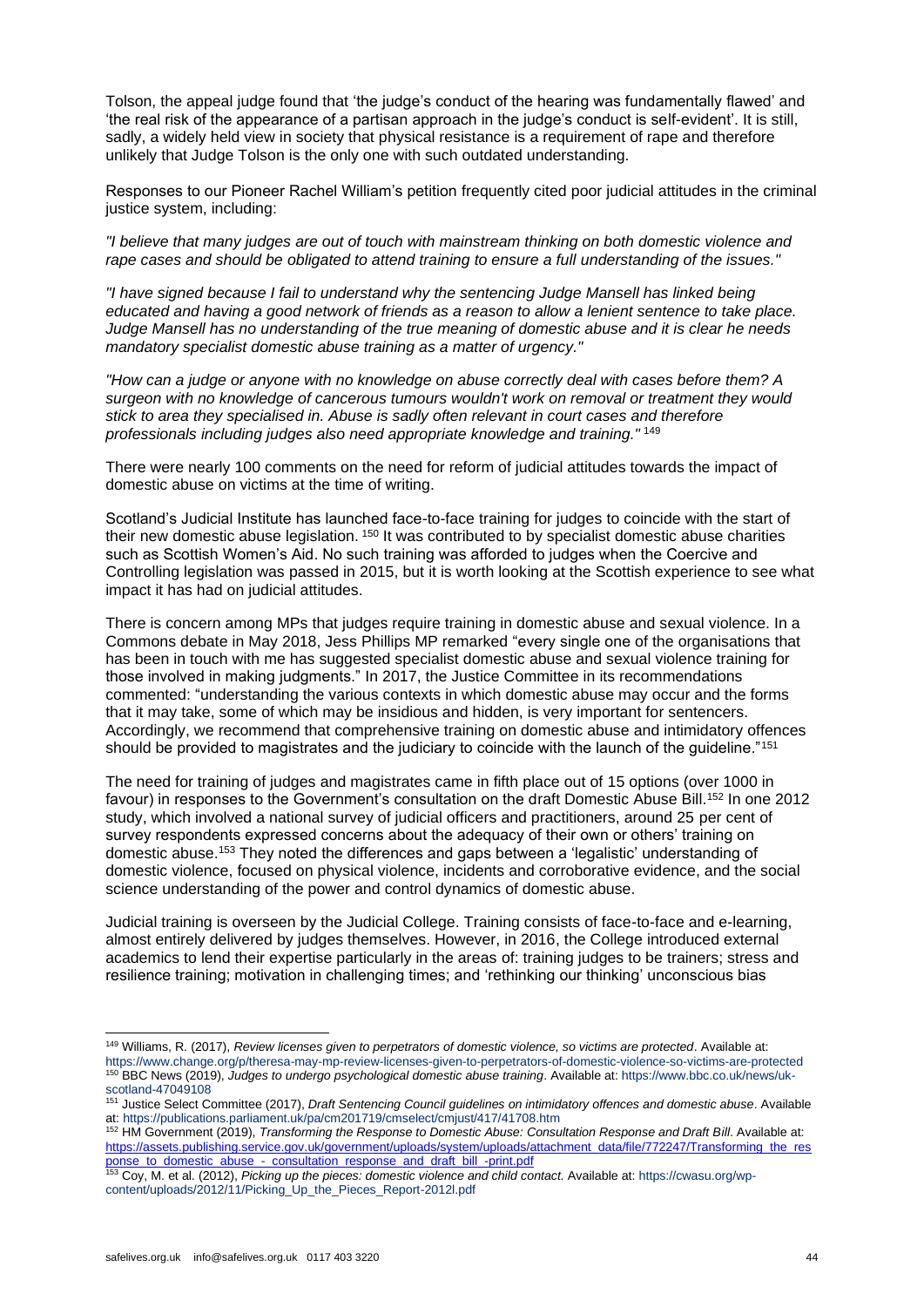training.<sup>154</sup> The College has also used small interactive workshops where actors bring issues alive, including on domestic abuse.

In 2017, James Munby wrote as he launched the revised Practice Direction 12J: "the Judicial College plays a vitally important role in providing appropriate training on the new PD12J to all family judges. As I have said previously, "I would expect the judiciary to receive high quality and up-to-date training in domestic violence and it is the responsibility of the Judicial College to deliver this." The Judicial College has risen to the challenge, as many judges will already have experienced, and I am confident that it will continue to do so." <sup>155</sup> The volume of examples from survivors going through the family court since 2017 however, whose experiences show that 12J is not being followed and often ignored entirely, suggests that if this training has happened, it has been insufficient.

According to the Government's response to the DA Bill consultation in January 2019, The Judicial College also ensures that awareness and understanding of domestic abuse are addressed on an ongoing basis as part of the College's regular training for family judges and magistrates.<sup>156</sup> Between April 2016 and April 2018, all family court judges received training from the Judicial College on how to address the challenges faced by vulnerable persons in the courts, including those who are victims of domestic abuse. However, there is no external evidence of impact or evaluation of this training, nor do we know if any of the training was scrutinised by or delivered by the specialist domestic abuse sector. Previous FOIs requesting content have not been responded to.<sup>157</sup>

While the Judicial College has said that it will look at training on domestic abuse, there have been no moves to make this a mandatory requirement.<sup>158</sup> Looking at the Judicial College's Prospectus for 2019-2020, it included two seminars on domestic abuse for judges sitting in private law cases. It says the focus of the seminar will be on issues "typically arising in difficult private law cases where there are issues of domestic violence, fact finding and the use of special measures. It will consider case management in cases involving internal and international relocation and intractable contact disputes."<sup>159</sup> The content does not appear to cover an understanding of the dynamics of domestic abuse or coercive and controlling behaviour, though it does covers issues relating to special measures and findings of fact.

It is important to understand what training is effective with judges. Morrill et al. (2005) came to the conclusion that whether judges had attended domestic violence training made little difference to their decision-making, although the quality of that training could not be ascertained. Another study by Jaffe et al., however, found the opposite.<sup>160</sup> They made a preliminary evaluation of the programme based on the self-reports of 480 judges from diverse courts and jurisdictions across the US who had participated in a four-day workshop between 2006 and 2010. Overall, judges reported the programme to be engaging and effective, with most identifying specific benefits and behaviour changes in the areas of access to justice, judicial leadership, victim safety, and abuser accountability as a result of participating in the programme. Jaffe et al. observe, however, that ultimately the extent to which the programme is having an impact on the experiences of victims, perpetrators and children who come before the courts is unknown.

The Government has also committed to working with the Judicial College<sup>161</sup> to develop training on the proposed Domestic Abuse Protection Order if the Domestic Abuse Bill is passed. This is of course

<sup>154</sup> Langdon-Down, G. (2017), *Judicial college: Bench marks*. The Law Society Gazette. Available at: <https://www.lawgazette.co.uk/features/judicial-college-bench-marks/5061457.article>

<sup>155</sup> Munby, J (2017), *President of Family Division circular: Practice Direction PD12J – Domestic Abuse*. Available at: <https://www.judiciary.gov.uk/publications/president-of-family-division-circular-practice-direction-pd12j-domestic-abuse/> <sup>156</sup> HM Government (2019), *Transforming the Response to Domestic Abuse: Consultation Response and Draft Bill. Available at:* [https://assets.publishing.service.gov.uk/government/uploads/system/uploads/attachment\\_data/file/772247/Transforming\\_the\\_res](https://assets.publishing.service.gov.uk/government/uploads/system/uploads/attachment_data/file/772247/Transforming_the_response_to_domestic_abuse_-_consultation_response_and_draft_bill_-print.pdf) [ponse\\_to\\_domestic\\_abuse\\_-\\_consultation\\_response\\_and\\_draft\\_bill\\_-print.pdf](https://assets.publishing.service.gov.uk/government/uploads/system/uploads/attachment_data/file/772247/Transforming_the_response_to_domestic_abuse_-_consultation_response_and_draft_bill_-print.pdf)

<sup>&</sup>lt;sup>157</sup> Freedom of Information request to Her Majesty's Courts and Tribunals Service (2017) [https://www.whatdotheyknow.com/request/practice\\_direction\\_pd12j\\_and\\_the](https://www.whatdotheyknow.com/request/practice_direction_pd12j_and_the)

<sup>158</sup> Judicial College (2019), *Prospectus (Courts Judiciary) April 2019 – March 2020*. Available at: [https://www.judiciary.uk/wp](https://www.judiciary.uk/wp-content/uploads/2017/12/judicial-college-prospectus-for-courts-judiciary-2019-2020.pdf)[content/uploads/2017/12/judicial-college-prospectus-for-courts-judiciary-2019-2020.pdf](https://www.judiciary.uk/wp-content/uploads/2017/12/judicial-college-prospectus-for-courts-judiciary-2019-2020.pdf)

<sup>159</sup> Judicial College (2019), *Prospectus (Courts Judiciary) April 2019 – March 2020*. Available at: [https://www.judiciary.uk/wp](https://www.judiciary.uk/wp-content/uploads/2017/12/judicial-college-prospectus-for-courts-judiciary-2019-2020.pdf)[content/uploads/2017/12/judicial-college-prospectus-for-courts-judiciary-2019-2020.pdf](https://www.judiciary.uk/wp-content/uploads/2017/12/judicial-college-prospectus-for-courts-judiciary-2019-2020.pdf) <sup>160</sup> Cited in Hunter, R. et al. (2018), *Contact and domestic abuse.* Available at:

[https://qmro.qmul.ac.uk/xmlui/bitstream/handle/123456789/46663/Hunter%20Introduction:%20contact%20and%20domestic%20a](https://qmro.qmul.ac.uk/xmlui/bitstream/handle/123456789/46663/Hunter%20Introduction:%20contact%20and%20domestic%20abuse%202018%20Accepted.docx?sequence=1) [buse%202018%20Accepted.docx?sequence=1](https://qmro.qmul.ac.uk/xmlui/bitstream/handle/123456789/46663/Hunter%20Introduction:%20contact%20and%20domestic%20abuse%202018%20Accepted.docx?sequence=1)

<sup>161</sup> HM Government (2019), *The Government Response to the Report from the Joint Committee on the Draft Domestic Abuse Bill.* Available at: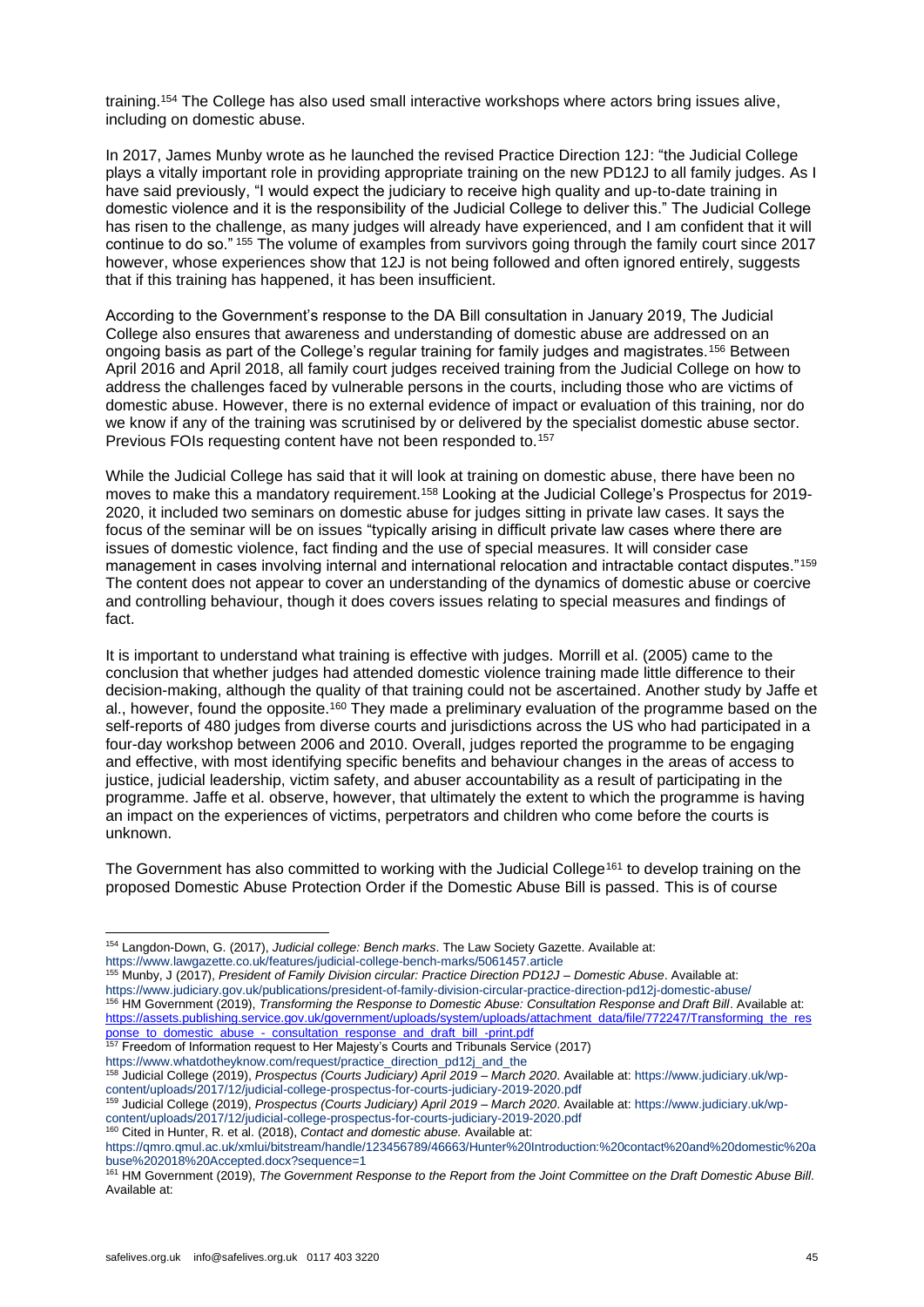welcome, but outdated cultural attitudes must be tackled in the round which is why we would like to see the new VAWG Strategy commit to a mandatory programme of cultural training for all judges in all settings, so that justice for victims and survivors no longer depends on the judge you get on the day.

# **7.6 Multi-agency responses to domestic abuse and linked issues**

SafeLives' work over 15 years has highlighted repeated concerns that agencies are missing early opportunities to help a whole family in difficulty, costing lives and money. Risks to children and adults are not routinely linked, so vulnerable people are missed. Domestic Homicide Reviews (DHRs) 162, have highlighted these repeated failings, as has Ofsted's JTAI referred to previously, which clearly states that professionals were not working together to share information effectively.<sup>163</sup> A 2019 Serious Case Review stated: "these reviews highlight the consequences for children, young people and their families if professionals are unclear about their responsibilities in this area. More recent reviews have highlighted that information sharing is about more than just passing information from one agency to another. It is about each agency sharing its own analysis of the child and families' circumstances, and ensuring that those who know the child best communicate their understanding of the child's world."<sup>164</sup> Without this understanding of the whole picture and a shift away from an incident focus, professionals are unable to provide a response that addresses all risks and needs for children and their families.<sup>165</sup> There are gaps in the local and national response, perpetrator responses are rare, as previously identified, and there is often poor knowledge of differing expertise between sectors.

Figure 1 on page 4 shows the complex inter-linked nature of families affected by domestic abuse. The local authority we worked with to bring this picture together held all the relevant data but hadn't pieced together all the connections. Our further research highlighted that in addition to the two deceased adult men, there were six more adults and 11 linked children. The research also identified that one of the mothers of the men had called the ambulance service 22 times and, despite him being known to Marac, local authority adult social care had not identified him as the potential cause of the harm she was experiencing. This highlights the frailty of a current system which assumes one perpetrator is linked to one victim, rather than looking at a perpetrator in the round and assessing the risk he poses to multiple people in his surroundings.

Our One Front Door pilot from 2016-2019 provided valuable evidence of some of the problems which exist in multi-agency working.<sup>166</sup> This included: structural differences between areas; a plethora of different multi-agency responses ranging from Marac, MASH, MAPPA and VRUs, with the same exhausted professionals going to multiple meetings; short-term, piecemeal commissioning for specialist services; lack of understanding of coercive and controlling behaviour; cases not managed collaboratively so no one joins the dots for families; services are siloed, with poor knowledge of one another's expertise; triage seen as child safeguarding process primarily; making decisions in isolation and only at a high threshold, and information not shared cumulatively. Typically, families had come to Mash or CSC four times before, while multiple agencies were making interventions with families but not identifying domestic abuse.

The pilot showed improvements in multi-agency working including:

- Multi-agency work became more collaborative and effective;
- There was an increase in parity of esteem between specialist agencies (often voluntary) and large statutory partners which deepened engagement between them;

[https://coercivecontrol.ripfa.org.uk/wp-content/uploads/Standing\\_together\\_dom\\_homicide\\_review\\_analysis.pdf](https://coercivecontrol.ripfa.org.uk/wp-content/uploads/Standing_together_dom_homicide_review_analysis.pdf) <sup>163</sup> HMIP, HMICFRS, Care Quality Commission, Ofsted (2017), *The multi-agency response to children living with domestic abuse.*  Available at:

<sup>165</sup> SafeLives (2019), *How can we learn the lessons from Domestic Homicide Reviews?* Available at:

[https://safelives.org.uk/practice\\_blog/how-can-we-learn-lessons-domestic-homicide-reviews](https://safelives.org.uk/practice_blog/how-can-we-learn-lessons-domestic-homicide-reviews)

<sup>166</sup> SafeLives (2019), *Seeing the Whole Picture: An evaluation of SafeLives' One Front Door.* Available at: [https://safelives.org.uk/sites/default/files/resources/Seeing%20the%20Whole%20Picture%20-](https://safelives.org.uk/sites/default/files/resources/Seeing%20the%20Whole%20Picture%20-%20An%20evaluation%20of%20SafeLives) [%20An%20evaluation%20of%20SafeLives'%20One%20Front%20Door.pdf](https://safelives.org.uk/sites/default/files/resources/Seeing%20the%20Whole%20Picture%20-%20An%20evaluation%20of%20SafeLives)

[https://assets.publishing.service.gov.uk/government/uploads/system/uploads/attachment\\_data/file/817556/CCS0619467038-](https://assets.publishing.service.gov.uk/government/uploads/system/uploads/attachment_data/file/817556/CCS0619467038-001_Domestic_Abuse_Bill_Print_WEb_Accessible.pdf) [001\\_Domestic\\_Abuse\\_Bill\\_Print\\_WEb\\_Accessible.pdf](https://assets.publishing.service.gov.uk/government/uploads/system/uploads/attachment_data/file/817556/CCS0619467038-001_Domestic_Abuse_Bill_Print_WEb_Accessible.pdf)

<sup>162</sup> Sharp-Jeffs, N. and Kelly, L. (2016), *Domestic Homicide Review (DHR): Case Analysis*. Available at:

[https://assets.publishing.service.gov.uk/government/uploads/system/uploads/attachment\\_data/file/935983/JTAI\\_domestic\\_abuse](https://assets.publishing.service.gov.uk/government/uploads/system/uploads/attachment_data/file/935983/JTAI_domestic_abuse_18_Sept_2017.pdf) [\\_18\\_Sept\\_2017.pdf](https://assets.publishing.service.gov.uk/government/uploads/system/uploads/attachment_data/file/935983/JTAI_domestic_abuse_18_Sept_2017.pdf)

<sup>164</sup> Gloucestershire Local Safeguarding Children Board (2016), *Serious Case Review: "Phillip, (and his siblings, John and Darren)".* Available at: <https://www.gscb.org.uk/media/12924/philip-scr-version-10-301116-final.pdf>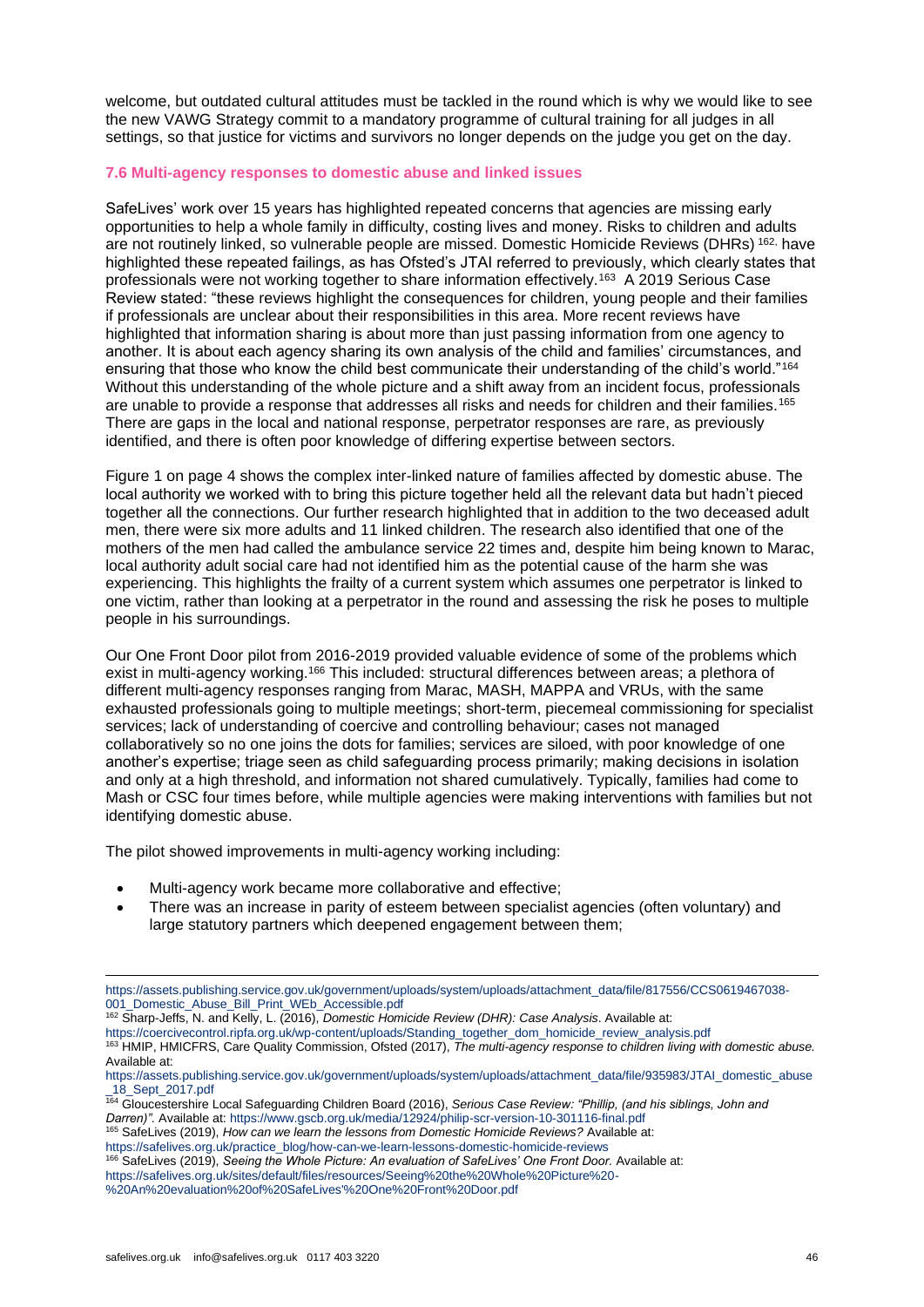• There was a shift from multi-agency teams administering information to them bringing specialist expertise and meaningful analysis to bear on all information.

In depth analysis in individual sites found:

- Better information sharing resulted in 17 per cent of risk assessments uprated;
- In the first four months of One Front Door implementation, 31 per cent of police contacts progressed to social care assessments from 3 per cent in previous year. It is not clear how much of this increase was as a result of having a better picture of the risks and needs within the family, and how much was due to the lack of alternative outcomes as it was not possible to track the outcome of these assessments;
- The number of contacts which were not closed with 'No Further Action' increased by 25 per cent for the same time periods.

# **7.7 Capabilities**

Improving domestic abuse and wider VAWG response is about *how* the work is done, as well as what work is done. To deliver a whole-picture approach, the following capabilities must be commonly in place across all those organisations and individuals with a role in prevention and response.

| <b>Capability</b>      | <b>Means of achieving it</b>                                                |
|------------------------|-----------------------------------------------------------------------------|
| Understanding          | Hearing the individual and collective voice of those with lived experience, |
|                        | and also the voice of those who didn't survive.                             |
| Knowledge              | Research, analysis, effective communications.                               |
| <b>Skills</b>          | Training, practice development guidance, innovation.                        |
| Confidence             | Supportive networks, validation of good practice and attitudes.             |
| Motivation             | Supportive networks, effective communications, status for the work,         |
|                        | methods to combat compassion fatigue and vicarious trauma,                  |
|                        | incentivisation of good practice and suitable commissioning and funding.    |
| Provision              | Sustainable, adequate resources for specialist and universal                |
|                        | organisations, commitment to common goals.                                  |
| Breadth of perspective | Proactively seeking to attract, retain, or otherwise work with staff from a |
|                        | range of backgrounds, experiences and viewpoints, to ensure no member       |
|                        | of UK society is marginalised for one or more of their personal             |
|                        | characteristics                                                             |
| Accountability and     | Quality assurance and scrutiny, research evaluation and analysis,           |
| standards              | inspection procedures                                                       |
| Continual learning     | Peer and critical-friend review, lifting the voices of lived experience     |
| Leadership             | Validation at all levels – not just the commissioner, the CEO or the        |
|                        | community leader                                                            |
| Collaboration          | Creating communities of citizens and professionals whose well-              |
|                        | coordinated local work creates a multi-agency, whole-system approach.       |

Working with victims and survivors of trauma has been known for a long time to be linked to vicarious trauma and compassion fatigue, but we still invest too little in our frontline service workers, including within the public sector. Covid-19 has brought this into sharp relief given the huge impact of increasing demand, remote working with its isolating impacts, home schooling and lack of decompression time with the result that many workers are experiencing increases in mental health issues.<sup>167</sup>

SafeLives welcomes the funding from the Home Office to provide a series of free wellbeing sessions for frontline workers, but the dearth of clinical supervision for staff preceded Covid-19, with few commissioners ensuring funding is available within their contracts for frontline service provision. The attention given to the mental health and professional support for workers must continue post-pandemic, with central government funding allocations to commissioners explicitly stating that costs associated with supporting workers must be covered.

Quality assurance for frontline services, as well as workforce development, has also been often overlooked in previous strategies. SafeLives created the Leading Lights benchmark of quality for

<sup>167</sup> University of East Anglia (2020), *Domestic Abuse Frontline Staff Reveal Strain of Work in Lockdown*. Available at: <https://www.uea.ac.uk/news/-/article/domestic-abuse-frontline-staff-reveal-strain-of-work-in-lockdown>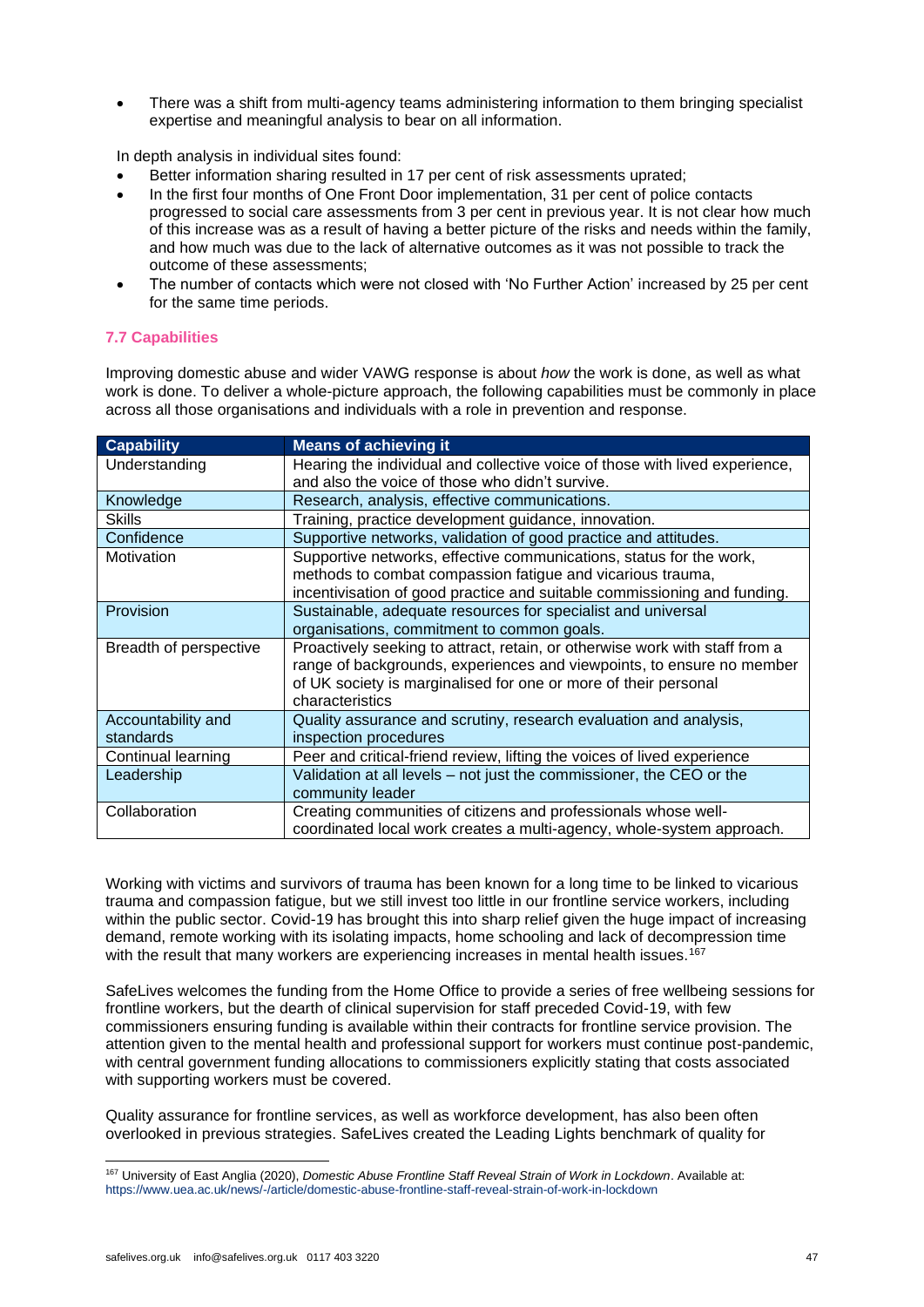frontline domestic abuse services many years ago. Over 50 services around the UK now hold this quality mark, and we encourage commissioners to fund services to work towards it. Our team works closely with that service to help them reach the standard over a period of almost a year, in most cases. The standards we set in Leading Lights build on the Shared Core Standards work done jointly by members of the women's sector a number of years ago.<sup>168</sup> This has been accompanied by the National Statement of Expectations which we understand will also be refreshed this year.<sup>169</sup> This document has lacked the teeth required to ensure all commissioners are working towards it, this should be addressed when the document is refreshed and reissued.

Professional qualifications such as SafeLives' Idva OCN accredited course have helped to improve the skills of the workforce, with over 3,000 workers trained since its introduction.<sup>170</sup> However, commissioners do not always ensure that practising Idvas have the qualification and there is poor understanding of other qualified roles such as the Ypva (Young People's Violence Adviser) and outreach worker. Ensuring there is a level playing field for qualifications is necessary to ensure the continued professional development of the workforce, including in newer areas such as perpetrator case managers and workers, where a major programme of workforce development is needed in both the voluntary and public sectors.

# **7.8 Authentic voice**

People who speak about their experiences should be believed, validated and their experience valued as expertise and a method of creating societal change. Hearing survivors' 'authentic voice' means giving them the power to co-create service design and delivery, represent their lived experience and that of other survivors in their own right, rather than being mediated through national or local partners. It means ensuring their experiences are valued by being listened to and leading to change at the very top of our decision making. Too often, survivors' are asked to rate not create, with their experiences are sidelined in policy-making, whereas they should be central to it. Even where there have been excellent examples of government agencies and local commissioners inviting survivors to participate in policymaking or service design, survivors are often unremunerated, or they find that the space to engage fails to acknowledge their histories of trauma. This can lead to survivors feeling used, dismissed or, in the worst case scenarios, re-traumatised.

It's clear to us that hearing directly from people with lived experience helps to break the silence about domestic abuse and remove the stigma associated with it; it builds powerful communities of survivors and their families - who may also reach out to services for help - and helps to turn the public and statutory response away from victim-blaming and 'why doesn't she leave?' There is growing awareness across sectors and statutory teams that leadership, participation and co-production from people with lived experience cannot be a 'nice to have' but is absolutely critical if high-quality, effective responses can be developed.

Government, Parliament and national agencies can lead the way in providing welcoming spaces for engagement with survivors, ensuring there is no sense of 'them and us' and recognising that the majority of women will have experienced some form of abuse or discrimination in their lifetimes. This includes senior women in Parliament, Government departments, and frontline agencies. This sense of 'no them and us' and commitment to authentic voice could be developed in a charter in which consultation processes are conducted through a trauma-informed lens. Evidence sessions should be conducted in recognition of the additional barriers survivors might have, through providing creative ways of engaging and speaking out without being identified, or recognising other access issues such as having mental health concerns, not having English as a primary language, or being disabled or deaf.

# **A trauma-informed approach would include recognition of elements such as:**

• **using lived experience to advocate for change can be emotionally draining and challenging**, and that in open discussion contributions and questions from other people might be triggering for survivors, so a dedicated support person must be present

[https://assets.publishing.service.gov.uk/government/uploads/system/uploads/attachment\\_data/file/574665/VAWG\\_National\\_State](https://assets.publishing.service.gov.uk/government/uploads/system/uploads/attachment_data/file/574665/VAWG_National_Statement_of_Expectations_-_FINAL.PDF) [ment\\_of\\_Expectations\\_-\\_FINAL.PDF](https://assets.publishing.service.gov.uk/government/uploads/system/uploads/attachment_data/file/574665/VAWG_National_Statement_of_Expectations_-_FINAL.PDF)

<sup>168</sup> SafeLives, Rape Crisis, Respect, Imkaan, Women's Aid Federation England (2016), *Sector Sustainability Shared Standards: shared values that apply across the VAWG sector*. Available at: [http://safelives.org.uk/commissioning-support/vawg-sector](http://safelives.org.uk/commissioning-support/vawg-sector-shared-core-standards)[shared-core-standards](http://safelives.org.uk/commissioning-support/vawg-sector-shared-core-standards)

<sup>169</sup> Home Office (2016), *Violence Against Women and Girls: National Statement of Expectations*. Available at:

<sup>170</sup> <https://safelives.org.uk/training/if-you-work-idva/idva-training>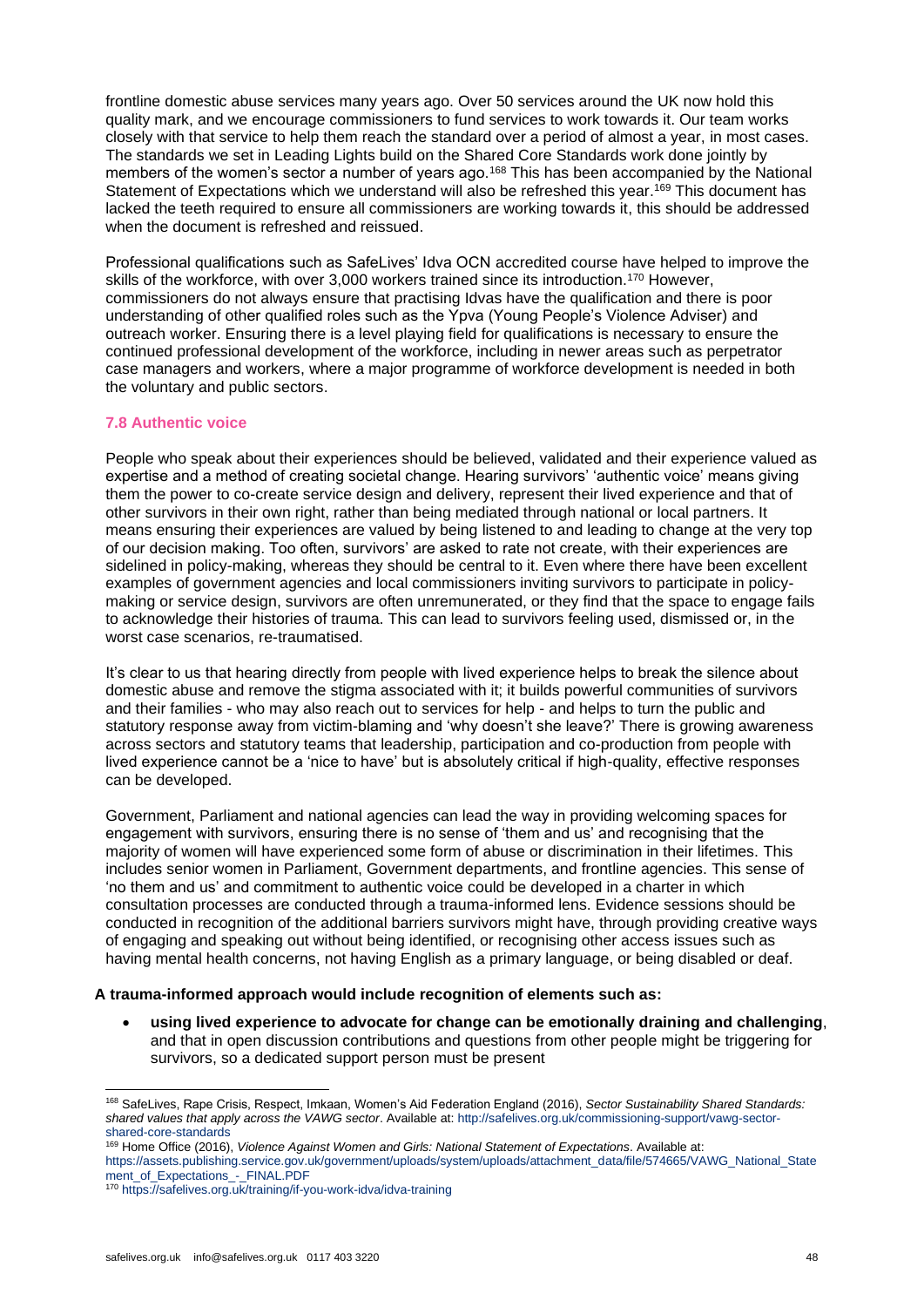- **control and choice are important**. For example, creating space for survivor participation in the early stage of a schedule both creates a boundary and allows freedom for comments and contributions at different points later in the discussion - without any need to explain why this is relevant each time
- **there may be risks involved in survivors' participation**, not only regarding the impact on mental health, but also to a person's physical safety
- **appropriate safeguards must be in place** to ensure that participation does not impact negatively on a person's emotional and physical wellbeing
- **there is inclusive representation to ensure that no one person or organisation is speaking on behalf of others**, whose experience they may not know or understand. Survivors whose experiences are layered with additional marginalisation, discrimination and disadvantage should be central to debates, to ensure these are more representative of the full range of communities across the UK
- **individual needs around recording and storing information must be considered** when organisers plan to film, record or transcribe events. This is not only to comply with legal standards under the General Data Protection Regulations 2018 (GDPR), but also to be sensitive to sharing of what is highly personal information – regarded as 'personal data' under GDPR – especially as wider dissemination of material means survivors lose a sense of who their audience is, and their control over their own story is reduced

# **7.9 Our recommendations**

- Integrated One Front Door for referrals of all family members in a local authority area (and no wrong door for support, whether online or offline).
- 'No Further Action' is not an appropriate action for families living with domestic abuse. Where CSC thresholds are not met, agencies should work together to identify which other services could provide specialist support to the family.
- Comprehensive Early Help support should be commissioned to ensure that children who have experienced or are experiencing domestic abuse are able to access support before they reach crisis point.
- Domestic abuse is everyone's business, in the same way as children's safeguarding is. All practitioners from agencies working with child and adult victims of domestic abuse should be required to attend cultural change training with a specific focus on coercive and controlling behaviour and responding to all family members in a confident and coordinated way.
- A response simply to adult or child victims of abuse is never enough commissioners should provide a specialist response to perpetrators of abuse so that there are opportunities to change and break the cycle of abuse where applicable, alongside interventions to meet support needs.
- Domestic abuse perpetrators' links to other crimes such as trafficking, criminal gang-related activity, and even low level offending should be scrutinised by multiagency professionals to identify opportunities for effective action.
- Multi-agency hubs should include mental health and substance misuse services. They contribute valuable information and expert analysis and are key to preventing escalation for families experiencing complex needs.
- Where a decision is made in a multi-agency hub not to involve statutory services, identification of a lead professional to co-ordinate is key to providing a joined-up response to the needs of the family, reducing duplication and avoiding overwhelming the non-abusive parent with professional contact. Where good relationships between families and professionals already exist these should be utilised rather than introducing someone new
- The Home Office has previously consulted on draft Principles for effective Multi Agency Working in Response to Domestic Abuse**.** We recommend that it conducts a new review with stakeholders with a view to publishing these principles for multi-agency bodies.
- A refreshed National Statement of Expectations alongside sector core standards should be embedded into Government and local commissioning funding guidance, including in the funding made available for safe accommodation through the new DA Bill duty on local authorities, and the multi-year fund for Idvas and Isvas through PCCs.
- A Charter for Government, Parliament and national agencies on engaging with victims and survivors of trauma, including inside those institutions, with trauma-informed principles at its heart.

# **8. A note on language used**